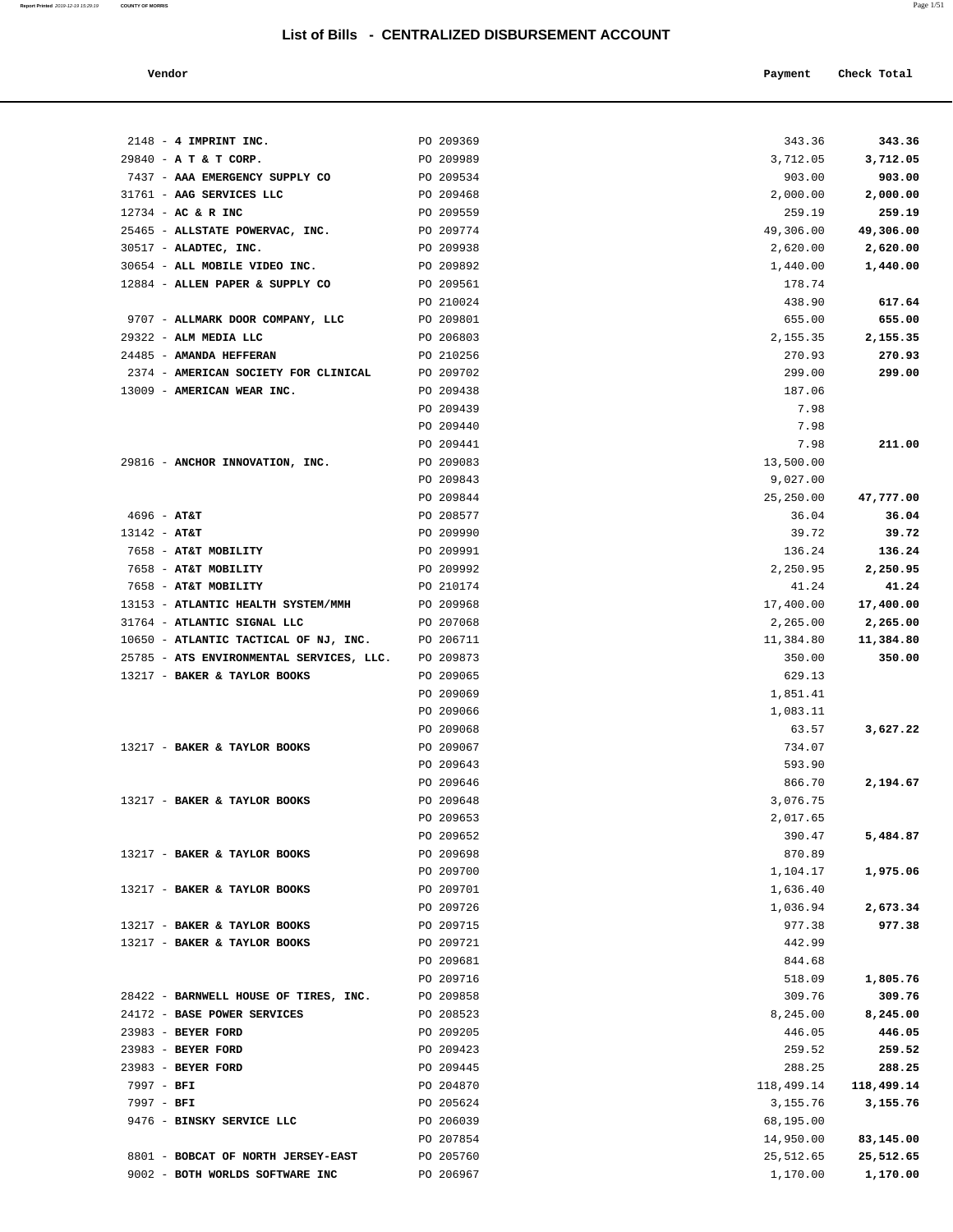| Vendor                                                           |                        | Payment                | Check Total           |
|------------------------------------------------------------------|------------------------|------------------------|-----------------------|
| 24321 - BROWN HUNTERDON INTERNATIONAL                            | PO 209859              | 87.30                  | 87.30                 |
| 24321 - BROWN HUNTERDON INTERNATIONAL                            | PO 209869              | 58.38                  | 58.38                 |
| 24321 - BROWN HUNTERDON INTERNATIONAL                            | PO 209871              | 114.57                 | 114.57                |
| 13540 - BURRINI'S OLDE WORLD MARKET                              | PO 209194              | 176.00                 | 176.00                |
| 29247 - CABLEVISION LIGHTPATH NJ LLC                             | PO 209988              | 553.75                 |                       |
|                                                                  | PO 209993              | 5,128.42               | 5,682.17              |
| $13609$ - CALEA                                                  | PO 208281              | 23.00                  | 23.00                 |
| 18814 - CANAL SOCIETY OF N.J. ED. FUND                           | PO 209379              | 1,200.00               | 1,200.00              |
| 20688 - CARLIN APPRAISAL SERVICE                                 | PO 206373              | 2,400.00               | 2,400.00              |
| 25462 - CASTLE PRINTING CO.                                      | PO 210082              | 40.00                  | 40.00                 |
| 4598 - CDW GOVERNMENT                                            | PO 207404              | 11,305.73              |                       |
|                                                                  | PO 208542              | 20,805.96              |                       |
|                                                                  | PO 208955              | 5,441.18               |                       |
|                                                                  | PO 209315              | 2,455.35               |                       |
|                                                                  | PO 209628              | 6,532.45               | 46,540.67             |
| 20487 - CENTURYLINK<br>24016 - CHA CONSULTING                    | PO 210357<br>PO 209580 | 47.80                  | 47.80                 |
| 29506 - CHASAN, LAMPARELLO, MALLON                               | PO 210278              | 15,200.00<br>1,001.10  | 15,200.00<br>1,001.10 |
| 10055 - CHRIS KLEIN                                              | PO 210121              | 29.39                  | 29.39                 |
| 31566 - CHRISTIAN ROJAS                                          | PO 210175              | 76.85                  | 76.85                 |
| 28373 - CHLIC                                                    | PO 210302              | 442,388.46             | 442,388.46            |
| $28373 - CHLIC$                                                  | PO 210393              | 43,362.97              | 43,362.97             |
| 28373 - CHLIC                                                    | PO 210394              | 42,916.56              | 42,916.56             |
| 89 - CINTAS CORPORATION                                          | PO 209308              | 205.79                 | 205.79                |
| 21857 - CITYSIDE ARCHIVES, LLC                                   | PO 210227              | 5,070.08               | 5,070.08              |
| 21857 - CITYSIDE ARCHIVES, LLC                                   | PO 210415              | 4,663.23               | 4,663.23              |
| 25571 - CLEARY GIACOBBE ALFIERI &                                | PO 210233              | 15,612.00              | 15,612.00             |
| 24252 - COFFEE LOVERS COFFEE SERVICE                             | PO 210390              | 193.33                 | 193.33                |
| 320 - COLONIAL APPLIANCE                                         | PO 209895              | 1,748.00               | 1,748.00              |
| 13917 - COMMUNITY HOPE INC.                                      | PO 209965              | 9,485.00               | 9,485.00              |
| 27936 - CONTINENTAL HARDWARE, INC.                               | PO 209911              | 17,215.08              | 17,215.08             |
| 26101 - COOPER ELECTRIC SUPPLY CO.                               | PO 209023              | 657.84                 | 657.84                |
| 26101 - COOPER ELECTRIC SUPPLY CO.                               | PO 209274              | 480.47                 | 480.47                |
| 26101 - COOPER ELECTRIC SUPPLY CO.                               | PO 209813              | 1,617.51               | 1,617.51              |
| 21755 - CORE PROMOTIONS, LLC                                     | PO 208611              | 2,047.50               | 2,047.50              |
| 21755 - CORE PROMOTIONS, LLC<br>14027 - COUNTY COLLEGE OF MORRIS | PO 209724              | 724.28                 | 724.28<br>5,600.00    |
| 14027 - COUNTY COLLEGE OF MORRIS                                 | PO 210366<br>PO 210369 | 5,600.00<br>303,540.00 | 303,540.00            |
| 14022 - COUNTY COLLEGE OF MORRIS                                 | PO 210379              | 417,576.59             | 417,576.59            |
| 14029 - COUNTY COLLEGE OF MORRIS                                 | PO 210471              | 17,716.75              | 17,716.75             |
| 14031 - COUNTY CONCRETE CORP.                                    | PO 210193              | 301.25                 | 301.25                |
| 14041 - COUNTY WELDING SUPPLY CO                                 | PO 210022              | 53.90                  | 53.90                 |
| $20306$ - CPANJ                                                  | PO 210311              | 300.00                 | 300.00                |
| 29633 - CRANE ASSOCIATES, P.C.                                   | PO 209560              | 1,551.47               | 1,551.47              |
| 24342 - CROSSTOWN PLUMBING SUPPLY INC.                           | PO 209910              | 31,241.07              | 31,241.07             |
| 14102 - CY DRAKE LOCKSMITHS, INC.                                | PO 209413              | 59.85                  |                       |
|                                                                  | PO 209860              | 26.85                  | 86.70                 |
| 12523 - D&B AUTO SUPPLY                                          | PO 209861              | 957.37                 |                       |
|                                                                  | PO 209872              | 470.13                 | 1,427.50              |
| 24337 - DAILY RECORD                                             | PO 208792              | 41.02                  | 41.02                 |
| 30208 - DAVID MARSHALL                                           | PO 210457              | 223.74                 | 223.74                |
| 18414 - DAVID WEBER OIL COMPANY                                  | PO 209226              | 859.60                 | 859.60                |
| 14181 - DAYTOP VILLAGE OF NJ, INC.                               | PO 209966              | 7,550.00               |                       |
|                                                                  | PO 209971              | 5,860.80               |                       |
|                                                                  | PO 210286              | 12,500.00              | 25,910.80             |
| 31003 - DEBRA L. LYNCH                                           | PO 210275              | 42.56                  | 42.56                 |
| 21922 - DEIRDRE'S HOUSE<br>21922 - DEIRDRE'S HOUSE               | PO 209723              | 4,607.00               | 4,607.00              |
| 14228 - DELL MARKETING L.P.                                      | PO 209835<br>PO 207036 | 5,450.00<br>951.08     | 5,450.00              |
|                                                                  | PO 208846              | 3,183.34               |                       |
|                                                                  |                        |                        |                       |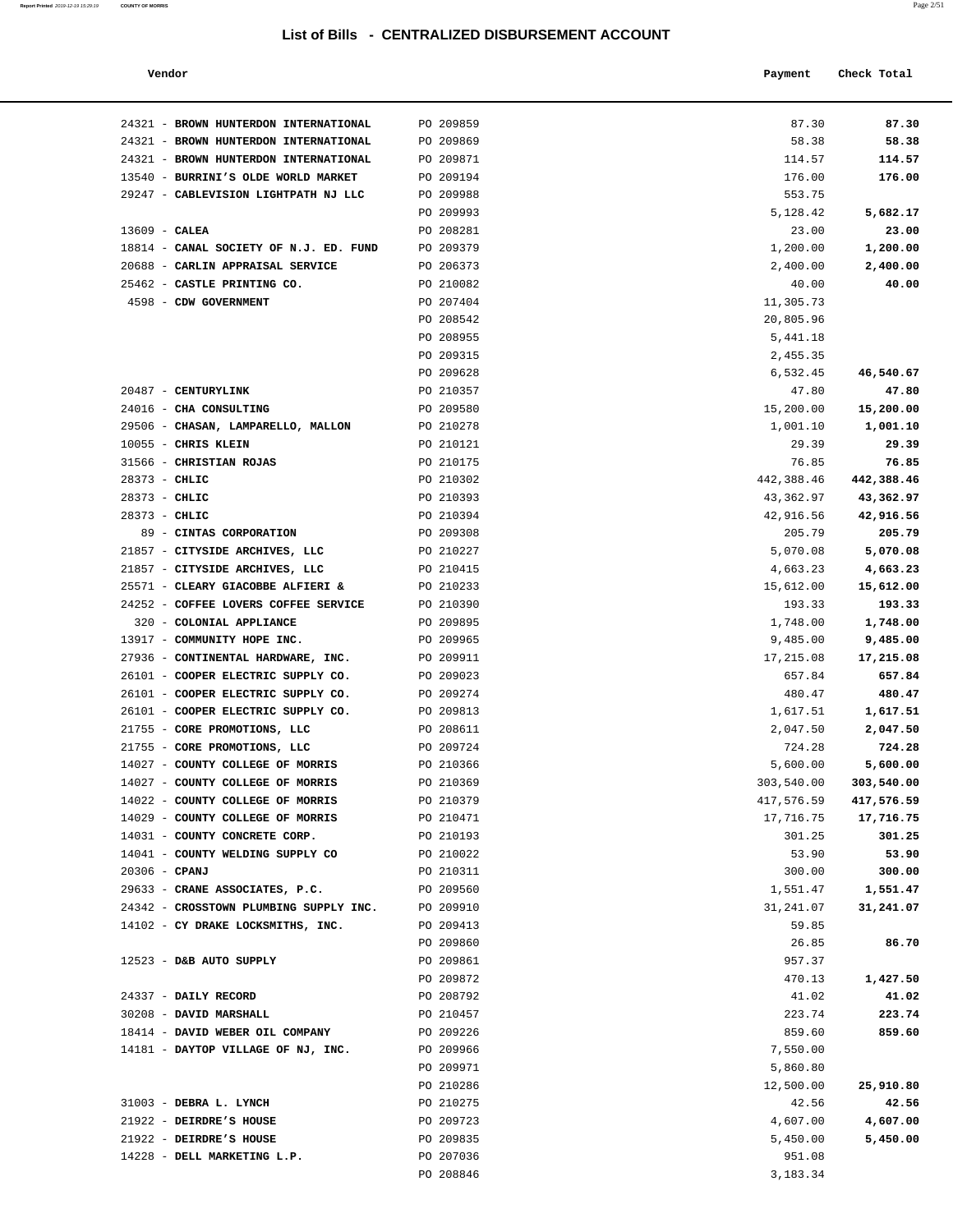#### **Vendor Payment** Check Total

| Report Printed 2019-12-19 15:29:19 | <b>COUNTY OF MORRIS</b> | Page 3/51 |
|------------------------------------|-------------------------|-----------|
|                                    |                         |           |

|                                                                           | PO 208882              | 2,219.76              |           |
|---------------------------------------------------------------------------|------------------------|-----------------------|-----------|
|                                                                           | PO 209261              | 3,599.76              | 9,953.94  |
| 28637 - DELTA DENTAL OF NEW JERSEY, INC.                                  | PO 210396              | 1,528.10              | 1,528.10  |
| 28719 - DELTA DENTAL INSURANCE COMPANY                                    | PO 210395              | 2,761.53              | 2,761.53  |
| 13038 - DEMCO                                                             | PO 207936              | 245.18                | 245.18    |
| 8735 - DIRECT TV INC                                                      | PO 209976              | 147.98                | 147.98    |
| 29063 - DM MEDICAL BILLINGS, LLC                                          | PO 209925              | 2,775.66              |           |
|                                                                           | PO 210365              | 2,741.79              | 5,517.45  |
| 18985 - EBSCO INFORMATION SERVICES                                        | PO 207922              | 191.99                |           |
|                                                                           | PO 207923              | 141.10                | 333.09    |
| 14491 - EL PRIMER PASO, LTD.                                              | PO 210408              | 7,363.00              | 7,363.00  |
| 21722 - ELITE TRANSCRIPTS INC.                                            | PO 210158              | 175.89                | 175.89    |
| 28990 - EMERGENCY EQUIPMENT LLC                                           | PO 209426              | 503.16                | 503.16    |
| 21093 - EMERGENCY PEST CONTROL                                            | PO 209899              | 1,900.00              | 1,900.00  |
| 31708 - Empire Design & Insignia, LLC                                     | PO 209975              | 1,530.00              | 1,530.00  |
| 31109 - EPIPHANY COMMUNITY SERVICES, INC<br>30873 - F AND M EQUIPMENT LTD | PO 210285              | 3,750.00              | 3,750.00  |
|                                                                           | PO 209642<br>PO 209941 | 167.60<br>17,493.00   | 167.60    |
| 14641 - FAMILY INTERVENTION                                               | PO 209946              |                       | 46,558.00 |
|                                                                           | PO 209961              | 29,065.00<br>8,985.00 |           |
| 15382 - FAMILY PROMISE OF                                                 | PO 209964              | 10,147.00             |           |
| 12515 - FASTENAL COMPANY                                                  | PO 209805              | 954.71                | 19,132.00 |
|                                                                           | PO 209849              | 919.48                | 1,874.19  |
| $14668$ - FEDEX                                                           | PO 209703              | 33.34                 | 33.34     |
| 25548 - FIRST PRIORITY EMERGENCY                                          | PO 210413              | 68.76                 | 68.76     |
| 28666 - FLAGSHIP HEALTH SYSTEMS, INC.                                     | PO 210397              | 502.88                | 502.88    |
| 12151 - FLEMINGTON BUICK CHEVROLET                                        | PO 209870              | 255.76                | 255.76    |
| 2147 - FLEMINGTON DEPT STORE INC                                          | PO 208272              | 1,788.00              | 1,788.00  |
| 25330 - FLEMINGTON DEPT STORE INC                                         | PO 209766              | 2,281.80              | 2,281.80  |
| 32061 - FOX ARCHITECTURAL DESIGN, PC                                      | PO 209627              | 1,625.00              | 1,625.00  |
| 30367 - FRIENDS MEETING HOUSE &                                           | PO 209382              | 345.00                | 345.00    |
| $14839 - GALE$                                                            | PO 207920              | 165.60                |           |
|                                                                           | PO 207921              | 704.70                |           |
|                                                                           | PO 209615              | 165.60                |           |
|                                                                           | PO 209616              | 27.86                 | 1,063.76  |
| $714$ - GALLS, LLC                                                        | PO 207069              | 93.98                 |           |
|                                                                           | PO 207805              | 160.00                | 253.98    |
| 14852 - GANN LAW BOOKS                                                    | PO 205955              | 395.00                |           |
|                                                                           | PO 207162              | 198.00                |           |
|                                                                           | PO 207164              | 198.00                |           |
|                                                                           | PO 207165              | 170.00                | 961.00    |
| 14123 - GANNETT NJ NEWSPAPERS                                             | PO 209630              | 396.20                | 396.20    |
| 14123 - GANNETT NJ NEWSPAPERS                                             | PO 210176              | 143.96                | 143.96    |
| 14123 - GANNETT NJ NEWSPAPERS                                             | PO 210204              | 83.16                 | 83.16     |
| 14123 - GANNETT NJ NEWSPAPERS                                             | PO 210205              | 83.16                 | 83.16     |
| 14123 - GANNETT NJ NEWSPAPERS                                             | PO 210206              | 80.58                 | 80.58     |
| 14123 - GANNETT NJ NEWSPAPERS                                             | PO 210207              | 74.56                 | 74.56     |
| 14123 - GANNETT NJ NEWSPAPERS                                             | PO 210208              | 84.88                 | 84.88     |
| 14123 - GANNETT NJ NEWSPAPERS                                             | PO 210209              | 83.16                 | 83.16     |
| 14123 - GANNETT NJ NEWSPAPERS                                             | PO 210210              | 72.84                 | 72.84     |
| 14123 - GANNETT NJ NEWSPAPERS                                             | PO 210211              | 61.66                 | 61.66     |
| 14123 - GANNETT NJ NEWSPAPERS                                             | PO 210212              | 47.90                 | 47.90     |
| 14123 - GANNETT NJ NEWSPAPERS                                             | PO 210221              | 81.44                 | 81.44     |
| 14123 - GANNETT NJ NEWSPAPERS                                             | PO 210225              | 93.48                 | 93.48     |
| 14123 - GANNETT NJ NEWSPAPERS                                             | PO 210318              | 215.34                | 215.34    |
| 14123 - GANNETT NJ NEWSPAPERS                                             | PO 210461              | 95.20                 | 95.20     |
| 32050 - GARDEN STATE EMPLOYMMENT                                          | PO 209352              | 645.00                | 645.00    |
| 14857 - GARDEN STATE HIGHWAY                                              | PO 209649              | 1,950.00              | 1,950.00  |
| 14726 - GEN-EL SAFETY & INDUSTRIAL                                        | PO 206325              | 102.30                | 102.30    |
| 27836 - GENERAL FOUNDRIES INC                                             | PO 204849              | 4,164.00              | 4,164.00  |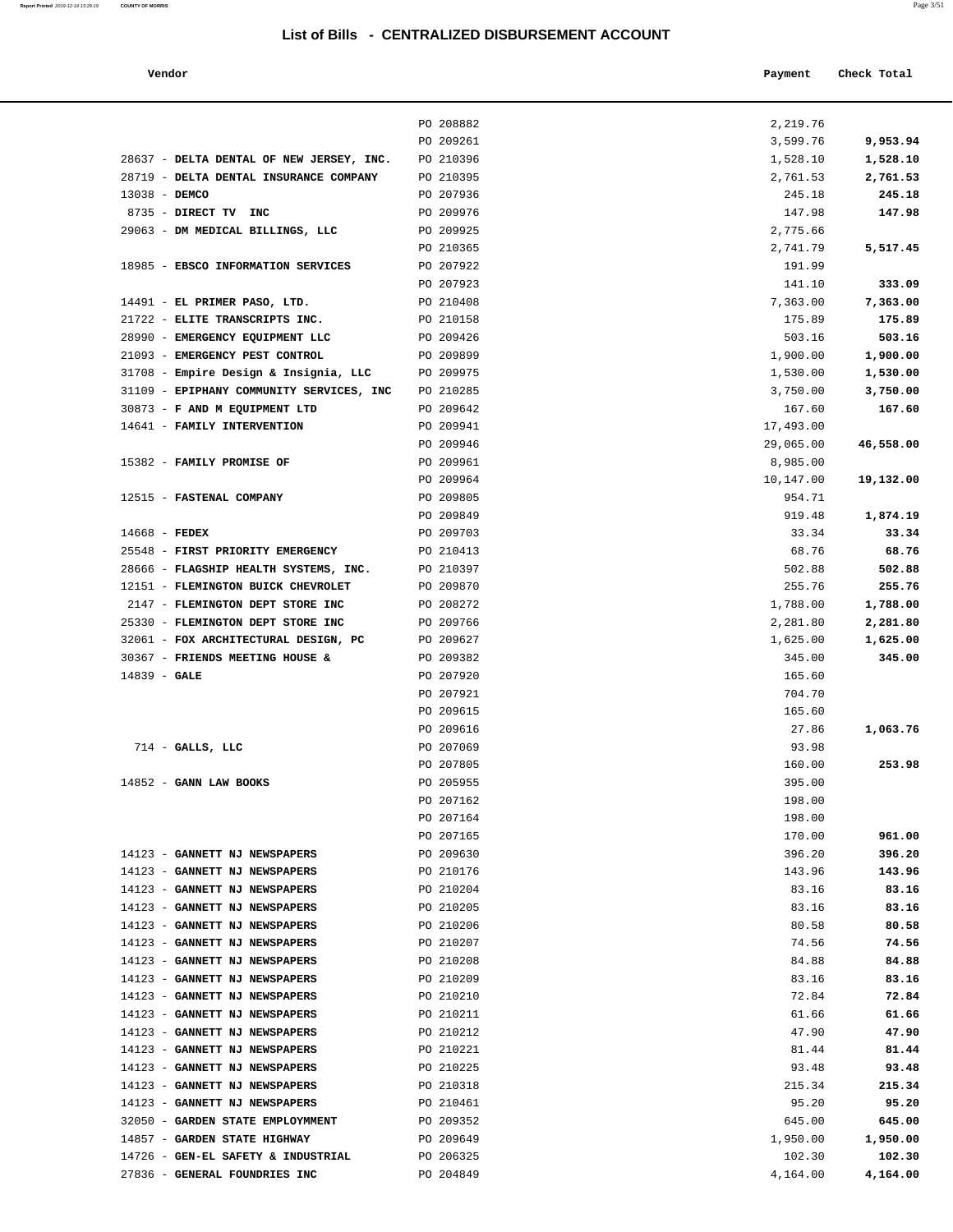#### **Vendor Payment Check Total**

| $24884$ - GRAINGER                                                    | PO 209233              | 184.46             | 184.46             |
|-----------------------------------------------------------------------|------------------------|--------------------|--------------------|
| $14984$ - GRAINGER                                                    | PO 209764              | 88.76              |                    |
|                                                                       | PO 209767              | 75.26              |                    |
|                                                                       | PO 209024              | 669.49             |                    |
|                                                                       | PO 209749              | 27.77              |                    |
|                                                                       | PO 209811              | 5,009.18           | 5,870.46           |
| $14984$ - GRAINGER                                                    | PO 209880              | 1,736.87           | 1,736.87           |
| 16985 - GREGORY PERRY                                                 | PO 210156              | 27.97              | 27.97              |
| 30137 - GZA GEOENVIRONMENTAL, INC.                                    | PO 204959              | 9,600.00           | 9,600.00           |
| 32088 - HEATHER DARLING                                               | PO 210313              | 75.00              | 75.00              |
| 928 - HINDSIGHT, INC                                                  | PO 209739              | 11,258.22          | 11,258.22          |
| 29389 - HVG LLC<br>26660 - ILIFF-RUGGIERO FUNERAL HOME INC. PO 210294 | PO 210083              | 928.37<br>9,950.00 | 928.37<br>9,950.00 |
| 15337 - INFORMATION TODAY INC                                         | PO 209017              | 455.03             | 455.03             |
| 12041 - INGLESINO, WEBSTER,                                           | PO 210129              | 24, 233.47         | 24, 233. 47        |
| 1664 - INGRAM LIBRARY SERVICES                                        | PO 209635              | 1,362.71           |                    |
|                                                                       | PO 209636              | 558.42             | 1,921.13           |
| 4859 - INSTITUTE FOR FORENSIC PSYCHOLOGY PO 209167                    |                        | 475.00             | 475.00             |
| 30028 - INTEGRITY, INC.                                               | PO 209972              | 5,145.00           | 5,145.00           |
| 20551 - INTERNATIONAL CODE COUNCIL, INC. PO 209307                    |                        | 370.00             | 370.00             |
| 30135 - INVESTIGATIVE FORENSICS CONSULTING PO 210279                  |                        | 1,938.00           | 1,938.00           |
| 15433 - J & D SALES & SERVICE LLC                                     | PO 209640              | 1,696.00           | 1,696.00           |
| 31765 - J & R KENNEL LLC                                              | PO 208276              | 350.00             | 350.00             |
| 11247 - JAMIE KLENETSKY FAY                                           | PO 210255              | 145.76             | 145.76             |
| 30171 - JENNIFER BERRY                                                | PO 209062              | 28.23              | 28.23              |
| 1585 - JERSEY BATTERED WOMEN'S                                        | PO 209945              | 1,431.00           | 1,431.00           |
| 960 - JERSEY CENTRAL POWER & LIGHT                                    | PO 210196              | 14.67              | 14.67              |
| 960 - JERSEY CENTRAL POWER & LIGHT                                    | PO 210197              | 47.66              | 47.66              |
| $1815$ - JESCO INC.                                                   | PO 209436              | 738.56             | 738.56             |
| 29243 - JEWISH HISTORICAL SOCIETY OF NEW JE PO 209383                 |                        | 300.00             | 300.00             |
| 6313 - JILL BINKOSKI                                                  | PO 210178              | 160.85             | 160.85             |
| 32026 - JOANNE P ROUKENS<br>2695 - JOHNSTONE SUPPLY                   | PO 209071<br>PO 210329 | 775.00<br>607.48   | 775.00<br>607.48   |
| 21661 - JOURNEYWORKS PUBLISHING INC.                                  | PO 209548              | 100.00             | 100.00             |
| 32095 - KATHY ROGERS                                                  | PO 210440              | 137.64             | 137.64             |
| 28685 - KELLEY ZIENOWICZ                                              | PO 210466              | 45.33              | 45.33              |
| 9635 - KENNON SURVEYING SERVICES, INC                                 | PO 209404              | 2,074.63           | 2,074.63           |
| 15574 - KENVIL POWER EQUIPMENT, INC.                                  | PO 209042              | 39.86              | 39.86              |
| 15587 - KEYSTONE PUBLIC SAFETY INC.                                   | PO 205315              | 1,200.00           | 1,200.00           |
| 15607 - KINNELON MUNICIPAL ALLIANCE                                   | PO 206581              | 4,060.43           | 4,060.43           |
| 5547 - KISATSKY ELIZABETH                                             | PO 209950              | 50.98              | 50.98              |
| 15671 - LABCORP OF AMERICA HOLDINGS                                   | PO 209737              | 96.75              | 96.75              |
| 30872 - LANDS END BUSINESS OUTFITTERS                                 | PO 210260              | 415.71             |                    |
|                                                                       | PO 210305              | 5.00               | 420.71             |
| 12726 - LANGUAGE LINE SERVICES                                        | PO 209728              | 17.00              | 17.00              |
| 5932 - LARRY PETERS                                                   | PO 210412              | 47.00              | 47.00              |
| 20653 - LEGAL SERVICES OF NORTHWEST                                   | PO 209962              | 21,867.00          | 21,867.00          |
| 20653 - LEGAL SERVICES OF NORTHWEST                                   | PO 209963              | 12,601.00          | 12,601.00          |
| 5855 - LEXIS NEXIS                                                    | PO 209019              | 174.00             | 174.00             |
| 15816 - LONGFELLOWS SANDWICH DELI                                     | PO 209512              | 119.40             | 119.40             |
| 15816 - LONGFELLOWS SANDWICH DELI                                     | PO 209852              | 233.90             | 233.90             |
| 15816 - LONGFELLOWS SANDWICH DELI<br>31187 - LORA K RAYNER            | PO 210419<br>PO 210084 | 119.40<br>960.00   | 119.40<br>960.00   |
| 53 - LOVEYS PIZZA & GRILL                                             | PO 207071              | 126.50             |                    |
|                                                                       | PO 209527              | 254.28             |                    |
|                                                                       | PO 210018              | 510.32             |                    |
|                                                                       | PO 210298              | 74.70              |                    |
|                                                                       | PO 210398              | 149.50             | 1,115.30           |
| 19384 - M.C. POLICE CHIEFS ASSOCIATION                                | PO 210314              | 580.00             | 580.00             |
| 15919 - M.C. PROSECUTOR'S EMERGENT                                    | PO 210323              | 3,051.48           | 3,051.48           |
|                                                                       |                        |                    |                    |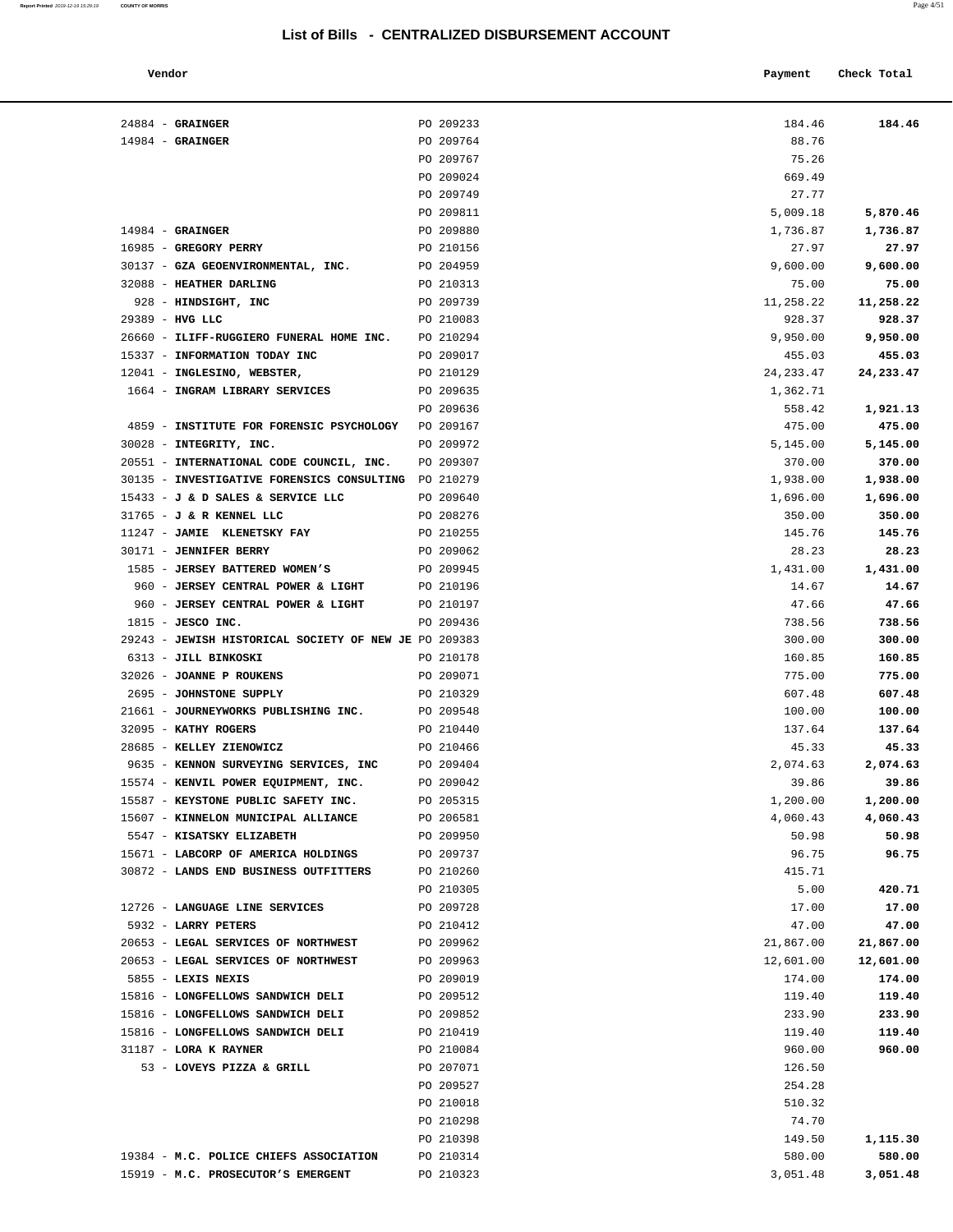| Vendor                                              |                        | Payment            | Check Total |
|-----------------------------------------------------|------------------------|--------------------|-------------|
|                                                     |                        |                    |             |
| $16385 - M.0.M.A.C$<br>4528 - MALICK AND SCHERER PC | PO 209765<br>PO 209510 | 6,335.06<br>475.00 | 6,335.06    |
|                                                     | PO 209511              | 475.00             |             |
|                                                     | PO 209517              | 475.00             | 1,425.00    |
| 29550 - MARK SPITZER                                | PO 210324              | 411.12             | 411.12      |
| 24858 - MARY JEANNE O'GRADY                         | PO 210157              | 55.96              | 55.96       |
| 4132 - MAYO MEDICAL LABORATORIES                    | PO 210380              | 214.30             | 214.30      |
| 11199 - MC ORGANIZATION FOR HISPANIC                | PO 209687              | 10,617.70          | 10,617.70   |
| 8459 - MCI -VERIZON COMPANY                         | PO 210359              | 22.38              | 22.38       |
| 14264 - MCMANIMON, SCOTLAND & BAUMANN LLC           | PO 210455              | 300.00             |             |
|                                                     | PO 210455              | 300.00             | 600.00      |
| 16096 - MCMASTER-CARR SUPPLY CO                     | PO 209645              | 26.01              | 26.01       |
| 16129 - MENTAL HEALTH ASSOCIATION OF                | PO 209957              | 12,168.00          |             |
|                                                     | PO 209958              | 18,333.00          |             |
|                                                     | PO 209959              | 7,978.00           |             |
|                                                     | PO 209960              | 11,271.00          |             |
|                                                     | PO 210284              | 21,181.00          | 70,931.00   |
| 11453 - MIDWEST TAPE LLC                            | PO 209620              | 2,520.42           | 2,520.42    |
| 25466 - MILLENNIUM COMMUNICATIONS                   | PO 209908              | 1,720.00           | 1,720.00    |
| 25466 - MILLENNIUM COMMUNICATIONS                   | PO 209984              | 1,040.00           | 1,040.00    |
| 3265 - MINEBROOK GOLF CLUB                          | PO 207871              | 509.60             | 509.60      |
| 31645 - MISTRAL, INC.                               | PO 203886              | 6,000.00           | 6,000.00    |
| 8040 - MITCHELL 1                                   | PO 208731              | 2,369.69           | 2,369.69    |
| 1800 - MORRIS COUNTY PARK COMMISSION                | PO 210368              | 645.90             | 645.90      |
| 4812 - MORRIS COUNTY PREVENTION                     | PO 210292              | 8,400.00           | 8,400.00    |
| 26488 - MORRISTOWN CAR WASH                         | PO 210353              | 1,200.00           |             |
|                                                     | PO 210353              | 2,400.00           | 3,600.00    |
| 16321 - MORRISTOWN LUMBER &                         | PO 209470              | 14.77              |             |
|                                                     | PO 209414              | 550.21             | 564.98      |
| 16338 - MORRISTOWN NEIGHBORHOOD HOUSE               | PO 209732              | 1,686.00           | 1,686.00    |
| 21791 - MOTOROLA SOLUTIONS INC                      | PO 209079              | 877.00             | 877.00      |
| 21791 - MOTOROLA SOLUTIONS INC                      | PO 210332              | 682,500.00         | 682,500.00  |
| 28785 - NAPA OF ROCKAWAY                            | PO 209411              | 546.69             |             |
|                                                     | PO 209651              | 101.79             |             |
|                                                     | PO 209719              | 471.06             |             |
|                                                     | PO 209865              | 201.38             | 1,320.92    |
| 21122 - NATIONAL FUEL OIL INC.                      | PO 210452              | 5,685.77           |             |
|                                                     | PO 210452              | 43,572.23          | 49,258.00   |
| 10830 - NCSPLUS INC                                 | PO 209639              | 2,500.00           | 2,500.00    |
| 16533 - NEW HOPE FOUNDATION INC.                    | PO 209967              | 3,400.00           |             |
|                                                     | PO 209969              | 3,500.00           |             |
|                                                     | PO 209970              | 1,400.00           |             |
|                                                     | PO 209973              | 2,796.60           | 11,096.60   |
| 14560 - NEW JERSEY AIDS SERVICES                    | PO 209949              | 9,150.00           | 9,150.00    |
| 16552 - NEWBRIDGE SERVICES INC                      | PO 209725              | 14,233.00          |             |
|                                                     | PO 209731              | 22,315.00          |             |
|                                                     | PO 209954              | 83,628.00          |             |
|                                                     | PO 209956              | 5,550.00           | 125,726.00  |
| 23981 - NIELSEN DODGE - C-J-R                       | PO 209862              | 98.62              | 98.62       |
| 23981 - NIELSEN DODGE - C-J-R                       | PO 209864              | 52.52              | 52.52       |
| 17819 - NJ ADVANCE MEDIA                            | PO 208793              | 103.95             | 103.95      |
| 7766 - NJ PUBLIC SAFETY ACCREDITATION               | PO 209509              | 598.00             | 598.00      |
| 16660 - NJ ST ASSOC CHIEFS OF POLICE                | PO 209469              | 410.00             | 410.00      |

| $16385 - M.0.M.A.C$                                 | PO 209765 | 6,335.06   | 6,335.06   |
|-----------------------------------------------------|-----------|------------|------------|
| 4528 - MALICK AND SCHERER PC                        | PO 209510 | 475.00     |            |
|                                                     |           |            |            |
|                                                     | PO 209511 | 475.00     |            |
|                                                     | PO 209517 | 475.00     | 1,425.00   |
| 29550 - MARK SPITZER                                | PO 210324 | 411.12     | 411.12     |
| 24858 - MARY JEANNE O'GRADY                         | PO 210157 | 55.96      | 55.96      |
| 4132 - MAYO MEDICAL LABORATORIES                    | PO 210380 | 214.30     | 214.30     |
| 11199 - MC ORGANIZATION FOR HISPANIC                | PO 209687 | 10,617.70  | 10,617.70  |
| 8459 - MCI - VERIZON COMPANY                        | PO 210359 | 22.38      | 22.38      |
| 14264 - MCMANIMON, SCOTLAND & BAUMANN LLC PO 210455 |           | 300.00     |            |
|                                                     | PO 210455 | 300.00     | 600.00     |
| 16096 - MCMASTER-CARR SUPPLY CO                     | PO 209645 | 26.01      | 26.01      |
|                                                     |           |            |            |
| 16129 - MENTAL HEALTH ASSOCIATION OF                | PO 209957 | 12,168.00  |            |
|                                                     | PO 209958 | 18,333.00  |            |
|                                                     | PO 209959 | 7,978.00   |            |
|                                                     | PO 209960 | 11,271.00  |            |
|                                                     | PO 210284 | 21,181.00  | 70,931.00  |
| 11453 - MIDWEST TAPE LLC                            | PO 209620 | 2,520.42   | 2,520.42   |
| 25466 - MILLENNIUM COMMUNICATIONS                   | PO 209908 | 1,720.00   | 1,720.00   |
| 25466 - MILLENNIUM COMMUNICATIONS                   | PO 209984 | 1,040.00   | 1,040.00   |
| 3265 - MINEBROOK GOLF CLUB                          | PO 207871 | 509.60     | 509.60     |
| 31645 - MISTRAL, INC.                               | PO 203886 | 6,000.00   | 6,000.00   |
| 8040 - MITCHELL 1                                   | PO 208731 | 2,369.69   | 2,369.69   |
|                                                     |           |            |            |
| 1800 - MORRIS COUNTY PARK COMMISSION                | PO 210368 | 645.90     | 645.90     |
| 4812 - MORRIS COUNTY PREVENTION                     | PO 210292 | 8,400.00   | 8,400.00   |
| 26488 - MORRISTOWN CAR WASH                         | PO 210353 | 1,200.00   |            |
|                                                     | PO 210353 | 2,400.00   | 3,600.00   |
| 16321 - MORRISTOWN LUMBER &                         | PO 209470 | 14.77      |            |
|                                                     | PO 209414 | 550.21     | 564.98     |
| 16338 - MORRISTOWN NEIGHBORHOOD HOUSE               | PO 209732 | 1,686.00   | 1,686.00   |
| 21791 - MOTOROLA SOLUTIONS INC                      | PO 209079 | 877.00     | 877.00     |
| 21791 - MOTOROLA SOLUTIONS INC                      | PO 210332 | 682,500.00 | 682,500.00 |
| 28785 - NAPA OF ROCKAWAY                            | PO 209411 | 546.69     |            |
|                                                     | PO 209651 | 101.79     |            |
|                                                     | PO 209719 | 471.06     |            |
|                                                     |           |            |            |
|                                                     | PO 209865 | 201.38     | 1,320.92   |
| 21122 - NATIONAL FUEL OIL INC.                      | PO 210452 | 5,685.77   |            |
|                                                     | PO 210452 | 43,572.23  | 49,258.00  |
| 10830 - NCSPLUS INC                                 | PO 209639 | 2,500.00   | 2,500.00   |
| 16533 - NEW HOPE FOUNDATION INC.                    | PO 209967 | 3,400.00   |            |
|                                                     | PO 209969 | 3,500.00   |            |
|                                                     | PO 209970 | 1,400.00   |            |
|                                                     | PO 209973 | 2,796.60   | 11,096.60  |
| 14560 - NEW JERSEY AIDS SERVICES                    | PO 209949 | 9,150.00   | 9,150.00   |
| 16552 - NEWBRIDGE SERVICES INC                      | PO 209725 | 14,233.00  |            |
|                                                     | PO 209731 | 22,315.00  |            |
|                                                     |           |            |            |
|                                                     | PO 209954 | 83,628.00  |            |
|                                                     | PO 209956 | 5,550.00   | 125,726.00 |
| 23981 - NIELSEN DODGE - C-J-R                       | PO 209862 | 98.62      | 98.62      |
| 23981 - NIELSEN DODGE - C-J-R                       | PO 209864 | 52.52      | 52.52      |
| 17819 - NJ ADVANCE MEDIA                            | PO 208793 | 103.95     | 103.95     |
| 7766 - NJ PUBLIC SAFETY ACCREDITATION               | PO 209509 | 598.00     | 598.00     |
| 16660 - NJ ST ASSOC CHIEFS OF POLICE                | PO 209469 | 410.00     | 410.00     |
| 26724 - NJ TRANSACTION CONFERENCE                   | PO 210351 | 300.00     | 300.00     |
| 8349 - NMS LABS                                     | PO 209751 | 3,362.00   | 3,362.00   |
| 10488 - NORITSU AMERICA CORPORATION                 | PO 207535 | 1,229.00   | 1,229.00   |
| 16738 - NORTHEASTERN HARDWARE CO INC                | PO 210192 | 78.00      | 78.00      |
| 16742 - NORTHERN SAFETY CO. INC.                    | PO 207665 | 169.90     | 169.90     |
|                                                     |           |            |            |
| 30167 - NOTO-WYNKOOP FUNERAL HOME                   | PO 210295 | 1,575.00   | 1,575.00   |
| 16764 - NU-WAY CONCESSIONAIRES INC                  | PO 209944 | 7,185.08   |            |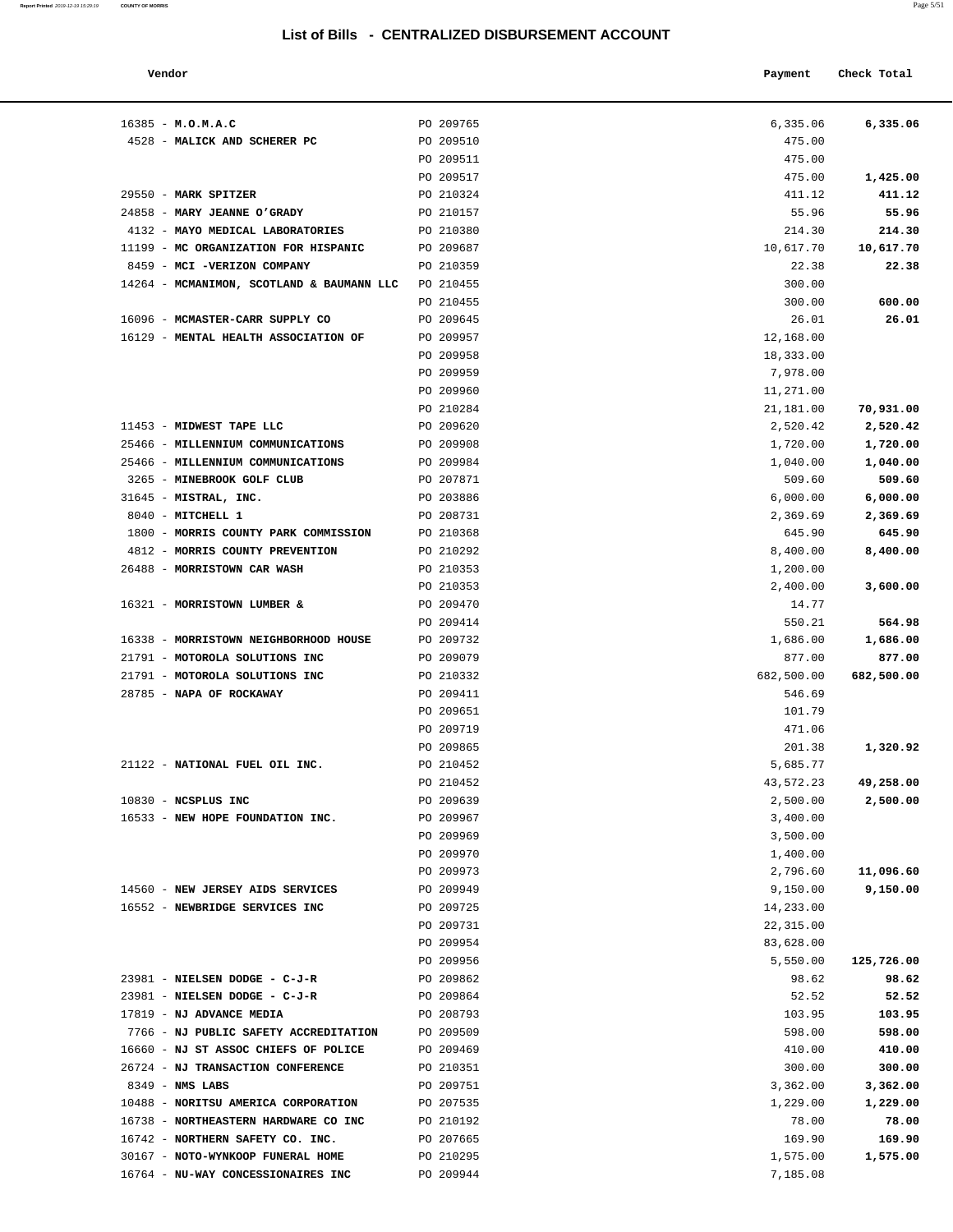| Vendor | Payment | Check Total |
|--------|---------|-------------|
|        |         |             |

|                                                                   | PO 210023              | 4,315.82        |                       |
|-------------------------------------------------------------------|------------------------|-----------------|-----------------------|
|                                                                   | PO 210349              | 1,374.00        |                       |
|                                                                   | PO 210350              | 8,981.35        |                       |
|                                                                   | PO 210355              | 117,804.82      |                       |
|                                                                   | PO 210354              | 4,661.86        | 144,322.93            |
| 21565 - OCLC ONLINE COMPUTER                                      | PO 205021              | 2,413.57        | 2,413.57              |
| 26726 - OFFICE CONCEPTS GROUP, INC.                               | PO 207119              | 3,287.60        | 3,287.60              |
| 26726 - OFFICE CONCEPTS GROUP, INC.                               | PO 208251              | 1,410.98        | 1,410.98              |
| 26726 - OFFICE CONCEPTS GROUP, INC.                               | PO 209196              | 7,873.81        | 7,873.81              |
| 26726 - OFFICE CONCEPTS GROUP, INC.                               | PO 209607              | 83.77           | 83.77                 |
| 26726 - OFFICE CONCEPTS GROUP, INC.                               | PO 209612              | 189.63          | 189.63                |
| 26726 - OFFICE CONCEPTS GROUP, INC.                               | PO 209617              | 130.31          | 130.31                |
| 26726 - OFFICE CONCEPTS GROUP, INC.                               | PO 209785              | 286.46          | 286.46                |
| 26726 - OFFICE CONCEPTS GROUP, INC.                               | PO 209947              | 134.40          | 134.40                |
| 26726 - OFFICE CONCEPTS GROUP, INC.                               | PO 209948              | 21.08           | 21.08                 |
| 26965 - CABLEVISION LIGHTPATH INC.                                | PO 209987              | 9,224.95        | 9,224.95              |
| 2929 - ORIENTAL TRADING COMPANY INC.                              | PO 208445              | 447.27          | 447.27                |
| 16887 - PAPER MART INC                                            | PO 209537              | 264.00          | 264.00                |
| 28921 - PATRICIA HOOVER-HAGEN                                     | PO 210087              | 44.52           | 44.52                 |
| 9101 - PATRICIA MARSH                                             | PO 210199              | 1,089.16        | 1,089.16              |
| 29544 - PAUL J. BRANDLEY                                          | PO 210160              | 171.60          | 171.60                |
| 24836 - PEIRCE EQUIPMENT CO.                                      | PO 209229              | 248.78          | 248.78                |
| 24836 - PEIRCE EQUIPMENT CO.                                      | PO 209853              | 46.20           | 46.20                 |
| 2163 - PENN STATE UNIVERSITY                                      | PO 209181              | 450.00          | 450.00                |
| 30392 - PERIOD PRODUCTIONS LLC                                    | PO 207917              | 350.00          | 350.00                |
| 26161 - PETE LOHMUS                                               | PO 210122              | 167.53          | 167.53                |
| 27929 - PREMIER GLOBAL SERVICES                                   | PO 209629              | 42.77           |                       |
|                                                                   | PO 209995              | 178.24          | 221.01                |
| 13432 - POSITIVE PROMOTIONS, INC.                                 | PO 209264              | 423.49          |                       |
|                                                                   | PO 209394              | 620.18          | 1,043.67              |
| 17117 - POWER PLACE INC                                           | PO 209041              | 35.16           | 35.16                 |
| 24970 - POWERDMS, INC.                                            | PO 210089              | 2,037.75        | 2,037.75              |
| 24970 - POWERDMS, INC.                                            | PO 210328              | 5,009.20        | 5,009.20              |
| 17126 - PRESENTA PLAQUE CORP                                      | PO 209520              | 402.30          | 402.30                |
| 28653 - PRIME HEALTHCARE SERVICES                                 | PO 209736              | 348.19          | 348.19                |
| 4327 - PRIME HEALTHCARE SERVICES                                  | PO 209951              | 16,018.00       |                       |
|                                                                   | PO 209952              | 66,317.00       |                       |
|                                                                   | PO 209953              |                 | 82,556.00 164,891.00  |
| 29929 - PRIME HEALTHCARE SERVICES -                               | PO 209784              |                 | 43, 231.49 43, 231.49 |
| 31528 - PRINCETON INSTITUTE OF LANGUAGES, INC DBA PO 210183       |                        |                 | 750.00<br>750.0       |
| 28417 - PLIC SBD GRAND ISLAND                                     | PO 209625              | 209.40          | 209.40                |
| 3146 - PROQUEST LLC                                               | PO 205570              | 7,782.40        |                       |
|                                                                   |                        |                 |                       |
|                                                                   | PO 205571              | 2,591.45        | 10,373.85             |
| 7872 - QUENCH USA, INC.<br>12473 - R.D. SALES DOOR & HARDWARE LLC | PO 209842<br>PO 209557 | 49.44<br>185.75 | 49.44                 |
|                                                                   |                        |                 |                       |
|                                                                   | PO 209881              | 83.00           | 268.75                |
| $17692$ - R.P. SMITH & SON, INC.                                  | PO 209043              | 67.20           | 67.20                 |
| 17215 - R.S. KNAPP CO. INC.                                       | PO 209502              | 75.00           | 75.00                 |
| 21051 - RALSTON CIDER MILL,                                       | PO 209386              | 857.00          | 857.00                |
| 29466 - RICCIARDI BROTHERS, INC                                   | PO 208039              | 160.86          | 160.86                |
| 31741 - RICHARD A COOK                                            | PO 210291              | 88.95           | 88.95                 |
| 10730 - RICHARD GRUBB & ASSOC., INC.                              | PO 186575              | 2,000.00        | 2,000.00              |
| 19765 - RICOH AMERICAS CORPORATION                                | PO 204613              | 524.29          | 524.29                |
| 28741 - RICOH USA, INC.                                           | PO 205408              | 1,130.42        | 1,130.42              |
| 28741 - RICOH USA, INC.                                           | PO 208453              | 1,129.79        | 1,129.79              |
| 28741 - RICOH USA, INC.                                           | PO 209778              | 4,313.50        | 4,313.50              |
| 28741 - RICOH USA, INC.                                           | PO 210171              | 650.91          | 650.91                |
| 28741 - RICOH USA, INC.                                           | PO 210262              | 187.36          | 187.36                |
| 28741 - RICOH USA, INC.                                           | PO 210310              | 1,275.00        | 1,275.00              |
| 28741 - RICOH USA, INC.                                           | PO 210388              | 869.57          | 869.57                |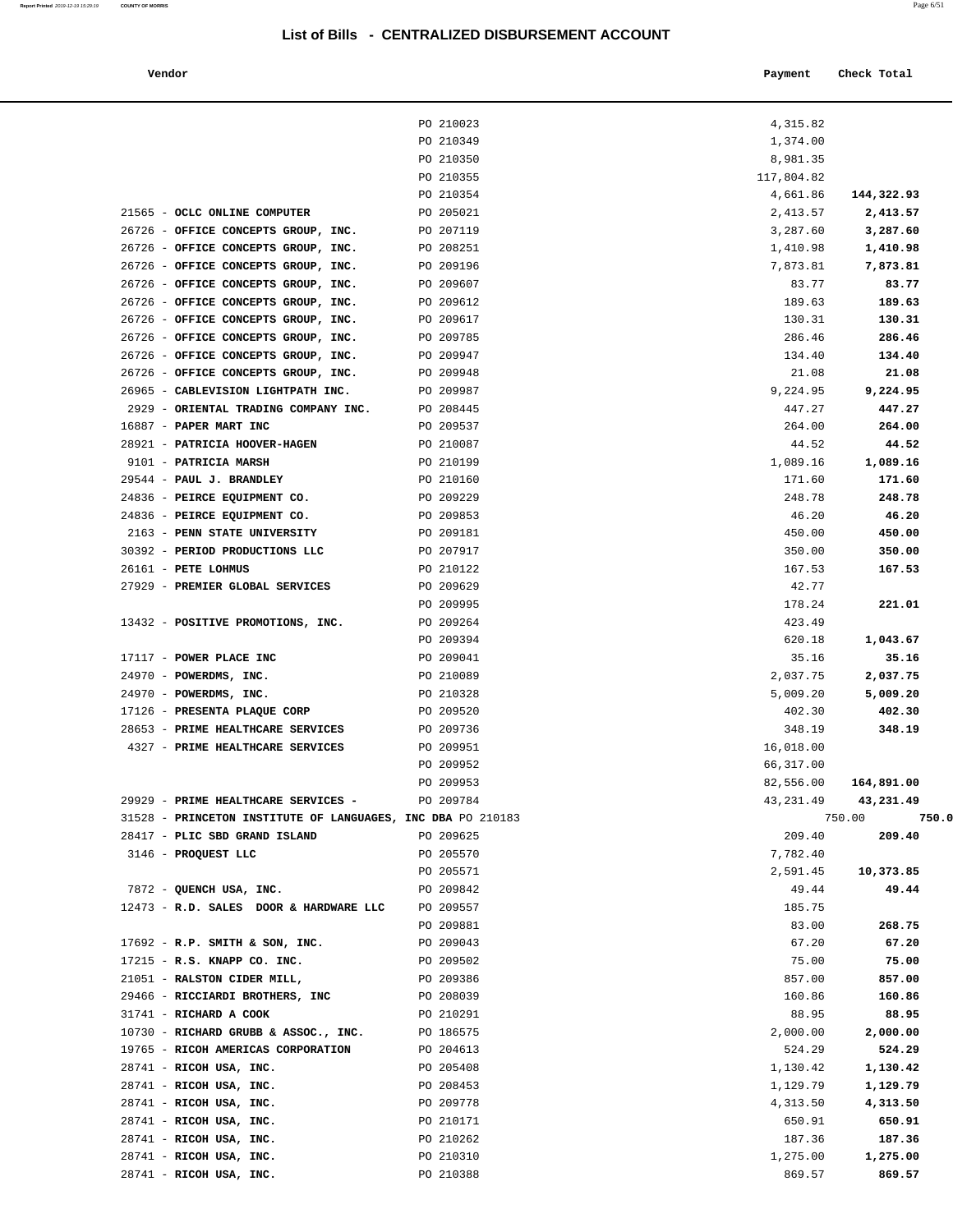**Report Printed** 2019-12-19 15:29:19 **COUNTY OF MORRIS** Page 7/51

| Vendor | Payment Check Total |
|--------|---------------------|

| 28741 - RICOH USA, INC.                                                  | PO 210414              | 1,212.49         | 1,212.49         |
|--------------------------------------------------------------------------|------------------------|------------------|------------------|
| 14739 - ROBERT FLEMING                                                   | PO 201944              | 629.40           | 629.40           |
| 30939 - ROBERT MONACO                                                    | PO 210290              | 110.25           | 110.25           |
| 3444 - ROXBURY HISTORIC TRUST INC.                                       | PO 209387              | 1,000.00         | 1,000.00         |
| 29609 - RUTGERS, THE STATE UNIVERSITY OF NJ PO 210234                    |                        | 113,020.81       | 113,020.81       |
| $17461 - S$ & S WORLDWIDE, INC.                                          | PO 209641              | 486.40           | 486.40           |
| 31598 - SANCHEZ ENGRAVING LLC                                            | PO 209493              | 450.00           |                  |
|                                                                          | PO 210069              | 89.00            | 539.00           |
| 17546 - SCHIFANO CONSTRUCTION CORP.                                      | PO 209495              | 3,200.00         | 3,200.00         |
| 11835 - SENIOR SERVICES CENTER OF                                        | PO 210352              | 1,350.00         | 1,350.00         |
| 31505 - SHARON YOO                                                       | PO 210420              | 250.00           | 250.00           |
| 17621 - SHEAFFER SUPPLY, INC.                                            | PO 209866              | 71.20            | 71.20            |
| 17726 - SHI INTERNATIONAL CORP                                           | PO 208780              | 2,414.48         | 2,414.48         |
| 17726 - SHI INTERNATIONAL CORP                                           | PO 209033              | 55,105.00        | 55,105.00        |
| 17726 - SHI INTERNATIONAL CORP                                           | PO 209846              | 10,000.00        | 10,000.00        |
| 17726 - SHI INTERNATIONAL CORP                                           | PO 210333              | 12,684.42        | 12,684.42        |
| 17726 - SHI INTERNATIONAL CORP                                           | PO 210375              | 46,770.21        | 46,770.21        |
| 30168 - SIGMA THREAT MANAGEMENT ASSO.                                    | PO 209930              | 7,500.00         |                  |
|                                                                          | PO 209928              | 5,000.00         | 12,500.00        |
| $31663 - SHRM$                                                           | PO 209195              | 209.00           | 209.00           |
| 6981 - SODEXO INC & AFFILIATES<br>17738 - SOME'S WORLDWIDE UNIFORMS INC. | PO 210330<br>PO 209491 | 53,134.00        | 53,134.00        |
| 14685 - STORAGE SYSTEMS USA                                              | PO 210154              | 425.00<br>198.00 | 425.00<br>198.00 |
| 8621 - SUBURBAN PROPANE -2347                                            | PO 209535              | 906.28           |                  |
|                                                                          | PO 209757              | 200.00           | 1,106.28         |
| 17963 - TACTICAL & SURVIVAL                                              | PO 208354              | 1,708.76         | 1,708.76         |
| 5611 - TBS CONTROLS LLC                                                  | PO 209792              | 715.23           | 715.23           |
| 27658 - TECHLINE TECHNOLOGIES, INC.                                      | PO 209841              | 8,570.28         | 8,570.28         |
| 7574 - TELE-MEASUREMENTS, INC.                                           | PO 209536              | 472.50           | 472.50           |
| 17990 - TELESEARCH INC                                                   | PO 209624              | 245.70           | 245.70           |
| 10741 - THE ENTECH GROUP INC                                             | PO 209114              | 26.59            | 26.59            |
| 30402 - THOMSON PIANO WORKS, LLC                                         | PO 200594              | 150.00           | 150.00           |
| 18437 - THOMSON REUTERS-WEST                                             | PO 205276              | 1,838.55         | 1,838.55         |
| 18437 - THOMSON REUTERS-WEST                                             | PO 205278              | 1,838.55         | 1,838.55         |
| 10812 - THOMSON REUTER-WEST                                              | PO 209191              | 5,112.50         | 5,112.50         |
| 10812 - THOMSON REUTER-WEST                                              | PO 209193              | 1,173.23         | 1,173.23         |
| 10812 - THOMSON REUTER-WEST                                              | PO 209451              | 361.00           | 361.00           |
| 10812 - THOMSON REUTER-WEST                                              | PO 209458              | 850.00           | 850.00           |
| 10812 - THOMSON REUTER-WEST                                              | PO 209461              | 494.92           | 494.92           |
| 10812 - THOMSON REUTER-WEST                                              | PO 209505              | 1,102.81         | 1,102.81         |
| 122 - TILCON NEW YORK INC.                                               | PO 209472              | 1,855.55         |                  |
|                                                                          | PO 209480              | 264.98           |                  |
|                                                                          | PO 210194              | 653.62           | 2,774.15         |
| 281 - TOMAR INDUSTRIES INC                                               | PO 209874              | 39.36            | 39.36            |
| 15811 - TOWNSHIP OF LONG HILL                                            | PO 209384              | 440.00           | 440.00           |
| 18099 - TOWNSHIP OF MENDHAM                                              | PO 209771              | 10,410.01        | 10,410.01        |
| 19736 - TOWNSHIP OF RANDOLPH                                             | PO 210304              | 1,100.00         | 1,100.00         |
| 31258 - TRI STATE DELIVERY SERVICES LLC                                  | PO 208914              | 95.70            | 95.70            |
| 32024 - TRIBU PARTNERS LLP                                               | PO 209690              | 2,500.00         |                  |
|                                                                          | PO 210177              | 6,000.00         | 8,500.00         |
| 12333 - TRIMBOLI & PRUSINOWSKI, LLC                                      | PO 210276              | 2,010.00         |                  |
|                                                                          | PO 210277              | 4,351.50         | 6,361.50         |
| 25209 - TURN OUT UNIFORMS, INC.                                          | PO 209845              | 8,092.22         | 8,092.22         |
| 25209 - TURN OUT UNIFORMS, INC.                                          | PO 209978              | 633.06           | 633.06           |
| 4144 - U-LINE SHIPPING SUPPLY                                            | PO 209513              | 202.56           | 202.56           |
| 18205 - U.S. PHARMACOPEIAL CONVENTION                                    | PO 205209              | 919.00           | 919.00           |
| 31502 - UNIVERSAL PROTECTION SERVICES, LLC PO 208257                     |                        | 4,211.33         |                  |
|                                                                          | PO 208911              | 2,656.54         |                  |
|                                                                          | PO 209735              | 2,092.46         |                  |
|                                                                          | PO 209769              | 15,150.66        |                  |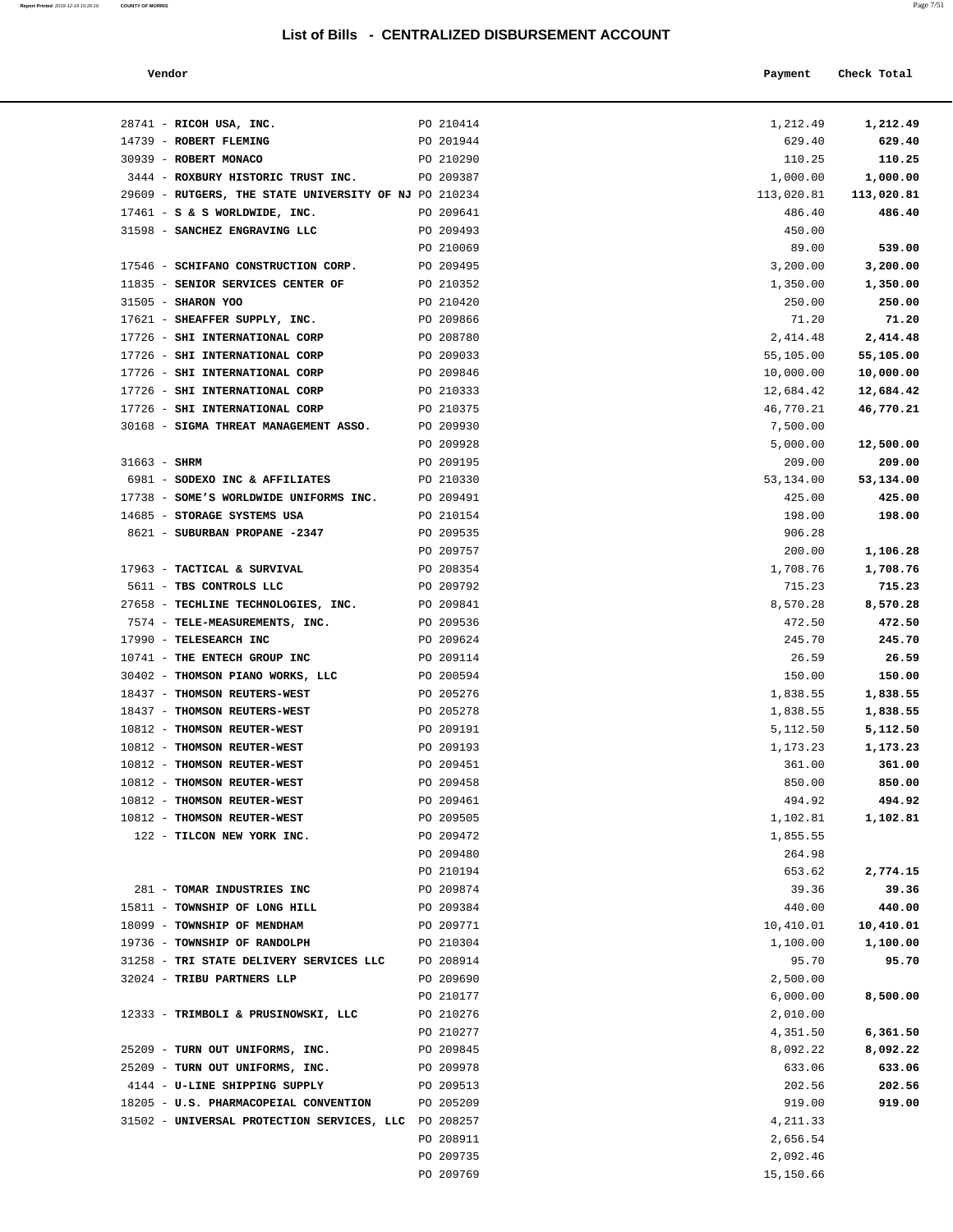| Vendor                                   |                        | Payment         | Check Total |
|------------------------------------------|------------------------|-----------------|-------------|
|                                          | PO 210148              | 2,616.73        |             |
|                                          | PO 209929              | 6,747.06        |             |
|                                          | PO 210261              | 4,429.04        | 37,903.82   |
| 20989 - USA ARCHITECTS PLANNERS &        | PO 209588              | 10,605.60       | 10,605.60   |
| 20989 - USA ARCHITECTS PLANNERS &        | PO 209589              | 17,059.50       | 17,059.50   |
| 20042 - V.E. RALPH & SON INC.            | PO 207191              | 978.40          | 978.40      |
| $1286$ - VERIZON                         | PO 209994              | 1,488.40        | 1,488.40    |
| 1348 - VERIZON WIRELESS                  | PO 210228              | 17,198.09       |             |
|                                          | PO 210228              | 201.40          |             |
|                                          | PO 210172              | 11,326.12       | 28,725.61   |
| 28202 - VILLAGE SHOP RITE                | PO 209601              | 253.33          |             |
|                                          | PO 209623              | 144.65          | 397.98      |
| 7037 - VILLAGE SUPER MARKET, INC.        | PO 209626              | 44.47           |             |
|                                          | PO 209838              | 1,305.46        |             |
|                                          | PO 210403              | 1,001.82        |             |
|                                          | PO 210444              | 804.76          | 3,156.51    |
| 6146 - W.B. MASON COMPANY INC            | PO 209063              | 1,857.62        |             |
|                                          | PO 209940              | 433.00          |             |
|                                          | PO 209372              | 447.08          | 2,737.70    |
| 6146 - W.B. MASON COMPANY INC            | PO 209672              | 1.90            |             |
|                                          | PO 208248              | 618.19          |             |
|                                          | PO 209831              | 23.90           |             |
|                                          | PO 208906              | 234.00          |             |
|                                          | PO 208907              | 5,178.41        |             |
|                                          | PO 208954              | 388.89          |             |
|                                          | PO 208835              | 89.40           |             |
|                                          | PO 208961              | 1,834.21        | 8,368.90    |
| 6146 - W.B. MASON COMPANY INC            | PO 209718              | 0.95            |             |
|                                          | PO 210257              | 165.53          |             |
|                                          | PO 209942              | 546.47          |             |
|                                          | PO 209943              | 871.61          |             |
|                                          | PO 210153              | 35.76           |             |
|                                          | PO 209708              | 322.08          |             |
|                                          | PO 209983              | 53.64           |             |
|                                          | PO 210198<br>PO 209727 | 4.47            | 2,000.51    |
| 6146 - W.B. MASON COMPANY INC            |                        | 65.71           |             |
|                                          | PO 209851              | 53.26           |             |
|                                          | PO 209359<br>PO 209541 | 629.02<br>81.92 |             |
|                                          | PO 209722              | 434.52          |             |
|                                          | PO 209633              | 287.70          |             |
|                                          | PO 209638              | 151.70          |             |
|                                          | PO 209644              | 11.62           | 1,715.45    |
| 6146 - W.B. MASON COMPANY INC            | PO 209980              | 369.43          |             |
|                                          | PO 210019              | 1,218.91        |             |
|                                          | PO 210258              | 4.47            |             |
|                                          | PO 210025              | 606.19          |             |
|                                          | PO 209935              | 118.32          |             |
|                                          | PO 210173              | 85.88           |             |
|                                          | PO 210170              | 30.17           |             |
|                                          | PO 210428              | 205.33          | 2,638.70    |
| 6146 - W.B. MASON COMPANY INC            | PO 210185              | 172.96          |             |
|                                          | PO 210287              | 49.17           |             |
|                                          | PO 210325              | 32.24           | 254.37      |
| 4061 - WALTER RAWA                       | PO 210289              | 90.00           | 90.00       |
| 10456 - WASHINGTON TWP HISTORICAL        | PO 209389              | 1,140.00        | 1,140.00    |
| 18395 - WASHINGTON TWP MUNICIPAL         | PO 209738              | 890.99          | 890.99      |
| 24231 - WATERS, MCPHERSON, MCNEILL, P.C. | PO 210213              | 6,390.00        | 6,390.00    |
| 24231 - WATERS, MCPHERSON, MCNEILL, P.C. | PO 210214              | 870.00          | 870.00      |
| 24231 - WATERS, MCPHERSON, MCNEILL, P.C. | PO 210215              | 1,590.00        | 1,590.00    |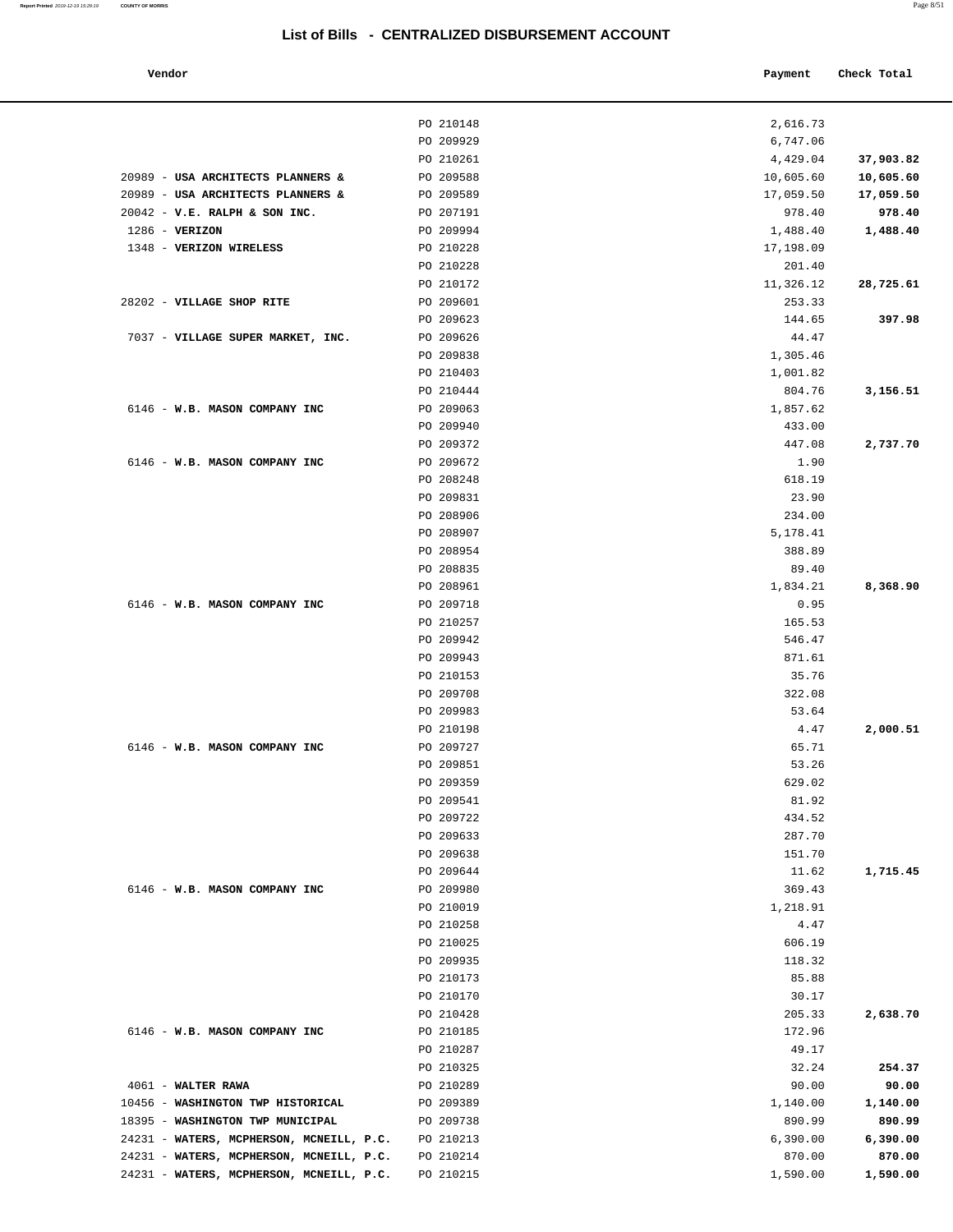| Vendor                                   |           | Payment  | Check Total  |
|------------------------------------------|-----------|----------|--------------|
|                                          |           |          |              |
| 24231 - WATERS, MCPHERSON, MCNEILL, P.C. | PO 210216 | 1,110.00 | 1,110.00     |
| 24231 - WATERS, MCPHERSON, MCNEILL, P.C. | PO 210217 | 885.00   | 885.00       |
| 24231 - WATERS, MCPHERSON, MCNEILL, P.C. | PO 210218 | 540.00   | 540.00       |
| 24231 - WATERS, MCPHERSON, MCNEILL, P.C. | PO 210219 | 1,875.00 | 1,875.00     |
| 24231 - WATERS, MCPHERSON, MCNEILL, P.C. | PO 210220 | 2,070.00 | 2,070.00     |
| 24231 - WATERS, MCPHERSON, MCNEILL, P.C. | PO 210222 | 270.00   | 270.00       |
| 24231 - WATERS, MCPHERSON, MCNEILL, P.C. | PO 210223 | 2,500.94 | 2,500.94     |
| 28858 - WEST CALDWELL CALIBRATION LABS   | PO 208834 | 742.50   | 742.50       |
| 5851 - WILLIAM KERSEY                    | PO 210200 | 1,348.77 | 1,348.77     |
| 29685 - WURTH USA INC.                   | PO 209867 | 308.15   |              |
|                                          | PO 209868 | 219.06   | 527.21       |
|                                          |           |          |              |
| TOTAL                                    |           |          | 4,081,069.65 |

|  |  |  |  |                                               | 4,081,069.65 |
|--|--|--|--|-----------------------------------------------|--------------|
|  |  |  |  | Total to be paid from Fund 13 Dedicated Trust | 12,390.12    |
|  |  |  |  | Total to be paid from Fund 04 County Capital  | 1,313,529.37 |
|  |  |  |  | Total to be paid from Fund 02 Grant Fund      | 368,193.25   |
|  |  |  |  | Total to be paid from Fund 01 Current Fund    | 2,386,956.91 |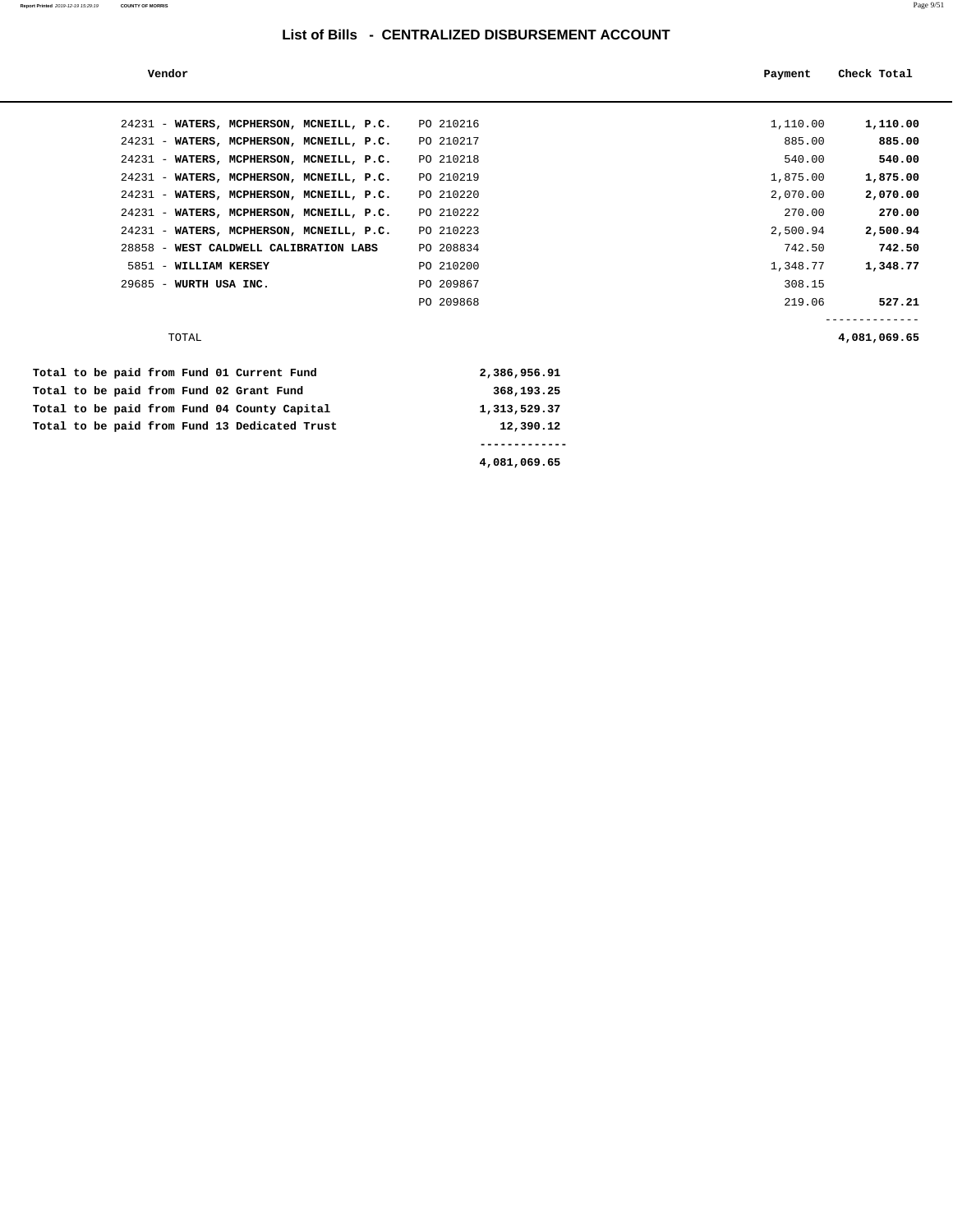**Report Printed** 2019-12-19 15:29:27 **COUNTY OF MORRIS** Page 10/51

## **List of Bills (Department/Account Detail) - CENTRALIZED DISBURSEMENT ACCOUNT**

| Account | PO # | Vendor | Description<br>$\sim$ $\sim$ | Payment<br>$\sim$ $\sim$ | Account Total<br>.<br>. |
|---------|------|--------|------------------------------|--------------------------|-------------------------|
|         |      |        |                              |                          |                         |

#### **Current Fund**

## **County Administrator**

| 209785 OFFICE CONCEPTS GROUP, INC.                   |                   | 286.46     |
|------------------------------------------------------|-------------------|------------|
| 210428 W.B. MASON COMPANY INC                        |                   | 205.33     |
| 01-201-20-100100-058<br>Office Supplies & Stationery | TOTAL FOR ACCOUNT | 491.79     |
| 210255 JAMIE<br>KLENETSKY FAY                        |                   | 105.38     |
| 210255 JAMIE KLENETSKY FAY                           |                   | 40.38      |
| $01 - 201 - 20 - 100100 - 082$<br>Travel Expense     | TOTAL FOR ACCOUNT | 145.76     |
| 208780 SHI INTERNATIONAL CORP                        |                   | 2,354.40   |
| 208780 SHI INTERNATIONAL CORP                        |                   | 60.08      |
| 209033 SHI INTERNATIONAL CORP                        |                   | 55,105.00  |
| Other Outside Services<br>01-201-20-100100-084       | TOTAL FOR ACCOUNT | 57,519.48  |
|                                                      |                   | ========== |
| TOTAL for County Administrator                       |                   | 58,157.03  |
|                                                      |                   |            |

#### **Personnel**

| 209195 SHRM                                                       |                   | 209.00       |
|-------------------------------------------------------------------|-------------------|--------------|
| 01-201-20-105100-023 Associations and Memberships                 | TOTAL FOR ACCOUNT | 209.00       |
|                                                                   |                   |              |
| 209851 W.B. MASON COMPANY INC                                     |                   | 16.24        |
| 209851 W.B. MASON COMPANY INC                                     |                   | 16.54        |
| 209851 W.B. MASON COMPANY INC                                     |                   | 20.48        |
| 210154 STORAGE SYSTEMS USA                                        |                   | 170.00       |
| 210154 STORAGE SYSTEMS USA                                        |                   | 28.00        |
| Office Supplies & Stationery<br>01-201-20-105100-058              | TOTAL FOR ACCOUNT | 251.26       |
|                                                                   |                   |              |
| 209852 LONGFELLOWS SANDWICH DELI                                  |                   | 128.40       |
| 209852 LONGFELLOWS SANDWICH DELI                                  |                   | 105.50       |
| $01 - 201 - 20 - 105100 - 077$<br><i>Social Service Costs</i>     | TOTAL FOR ACCOUNT | 233.90       |
|                                                                   |                   |              |
| 210153 W.B. MASON COMPANY INC                                     |                   | 35.76        |
| 01-201-20-105100-095<br>Other Administrative Supplies             | TOTAL FOR ACCOUNT | 35.76        |
|                                                                   |                   |              |
| 205408 RICOH USA, INC.                                            |                   | 1,130.42     |
| $01 - 201 - 20 - 105100 - 164$<br><i>Office Machines - Rental</i> | TOTAL FOR ACCOUNT | 1,130.42     |
|                                                                   |                   |              |
|                                                                   |                   | ============ |
| TOTAL for Personnel                                               |                   | 1,860.34     |
|                                                                   |                   |              |

| 209784 PRIME HEALTHCARE SERVICES -                    |                   | 43,231.49 |
|-------------------------------------------------------|-------------------|-----------|
| <i>Other Outside Services</i><br>01-201-20-105115-084 | TOTAL FOR ACCOUNT | 43,231.49 |
|                                                       |                   |           |
|                                                       |                   |           |
| TOTAL for DEPARTMENT 105115                           |                   | 43,231.49 |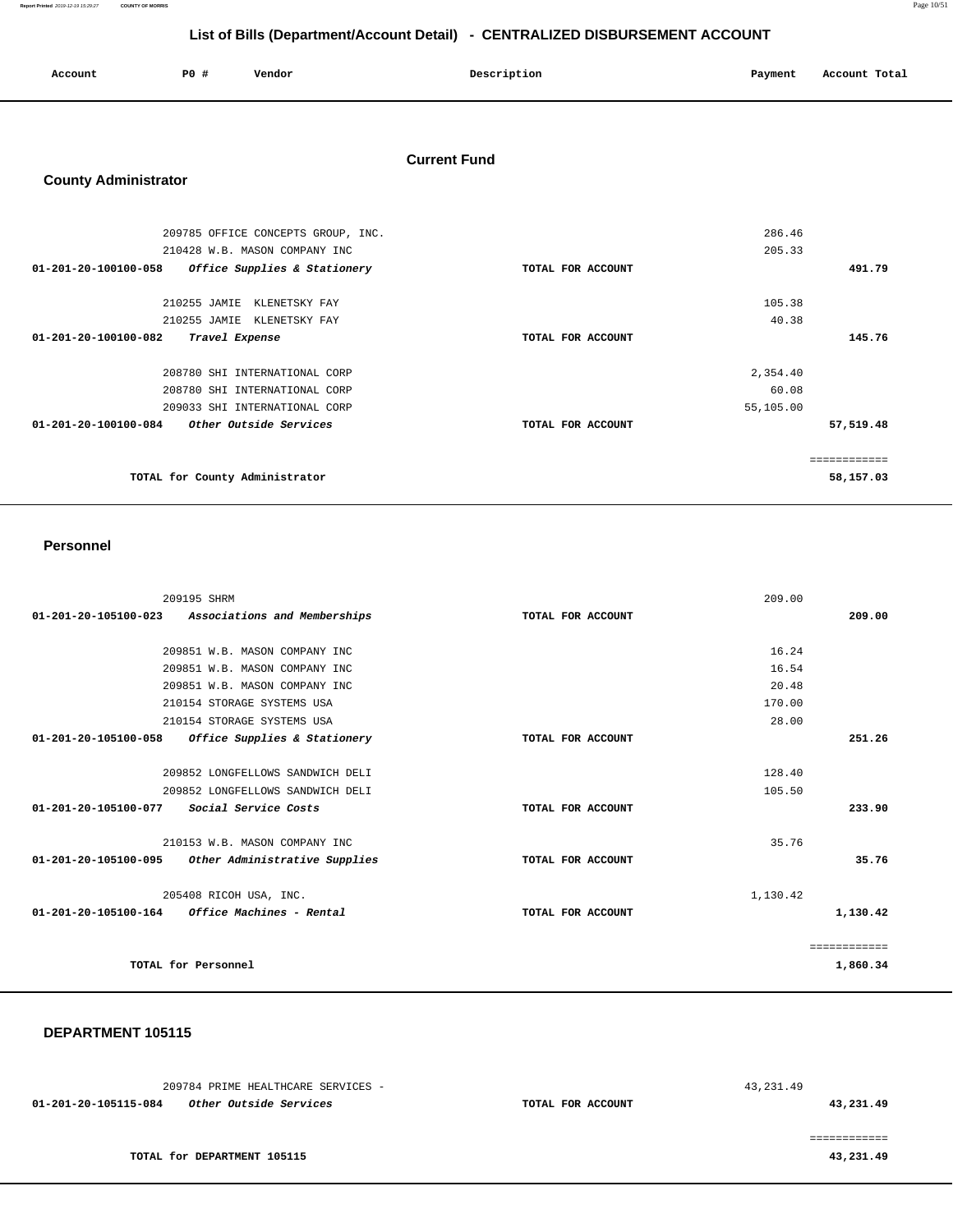**Report Printed** 2019-12-19 15:29:27 **COUNTY OF MORRIS** Page 11/51

## **List of Bills (Department/Account Detail) - CENTRALIZED DISBURSEMENT ACCOUNT**

| Account | <b>PO #</b> | Vendor | Description | Payment | Account Total |
|---------|-------------|--------|-------------|---------|---------------|
|         |             |        |             |         |               |

#### **Board of Chosen Freeholders**

| 210313 HEATHER DARLING                                |                   | 75.00    |             |
|-------------------------------------------------------|-------------------|----------|-------------|
| 210298 LOVEYS PIZZA & GRILL                           |                   | 74.70    |             |
| 210398 LOVEYS PIZZA & GRILL                           |                   | 149.50   |             |
| 210444 VILLAGE SUPER MARKET, INC.                     |                   | 804.76   |             |
| $01 - 201 - 20 - 110100 - 079$<br>Special Projects    | TOTAL FOR ACCOUNT |          | 1,103.96    |
|                                                       |                   |          |             |
| 210305 LANDS END BUSINESS OUTFITTERS                  |                   | 5.00     |             |
| 210305 LANDS END BUSINESS OUTFITTERS                  |                   | 50.95    |             |
| 210305 LANDS END BUSINESS OUTFITTERS                  |                   | $-50.95$ |             |
| 210260 LANDS END BUSINESS OUTFITTERS                  |                   | 402.76   |             |
| 210260 LANDS END BUSINESS OUTFITTERS                  |                   | 12.95    |             |
| 01-201-20-110100-084<br><i>Other Outside Services</i> | TOTAL FOR ACCOUNT |          | 420.71      |
|                                                       |                   |          |             |
|                                                       |                   |          | =========== |
| TOTAL for Board of Chosen Freeholders                 |                   |          | 1,524.67    |

**Clerk of the Board** 

|                                                   | TOTAL for Clerk of the Board |                   |        | 1,343.88     |
|---------------------------------------------------|------------------------------|-------------------|--------|--------------|
|                                                   |                              |                   |        | ============ |
| 01-201-20-110105-058 Office Supplies & Stationery |                              | TOTAL FOR ACCOUNT |        | 42.56        |
|                                                   | 210275 DEBRA L. LYNCH        |                   | 42.56  |              |
| 01-201-20-110105-022                              | Advertising                  | TOTAL FOR ACCOUNT |        | 1,301.32     |
|                                                   | 210461 GANNETT NJ NEWSPAPERS |                   | 95.20  |              |
|                                                   | 210176 GANNETT NJ NEWSPAPERS |                   | 77.14  |              |
|                                                   | 210176 GANNETT NJ NEWSPAPERS |                   | 66.82  |              |
|                                                   | 210206 GANNETT NJ NEWSPAPERS |                   | 80.58  |              |
|                                                   | 210207 GANNETT NJ NEWSPAPERS |                   | 74.56  |              |
|                                                   | 210210 GANNETT NJ NEWSPAPERS |                   | 72.84  |              |
|                                                   | 210204 GANNETT NJ NEWSPAPERS |                   | 83.16  |              |
|                                                   | 210212 GANNETT NJ NEWSPAPERS |                   | 47.90  |              |
|                                                   | 210205 GANNETT NJ NEWSPAPERS |                   | 83.16  |              |
|                                                   | 210221 GANNETT NJ NEWSPAPERS |                   | 81.44  |              |
|                                                   | 210225 GANNETT NJ NEWSPAPERS |                   | 93.48  |              |
|                                                   | 210209 GANNETT NJ NEWSPAPERS |                   | 83.16  |              |
|                                                   | 210211 GANNETT NJ NEWSPAPERS |                   | 61.66  |              |
|                                                   | 210208 GANNETT NJ NEWSPAPERS |                   | 84.88  |              |
|                                                   | 210318 GANNETT NJ NEWSPAPERS |                   | 118.42 |              |
|                                                   | 210318 GANNETT NJ NEWSPAPERS |                   | 96.92  |              |

**County Clerk** 

| 01-201-20-120100-031<br>Cellular Phones/Pagers | TOTAL FOR ACCOUNT | 411.77 |
|------------------------------------------------|-------------------|--------|
| 210228 VERIZON WIRELESS                        |                   | 370.53 |
| 210174 AT&T MOBILITY                           |                   | 41.24  |
|                                                |                   |        |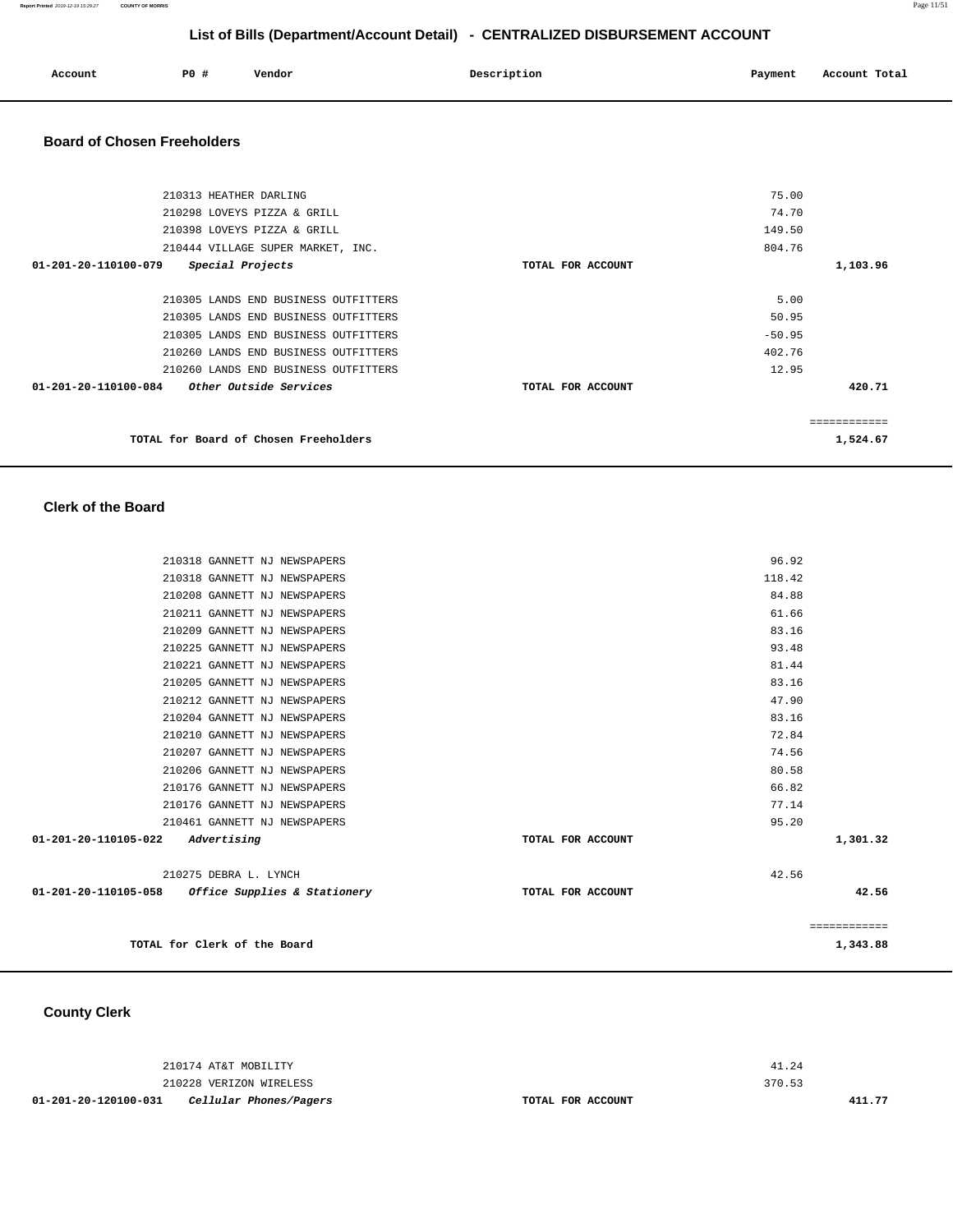**Report Printed** 2019-12-19 15:29:27 **COUNTY OF MORRIS** Page 12/51

## **List of Bills (Department/Account Detail) - CENTRALIZED DISBURSEMENT ACCOUNT**

| Account                                                  | PO#                    | Vendor                                                   | Description       | Payment  | Account Total          |
|----------------------------------------------------------|------------------------|----------------------------------------------------------|-------------------|----------|------------------------|
| <b>County Clerk</b>                                      |                        |                                                          |                   |          |                        |
|                                                          |                        | 208961 W.B. MASON COMPANY INC                            |                   | $-81.76$ |                        |
| 01-201-20-120100-058                                     |                        | Office Supplies & Stationery                             | TOTAL FOR ACCOUNT |          | 1,834.21               |
|                                                          |                        | 210173 W.B. MASON COMPANY INC                            |                   | 0.95     |                        |
|                                                          |                        | 210173 W.B. MASON COMPANY INC                            |                   | 84.93    |                        |
| 01-201-20-120100-095                                     |                        | Other Administrative Supplies                            | TOTAL FOR ACCOUNT |          | 85.88                  |
|                                                          |                        | 210310 RICOH USA, INC.                                   |                   | 637.50   |                        |
|                                                          |                        | 210310 RICOH USA, INC.                                   |                   | 637.50   |                        |
| 01-201-20-120100-164                                     |                        | Office Machines - Rental                                 | TOTAL FOR ACCOUNT |          | 1,275.00               |
|                                                          |                        |                                                          |                   |          | ============           |
|                                                          | TOTAL for County Clerk |                                                          |                   |          | 3,606.86               |
| <b>County Board of Elections</b><br>01-201-20-121100-096 |                        | 210368 MORRIS COUNTY PARK COMMISSION<br>Election Officer | TOTAL FOR ACCOUNT | 600.00   | 600.00                 |
|                                                          |                        | TOTAL for County Board of Elections                      |                   |          | ============<br>600.00 |
| <b>Superintendent of Elections</b>                       |                        |                                                          |                   |          |                        |
|                                                          |                        | 210198 W.B. MASON COMPANY INC                            |                   | 4.47     |                        |
| 01-201-20-121105-095                                     |                        | Other Administrative Supplies                            | TOTAL FOR ACCOUNT |          | 4.47                   |
|                                                          |                        |                                                          |                   |          | <b>EEEEEEEEEE</b>      |
|                                                          |                        | TOTAL for Superintendent of Elections                    |                   |          | 4.47                   |
|                                                          |                        |                                                          |                   |          |                        |

# **County Elections (Cty Clerk)**

| 209630 GANNETT NJ NEWSPAPERS<br>209630 GANNETT NJ NEWSPAPERS<br>Advertising<br>01-201-20-121110-022 | TOTAL FOR ACCOUNT | 361.20<br>35.00<br>396.20 |
|-----------------------------------------------------------------------------------------------------|-------------------|---------------------------|
|                                                                                                     |                   |                           |
| 210183 PRINCETON INSTITUTE OF LANGUAGES, INC DBA                                                    |                   | 750.00                    |
| <i>Other Outside Services</i><br>01-201-20-121110-084                                               | TOTAL FOR ACCOUNT | 750.00                    |
|                                                                                                     |                   |                           |
|                                                                                                     |                   | ==========                |
| TOTAL for County Elections (Cty Clerk)                                                              |                   | 1,146.20                  |
|                                                                                                     |                   |                           |

**County Treasurer**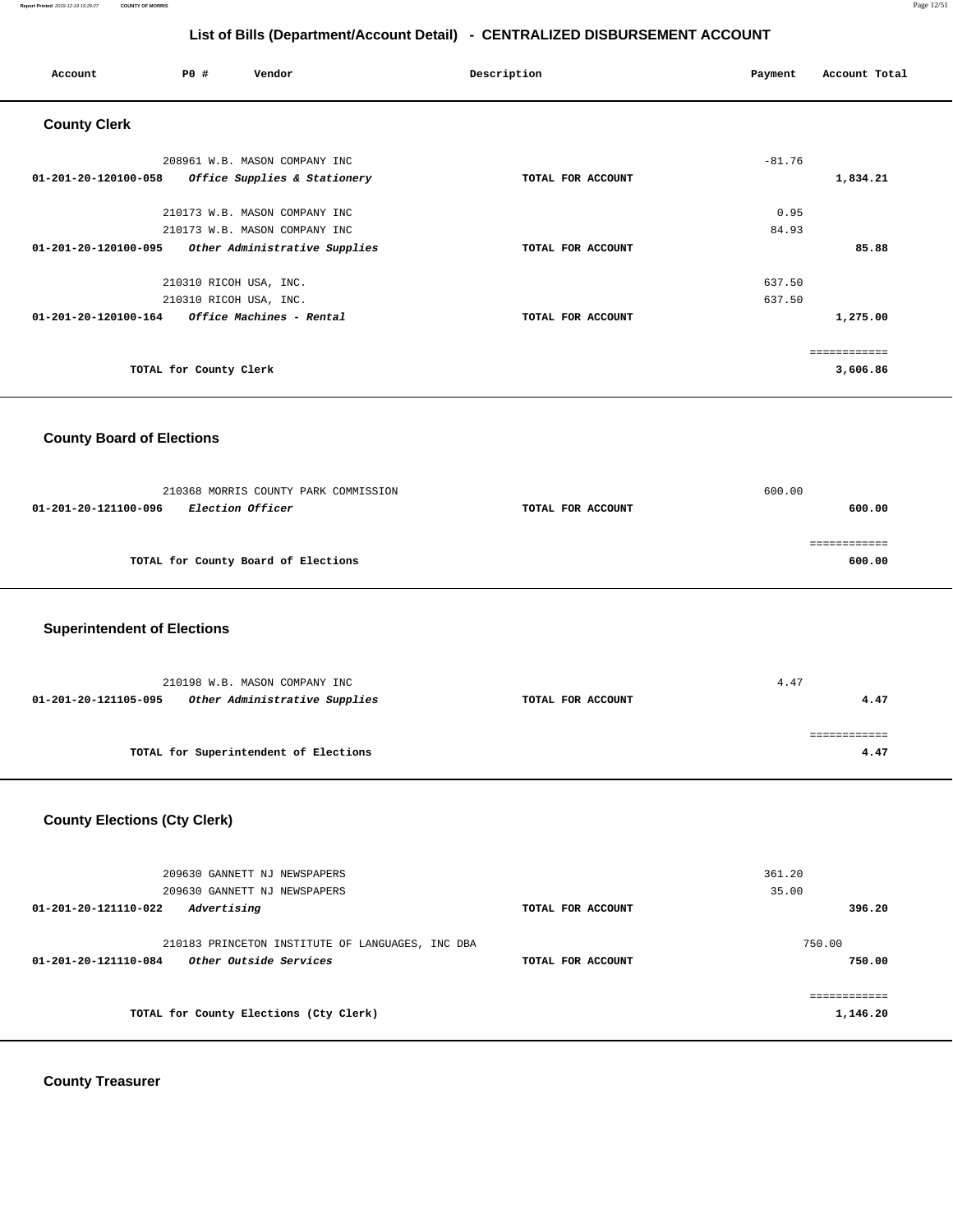**Report Printed** 2019-12-19 15:29:27 **COUNTY OF MORRIS** Page 13/51

## **List of Bills (Department/Account Detail) - CENTRALIZED DISBURSEMENT ACCOUNT**

| Account                 | PO#                        | Vendor                 | Description<br>Payment |  | Account Total          |
|-------------------------|----------------------------|------------------------|------------------------|--|------------------------|
| <b>County Treasurer</b> |                            |                        |                        |  |                        |
| 01-201-20-130100-084    |                            | Other Outside Services | TOTAL FOR ACCOUNT      |  | 300.00                 |
|                         | TOTAL for County Treasurer |                        |                        |  | ------------<br>300.00 |

# **Purchasing Division**

|                      | 210304 TOWNSHIP OF RANDOLPH   |                   | 1,100.00 |             |
|----------------------|-------------------------------|-------------------|----------|-------------|
| 01-201-20-130105-023 | Associations and Memberships  | TOTAL FOR ACCOUNT |          | 1,100.00    |
|                      |                               |                   |          |             |
|                      | 210325 W.B. MASON COMPANY INC |                   | 0.95     |             |
|                      | 210325 W.B. MASON COMPANY INC |                   | 31.29    |             |
| 01-201-20-130105-095 | Other Administrative Supplies | TOTAL FOR ACCOUNT |          | 32.24       |
|                      | 210388 RICOH USA, INC.        |                   | 869.57   |             |
| 01-201-20-130105-164 | Office Machines - Rental      | TOTAL FOR ACCOUNT |          | 869.57      |
|                      |                               |                   |          | =========== |
|                      | TOTAL for Purchasing Division |                   |          | 2,001.81    |
|                      |                               |                   |          |             |

#### **Office Services**

| 210471 COUNTY COLLEGE OF MORRIS  |                   | 17,716.75 |
|----------------------------------|-------------------|-----------|
| Printing<br>01-201-20-130110-069 | TOTAL FOR ACCOUNT | 17,716.75 |
|                                  |                   |           |
|                                  |                   |           |
| TOTAL for Office Services        |                   | 17,716.75 |

## **Information Technology Div**

|                      | 209983 W.B. MASON COMPANY INC |                   | 53.64    |          |
|----------------------|-------------------------------|-------------------|----------|----------|
| 01-201-20-140100-058 | Office Supplies & Stationery  | TOTAL FOR ACCOUNT |          | 53.64    |
|                      |                               |                   |          |          |
|                      | 210227 CITYSIDE ARCHIVES, LLC |                   | 3,991.53 |          |
|                      | 210415 CITYSIDE ARCHIVES, LLC |                   | 3,698.00 |          |
| 01-201-20-140100-073 | Records Managment Services    | TOTAL FOR ACCOUNT |          | 7,689.53 |
|                      |                               |                   |          |          |
|                      | 208523 BASE POWER SERVICES    |                   | 3,250.00 |          |
|                      | 208523 BASE POWER SERVICES    |                   | 3,250.00 |          |
|                      | 208523 BASE POWER SERVICES    |                   | 1,745.00 |          |
| 01-201-20-140100-084 | Other Outside Services        | TOTAL FOR ACCOUNT |          | 8,245.00 |
|                      |                               |                   |          |          |
|                      | 208955 CDW GOVERNMENT         |                   | 307.84   |          |
|                      | 208955 CDW GOVERNMENT         |                   | 1,951.23 |          |
|                      | 208955 CDW GOVERNMENT         |                   | 296.40   |          |
|                      | 208955 CDW GOVERNMENT         |                   | 167.22   |          |
|                      | 208955 CDW GOVERNMENT         |                   | 223.08   |          |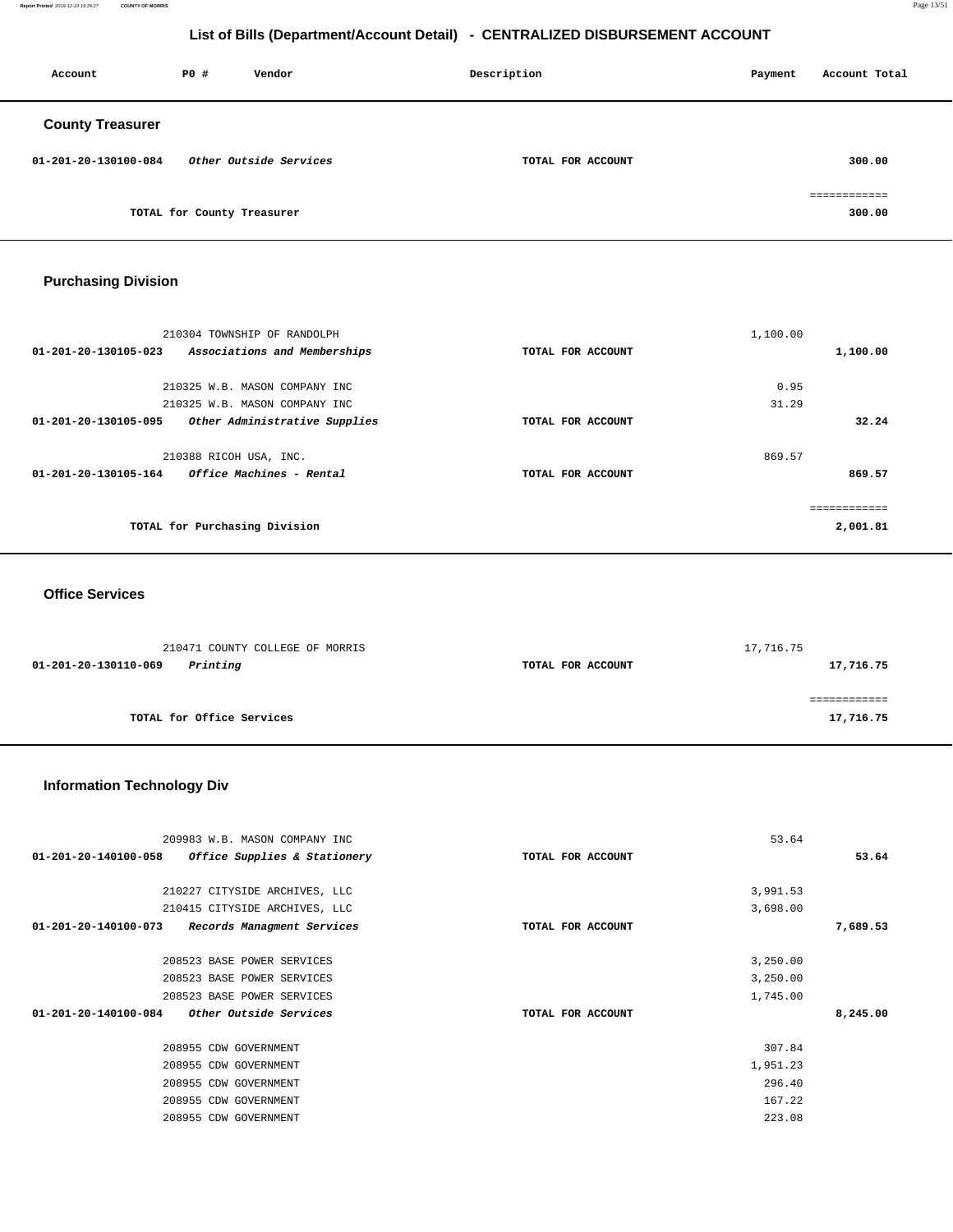| Account                           | PO# | Vendor                               | Description       | Payment   | Account Total |
|-----------------------------------|-----|--------------------------------------|-------------------|-----------|---------------|
| <b>Information Technology Div</b> |     |                                      |                   |           |               |
|                                   |     | 208955 CDW GOVERNMENT                |                   | 263.76    |               |
|                                   |     | 208955 CDW GOVERNMENT                |                   | 162.24    |               |
|                                   |     | 208955 CDW GOVERNMENT                |                   | 473.10    |               |
|                                   |     | 208955 CDW GOVERNMENT                |                   | 202.80    |               |
|                                   |     | 208955 CDW GOVERNMENT                |                   | 431.10    |               |
|                                   |     | 208955 CDW GOVERNMENT                |                   | 906.67    |               |
| $01 - 201 - 20 - 140100 - 098$    |     | Other Operating&Repair Supply        | TOTAL FOR ACCOUNT |           | 5,441.18      |
|                                   |     | 210375 SHI INTERNATIONAL CORP        |                   | 36,170.21 |               |
|                                   |     | 210375 SHI INTERNATIONAL CORP        |                   | 10,600.00 |               |
| 01-203-20-140100-036              |     | (2018) Contracted Services           | TOTAL FOR ACCOUNT |           | 46,770.21     |
|                                   |     |                                      |                   |           | ============  |
|                                   |     | TOTAL for Information Technology Div |                   |           | 68,199.56     |

## **County Board of Taxation**

| 210257 W.B. MASON COMPANY INC<br>210257 W.B. MASON COMPANY INC |                   | 16.11<br>89.30 |
|----------------------------------------------------------------|-------------------|----------------|
| 210257 W.B. MASON COMPANY INC                                  |                   | 41.70          |
| 210257 W.B. MASON COMPANY INC<br>210257 W.B. MASON COMPANY INC |                   | 9.48<br>8.94   |
| Office Supplies & Stationery<br>01-201-20-150100-058           | TOTAL FOR ACCOUNT | 165.53         |
|                                                                |                   |                |
| TOTAL for County Board of Taxation                             |                   | 165.53         |

### **County Counsel**

| 209451 THOMSON REUTER-WEST                        |                   | 361.00    |              |
|---------------------------------------------------|-------------------|-----------|--------------|
| 209458 THOMSON REUTER-WEST                        |                   | 850.00    |              |
| 209461 THOMSON REUTER-WEST                        |                   | 494.92    |              |
| $01 - 201 - 20 - 155100 - 050$<br>Law Books       | TOTAL FOR ACCOUNT |           | 1,705.92     |
|                                                   |                   |           |              |
| 210233 CLEARY GIACOBBE ALFIERI &                  |                   | 15,453.00 |              |
| 210233 CLEARY GIACOBBE ALFIERI &                  |                   | 159.00    |              |
| 210278 CHASAN, LAMPARELLO, MALLON                 |                   | 290.55    |              |
| 210278 CHASAN, LAMPARELLO, MALLON                 |                   | 710.55    |              |
| 210277 TRIMBOLI & PRUSINOWSKI, LLC                |                   | 2,430.00  |              |
| 210277 TRIMBOLI & PRUSINOWSKI, LLC                |                   | 1,245.00  |              |
| 210277 TRIMBOLI & PRUSINOWSKI, LLC                |                   | 45.00     |              |
| 210277 TRIMBOLI & PRUSINOWSKI, LLC                |                   | 631.50    |              |
| 210276 TRIMBOLI & PRUSINOWSKI, LLC                |                   | 870.00    |              |
| 210276 TRIMBOLI & PRUSINOWSKI, LLC                |                   | 465.00    |              |
| 210276 TRIMBOLI & PRUSINOWSKI, LLC                |                   | 675.00    |              |
| 01-201-20-155100-051<br>Legal                     | TOTAL FOR ACCOUNT |           | 22,974.60    |
| 209935 W.B. MASON COMPANY INC                     |                   | 118.32    |              |
| 01-201-20-155100-058 Office Supplies & Stationery | TOTAL FOR ACCOUNT |           | 118.32       |
|                                                   |                   |           | ============ |
| TOTAL for County Counsel                          |                   |           | 24,798.84    |

**24,798.84**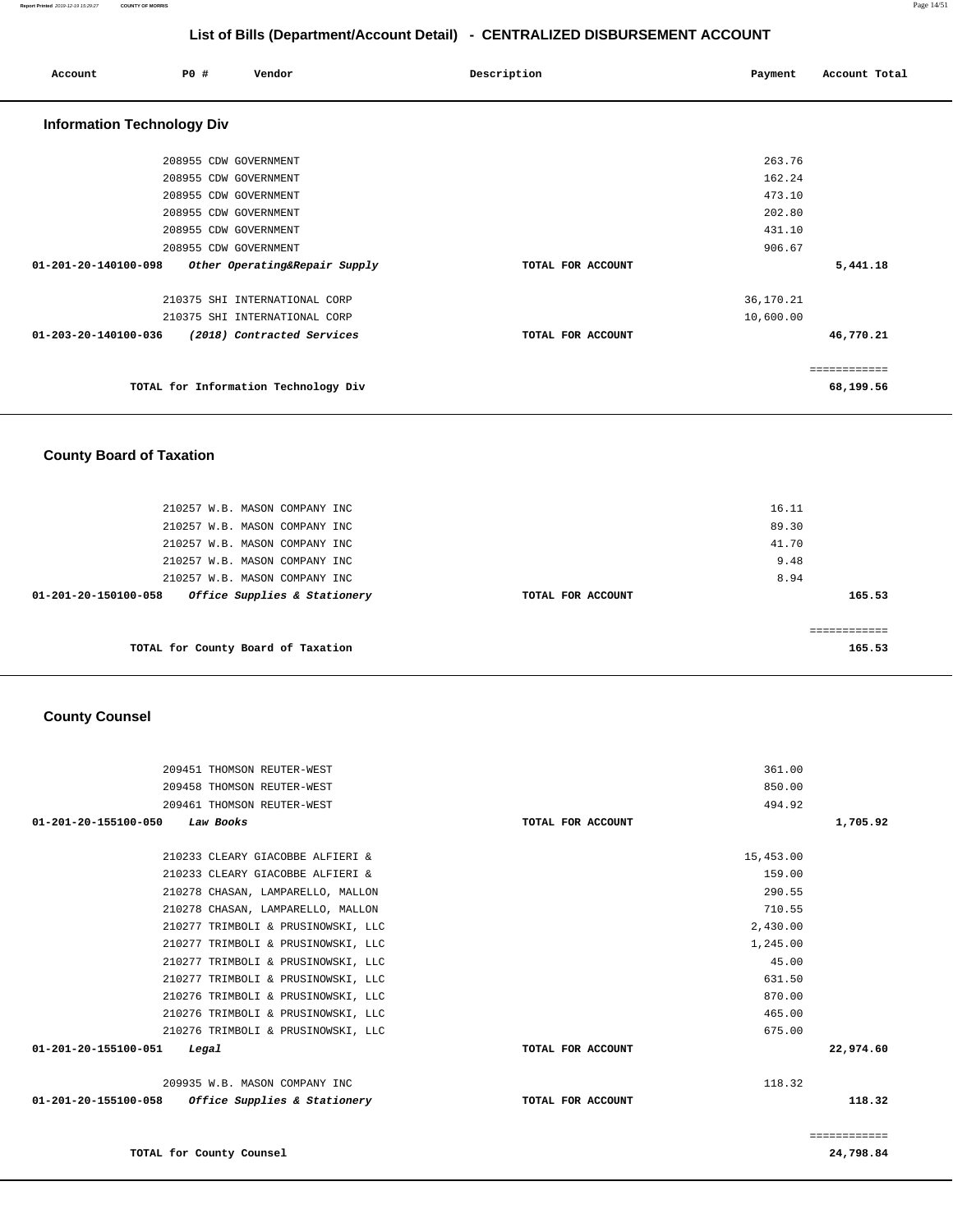**Report Printed** 2019-12-19 15:29:27 **COUNTY OF MORRIS** Page 15/51

# **List of Bills (Department/Account Detail) - CENTRALIZED DISBURSEMENT ACCOUNT**

| Account                 | <b>PO #</b>                | Vendor                        | Description       | Payment | Account Total |
|-------------------------|----------------------------|-------------------------------|-------------------|---------|---------------|
| <b>County Surrogate</b> |                            |                               |                   |         |               |
|                         |                            | 210170 W.B. MASON COMPANY INC |                   | 30.17   |               |
| 01-201-20-160100-058    |                            | Office Supplies & Stationery  | TOTAL FOR ACCOUNT |         | 30.17         |
|                         | 210171 RICOH USA, INC.     |                               |                   | 650.91  |               |
| 01-201-20-160100-164    |                            | Office Machines - Rental      | TOTAL FOR ACCOUNT |         | 650.91        |
|                         |                            |                               |                   |         | ============  |
|                         | TOTAL for County Surrogate |                               |                   |         | 681.08        |

# **Engineering**

| 209502 R.S. KNAPP CO. INC.<br>Software Maintenance<br>01-201-20-165100-078 | TOTAL FOR ACCOUNT | 75.00<br>75.00       |
|----------------------------------------------------------------------------|-------------------|----------------------|
| 208846 DELL MARKETING L.P.<br>01-201-20-165100-258<br>Equipment            | TOTAL FOR ACCOUNT | 3,183.34<br>3,183.34 |
| TOTAL for Engineering                                                      |                   | 3,258.34             |

# **Heritage Commission**

|                      |                        | 210258 W.B. MASON COMPANY INC           |                   | 4.47  |
|----------------------|------------------------|-----------------------------------------|-------------------|-------|
| 01-201-20-175100-058 |                        | <i>Office Supplies &amp; Stationery</i> | TOTAL FOR ACCOUNT | 4.47  |
|                      |                        |                                         |                   |       |
|                      | 210256 AMANDA HEFFERAN |                                         |                   | 1.08  |
|                      | 210256 AMANDA HEFFERAN |                                         |                   | 1.05  |
|                      | 210256 AMANDA HEFFERAN |                                         |                   | 0.02  |
|                      | 210256 AMANDA HEFFERAN |                                         |                   | 0.77  |
|                      | 210256 AMANDA HEFFERAN |                                         |                   | 7.10  |
|                      | 210256 AMANDA HEFFERAN |                                         |                   | 66.33 |
|                      | 210256 AMANDA HEFFERAN |                                         |                   | 1.50  |
|                      | 210256 AMANDA HEFFERAN |                                         |                   | 85.75 |
|                      | 210256 AMANDA HEFFERAN |                                         |                   | 1.92  |
|                      | 210256 AMANDA HEFFERAN |                                         |                   | 31.88 |
|                      | 210256 AMANDA HEFFERAN |                                         |                   | 6.09  |
|                      | 210256 AMANDA HEFFERAN |                                         |                   | 7.46  |
|                      | 210256 AMANDA HEFFERAN |                                         |                   | 6.65  |
|                      | 210256 AMANDA HEFFERAN |                                         |                   | 0.45  |
|                      | 210256 AMANDA HEFFERAN |                                         |                   | 3.39  |
|                      | 210256 AMANDA HEFFERAN |                                         |                   | 3.74  |
|                      | 210256 AMANDA HEFFERAN |                                         |                   | 7.00  |
|                      | 210256 AMANDA HEFFERAN |                                         |                   | 4.66  |
|                      | 210256 AMANDA HEFFERAN |                                         |                   | 3.43  |
|                      | 210256 AMANDA HEFFERAN |                                         |                   | 2.69  |
|                      | 210256 AMANDA HEFFERAN |                                         |                   | 8.89  |
|                      | 210256 AMANDA HEFFERAN |                                         |                   | 3.92  |
|                      | 210256 AMANDA HEFFERAN |                                         |                   | 7.07  |
|                      |                        |                                         |                   |       |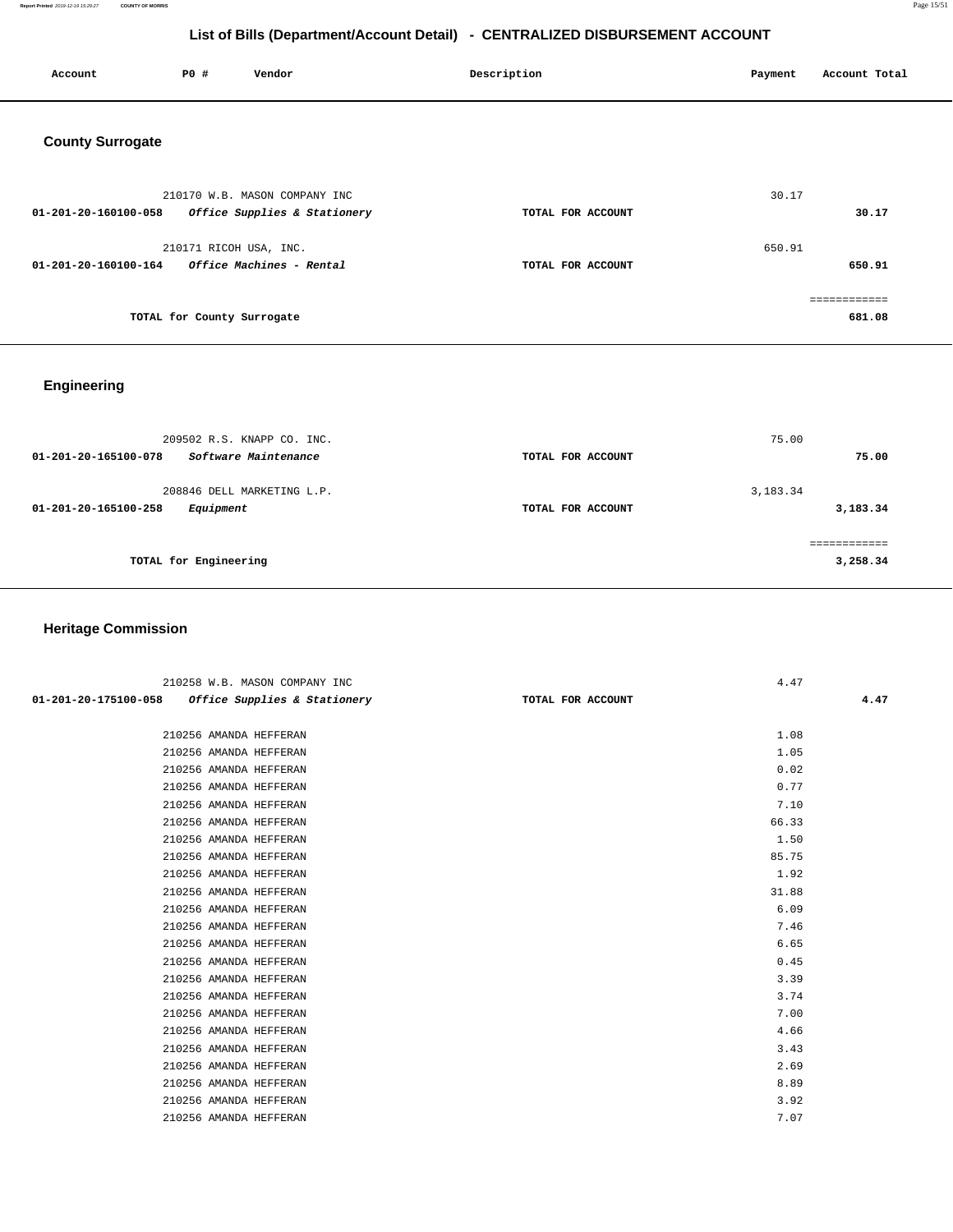**Report Printed** 2019-12-19 15:29:27 **COUNTY OF MORRIS** Page 16/51

## **List of Bills (Department/Account Detail) - CENTRALIZED DISBURSEMENT ACCOUNT**

| Account                    | PO# | Vendor                        | Description       | Payment | Account Total          |
|----------------------------|-----|-------------------------------|-------------------|---------|------------------------|
| <b>Heritage Commission</b> |     |                               |                   |         |                        |
| 01-201-20-175100-082       |     | Travel Expense                | TOTAL FOR ACCOUNT |         | 270.93                 |
|                            |     | TOTAL for Heritage Commission |                   |         | ============<br>275.40 |

# **Planning Board**

| 209541 W.B. MASON COMPANY INC                        |                   | 81.92  |
|------------------------------------------------------|-------------------|--------|
| Office Supplies & Stationery<br>01-201-20-180100-058 | TOTAL FOR ACCOUNT | 81.92  |
| 209512 LONGFELLOWS SANDWICH DELI                     |                   | 119.40 |
| 210156 GREGORY PERRY                                 |                   | 27.97  |
| 01-201-20-180100-059<br>Other General Expenses       | TOTAL FOR ACCOUNT | 147.37 |
|                                                      |                   |        |
| TOTAL for Planning Board                             |                   | 229.29 |

# **County Weights & Measures**

| 209757 SUBURBAN PROPANE -2347                     |                   | 200.00 |
|---------------------------------------------------|-------------------|--------|
| Other Outside Services<br>01-201-22-201100-084    | TOTAL FOR ACCOUNT | 200.00 |
|                                                   |                   |        |
| 210452 NATIONAL FUEL OIL INC.                     |                   | 374.74 |
| 01-201-22-201100-140<br>Gas Purchases             | TOTAL FOR ACCOUNT | 374.74 |
|                                                   |                   |        |
| 209513 U-LINE SHIPPING SUPPLY                     |                   | 183.70 |
| 209513 U-LINE SHIPPING SUPPLY                     |                   | 18.86  |
| Machinery Repairs & Parts<br>01-201-22-201100-262 | TOTAL FOR ACCOUNT | 202.56 |
|                                                   |                   |        |
|                                                   |                   |        |
| TOTAL for County Weights & Measures               |                   | 777.30 |

## **Employee Group Insurance**

| 210302 CHLIC<br>210302 CHLIC                                  |                   | 443, 103. 21<br>$-714.75$ |
|---------------------------------------------------------------|-------------------|---------------------------|
| 201944 ROBERT FLEMING                                         |                   | 629.40                    |
| Employee Group Insurance Expenditures<br>01-201-23-220100-090 | TOTAL FOR ACCOUNT | 443,017.86                |
|                                                               |                   |                           |
| TOTAL for Employee Group Insurance                            |                   | 443,017.86                |

### **Office of Emergency Management**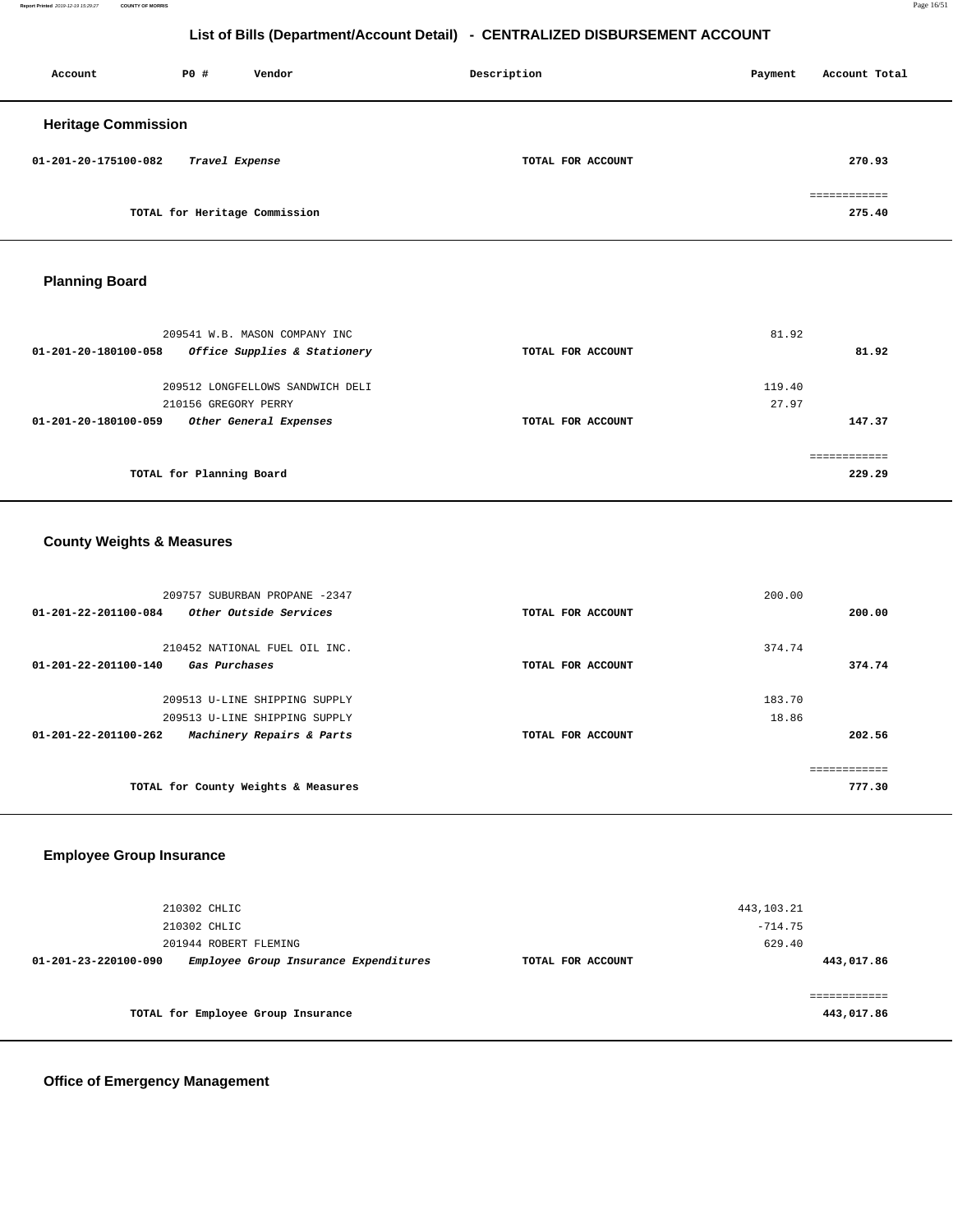| Account                               | <b>PO #</b>                                   | Vendor                               | Description       | Payment            | Account Total |  |  |
|---------------------------------------|-----------------------------------------------|--------------------------------------|-------------------|--------------------|---------------|--|--|
| <b>Office of Emergency Management</b> |                                               |                                      |                   |                    |               |  |  |
| 01-201-25-252100-031                  |                                               | Cellular Phones/Pagers               | TOTAL FOR ACCOUNT |                    | 152.04        |  |  |
|                                       |                                               | 209838 VILLAGE SUPER MARKET, INC.    |                   | 624.33             |               |  |  |
|                                       |                                               | 209838 VILLAGE SUPER MARKET, INC.    |                   | 681.13             |               |  |  |
|                                       |                                               | 210403 VILLAGE SUPER MARKET, INC.    |                   | 1,001.82           |               |  |  |
| $01 - 201 - 25 - 252100 - 039$        |                                               | Education Schools & Training         | TOTAL FOR ACCOUNT |                    | 2,307.28      |  |  |
|                                       |                                               |                                      |                   |                    |               |  |  |
|                                       |                                               | 209842 QUENCH USA, INC.              |                   | 49.44              |               |  |  |
|                                       |                                               | 209638 W.B. MASON COMPANY INC        |                   | 151.70             |               |  |  |
|                                       |                                               | 210390 COFFEE LOVERS COFFEE SERVICE  |                   | 193.33             |               |  |  |
| 01-201-25-252100-058                  |                                               | Office Supplies & Stationery         | TOTAL FOR ACCOUNT |                    | 394.47        |  |  |
|                                       | 209976 DIRECT TV INC                          |                                      |                   | 147.98             |               |  |  |
|                                       |                                               | 209892 ALL MOBILE VIDEO INC.         |                   | 1,440.00           |               |  |  |
|                                       |                                               | 209895 COLONIAL APPLIANCE            |                   | 1,748.00           |               |  |  |
|                                       |                                               | 209975 Empire Design & Insignia, LLC |                   | 1,530.00           |               |  |  |
|                                       | 210412 LARRY PETERS                           |                                      |                   | 47.00              |               |  |  |
|                                       |                                               | 210413 FIRST PRIORITY EMERGENCY      |                   | 68.76              |               |  |  |
| 01-201-25-252100-059                  |                                               | Other General Expenses               | TOTAL FOR ACCOUNT |                    | 4,981.74      |  |  |
|                                       |                                               |                                      |                   |                    |               |  |  |
|                                       | 210089 POWERDMS, INC.                         |                                      |                   | 2,037.75           |               |  |  |
|                                       |                                               | 209978 TURN OUT UNIFORMS, INC.       |                   | 381.10             |               |  |  |
|                                       |                                               | 209978 TURN OUT UNIFORMS, INC.       |                   | 251.96<br>2,620.00 |               |  |  |
|                                       | 209938 ALADTEC, INC.<br>209628 CDW GOVERNMENT |                                      |                   | 6,532.45           |               |  |  |
|                                       | 210328 POWERDMS, INC.                         |                                      |                   | 5,009.20           |               |  |  |
| 01-201-25-252100-090                  |                                               | Program Expenditures                 | TOTAL FOR ACCOUNT |                    | 16,832.46     |  |  |
|                                       |                                               |                                      |                   |                    |               |  |  |
|                                       |                                               | 209925 DM MEDICAL BILLINGS, LLC      |                   | 2,775.66           |               |  |  |
|                                       |                                               | 210365 DM MEDICAL BILLINGS, LLC      |                   | 2,741.79           |               |  |  |
| 01-201-25-252100-091                  |                                               | Program Expend-Matching Share        | TOTAL FOR ACCOUNT |                    | 5,517.45      |  |  |
|                                       |                                               | 209629 PREMIER GLOBAL SERVICES       |                   | 42.77              |               |  |  |
| 01-201-25-252100-146                  | Telephone                                     |                                      | TOTAL FOR ACCOUNT |                    | 42.77         |  |  |
|                                       |                                               |                                      |                   |                    |               |  |  |
|                                       |                                               | 204613 RICOH AMERICAS CORPORATION    |                   | 524.29             |               |  |  |
|                                       | 210414 RICOH USA, INC.                        |                                      |                   | 1,212.49           |               |  |  |
| 01-201-25-252100-164                  |                                               | <i>Office Machines - Rental</i>      | TOTAL FOR ACCOUNT |                    | 1,736.78      |  |  |
|                                       |                                               | 209845 TURN OUT UNIFORMS, INC.       |                   | 62.99              |               |  |  |
|                                       |                                               | 209845 TURN OUT UNIFORMS, INC.       |                   | 4,237.87           |               |  |  |
|                                       |                                               | 209845 TURN OUT UNIFORMS, INC.       |                   | 1,347.75           |               |  |  |
|                                       |                                               | 209845 TURN OUT UNIFORMS, INC.       |                   | 381.10             |               |  |  |
|                                       |                                               | 209845 TURN OUT UNIFORMS, INC.       |                   | 381.10             |               |  |  |
|                                       |                                               | 209845 TURN OUT UNIFORMS, INC.       |                   | 318.11             |               |  |  |
|                                       |                                               | 209845 TURN OUT UNIFORMS, INC.       |                   | 381.10             |               |  |  |
|                                       |                                               | 209845 TURN OUT UNIFORMS, INC.       |                   | 381.10             |               |  |  |
|                                       |                                               | 209845 TURN OUT UNIFORMS, INC.       |                   | 381.10             |               |  |  |
|                                       |                                               | 209845 TURN OUT UNIFORMS, INC.       |                   | 220.00             |               |  |  |
| 01-203-25-252100-090                  |                                               | (2018) Program Expenditures          | TOTAL FOR ACCOUNT |                    | 8,092.22      |  |  |
|                                       |                                               | 209649 GARDEN STATE HIGHWAY          |                   | 325.00             |               |  |  |
|                                       |                                               | 209649 GARDEN STATE HIGHWAY          |                   | 325.00             |               |  |  |
|                                       |                                               | 209649 GARDEN STATE HIGHWAY          |                   | 325.00             |               |  |  |
|                                       |                                               | 209649 GARDEN STATE HIGHWAY          |                   | 650.00             |               |  |  |
|                                       |                                               | 209649 GARDEN STATE HIGHWAY          |                   | 325.00             |               |  |  |
| 01-203-25-252100-258                  |                                               | (2018) Equipment                     | TOTAL FOR ACCOUNT |                    | 1,950.00      |  |  |
|                                       |                                               |                                      |                   |                    |               |  |  |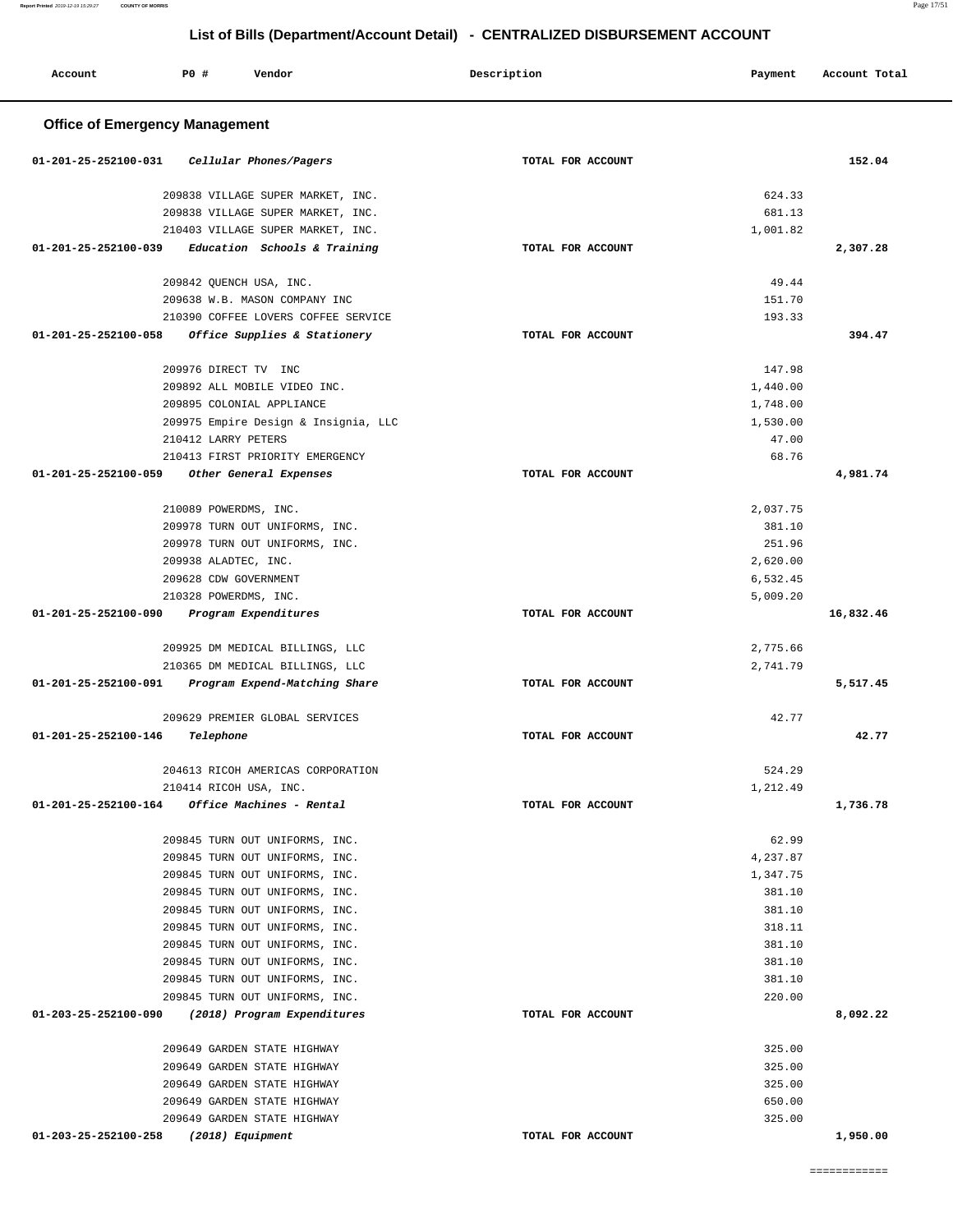| Account                               | PO# | Vendor                                   | Description | Payment | Account Total |
|---------------------------------------|-----|------------------------------------------|-------------|---------|---------------|
| <b>Office of Emergency Management</b> |     |                                          |             |         |               |
|                                       |     | TOTAL for Office of Emergency Management |             |         | 42,007.21     |

#### **Communications Center**

| 205315 KEYSTONE PUBLIC SAFETY INC.           |                   | 1,200.00 |
|----------------------------------------------|-------------------|----------|
| Software Maintenance<br>01-201-25-252105-078 | TOTAL FOR ACCOUNT | 1,200.00 |
|                                              |                   |          |
| 209315 CDW GOVERNMENT                        |                   | 1,654.09 |
| 209315 CDW GOVERNMENT                        |                   | 801.26   |
| Equipment<br>01-201-25-252105-258            | TOTAL FOR ACCOUNT | 2,455.35 |
|                                              |                   |          |
| TOTAL for Communications Center              |                   | 3,655.35 |

### **County Medical Examiner Office**

| 209702 AMERICAN SOCIETY FOR CLINICAL                     |                   | 299.00       |
|----------------------------------------------------------|-------------------|--------------|
| <i>Books &amp; Periodicals</i><br>01-201-25-254100-028   | TOTAL FOR ACCOUNT | 299.00       |
|                                                          |                   |              |
| 210380 MAYO MEDICAL LABORATORIES                         |                   | 214.30       |
| Consultation Fee<br>$01 - 201 - 25 - 254100 - 035$       | TOTAL FOR ACCOUNT | 214.30       |
| 210084 LORA K RAYNER                                     |                   | 960.00       |
| 01-201-25-254100-036<br>Contracted Services              | TOTAL FOR ACCOUNT | 960.00       |
|                                                          |                   |              |
| 210294 ILIFF-RUGGIERO FUNERAL HOME INC.                  |                   | 3,300.00     |
| 210294 ILIFF-RUGGIERO FUNERAL HOME INC.                  |                   | 6,650.00     |
| 210295 NOTO-WYNKOOP FUNERAL HOME                         |                   | 1,575.00     |
| $01 - 201 - 25 - 254100 - 059$<br>Other General Expenses | TOTAL FOR ACCOUNT | 11,525.00    |
| 209703 FEDEX                                             |                   | 33.34        |
| 01-201-25-254100-068<br>Postage & Metered Mail           | TOTAL FOR ACCOUNT | 33.34        |
|                                                          |                   |              |
| 209751 NMS LABS                                          |                   | 2,474.00     |
| 209751 NMS LABS                                          |                   | 770.00       |
| 209751 NMS LABS                                          |                   | 118.00       |
| 01-201-25-254100-084<br><i>Other Outside Services</i>    | TOTAL FOR ACCOUNT | 3,362.00     |
|                                                          |                   | ============ |
| TOTAL for County Medical Examiner Office                 |                   | 16,393.64    |
|                                                          |                   |              |

### **County Sheriff's Department**

| 01-201-25-270100-039 |                         | Education Schools & Training          | TOTAL FOR ACCOUNT |          | 6,948.00 |
|----------------------|-------------------------|---------------------------------------|-------------------|----------|----------|
|                      |                         | 209509 NJ PUBLIC SAFETY ACCREDITATION |                   | 598.00   |          |
|                      | 203886 MISTRAL, INC.    |                                       |                   | 6.000.00 |          |
|                      | 208276 J & R KENNEL LLC |                                       |                   | 350.00   |          |
|                      |                         |                                       |                   |          |          |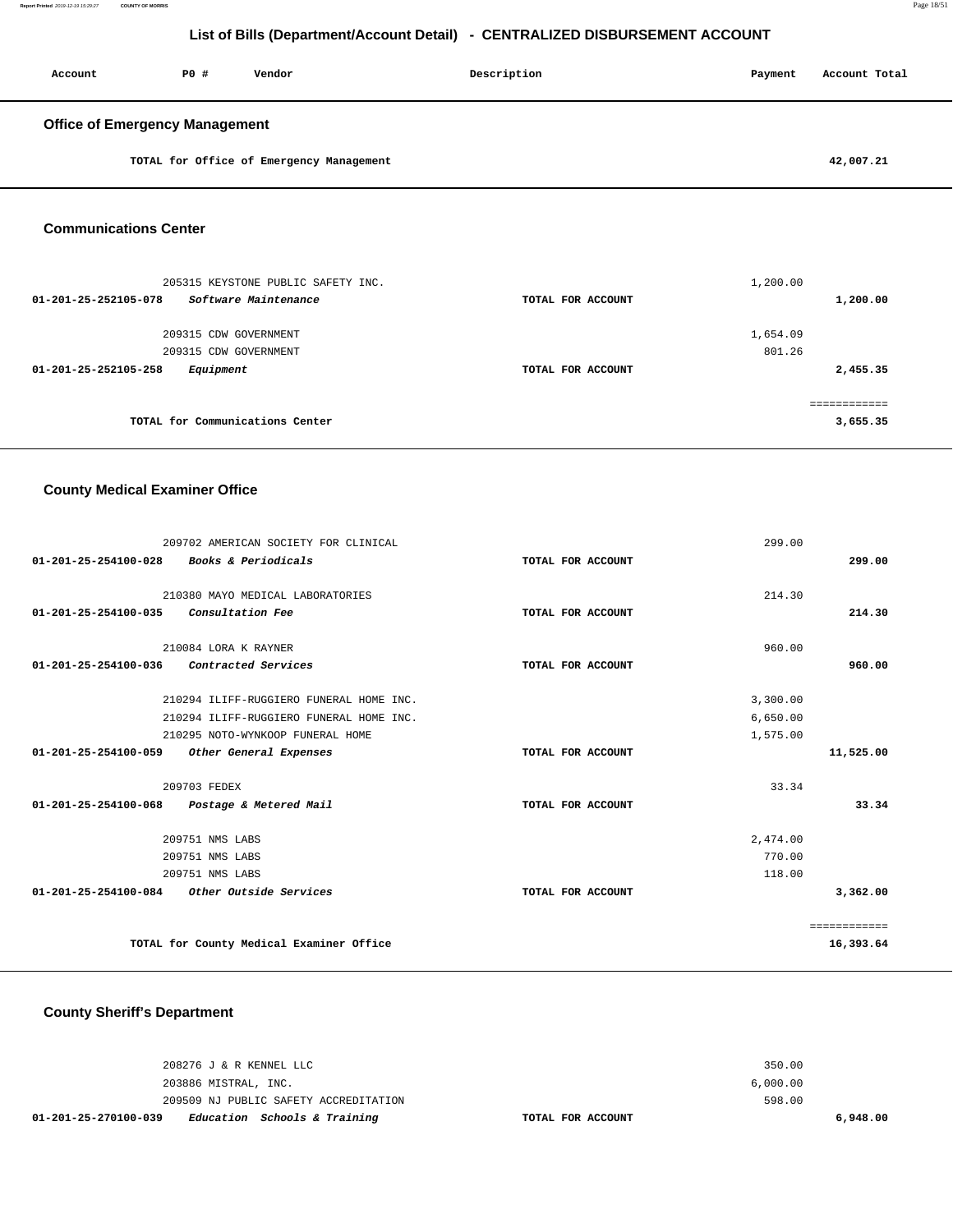| Account<br>. | PO# | Vendor | Description | Payment | Account Total<br>. |
|--------------|-----|--------|-------------|---------|--------------------|
|              |     |        |             |         |                    |

### **County Sheriff's Department**

| Office Supplies & Stationery<br>01-201-25-270100-058    | TOTAL FOR ACCOUNT | 40.00            |
|---------------------------------------------------------|-------------------|------------------|
| 210289 WALTER RAWA                                      |                   | 90.00            |
| 210291 RICHARD A COOK                                   |                   | 88.95            |
| 209493 SANCHEZ ENGRAVING LLC                            |                   | 450.00           |
| 210440 KATHY ROGERS                                     |                   | 30.00            |
| 210440 KATHY ROGERS                                     |                   | 107.64           |
| 209520 PRESENTA PLAQUE CORP                             |                   | 305.25           |
| 209520 PRESENTA PLAQUE CORP                             |                   | 97.05            |
| 210069 SANCHEZ ENGRAVING LLC                            |                   | 89.00            |
| 01-201-25-270100-059<br>Other General Expenses          | TOTAL FOR ACCOUNT | 1,257.89         |
|                                                         |                   |                  |
| 207535 NORITSU AMERICA CORPORATION                      |                   | 187.00           |
| 207535 NORITSU AMERICA CORPORATION                      |                   | 187.00           |
| 207535 NORITSU AMERICA CORPORATION                      |                   | 490.00           |
| 207535 NORITSU AMERICA CORPORATION                      |                   | 365.00           |
| 01-201-25-270100-064<br>Photographic Suppies            | TOTAL FOR ACCOUNT | 1,229.00         |
| 209505 THOMSON REUTER-WEST                              |                   | 1,102.81         |
| 01-201-25-270100-078<br>Software Maintenance            | TOTAL FOR ACCOUNT | 1,102.81         |
| 210290 ROBERT MONACO                                    |                   | 110.25           |
|                                                         |                   |                  |
| 210324 MARK SPITZER<br>210457 DAVID MARSHALL            |                   | 411.12<br>223.74 |
| 210466 KELLEY ZIENOWICZ                                 |                   | 45.33            |
| 01-201-25-270100-082<br>Travel Expense                  | TOTAL FOR ACCOUNT | 790.44           |
|                                                         |                   |                  |
| 210279 INVESTIGATIVE FORENSICS CONSULTING               |                   | 798.00           |
| 210279 INVESTIGATIVE FORENSICS CONSULTING               |                   | 817.00           |
| 210279 INVESTIGATIVE FORENSICS CONSULTING               |                   | 323.00           |
| 210261 UNIVERSAL PROTECTION SERVICES, LLC               |                   | 1,550.72         |
| 210261 UNIVERSAL PROTECTION SERVICES, LLC               |                   | 1,550.72         |
| 210261 UNIVERSAL PROTECTION SERVICES, LLC               |                   | 1,327.60         |
| 209929 UNIVERSAL PROTECTION SERVICES, LLC               |                   | 1,343.76         |
| 209929 UNIVERSAL PROTECTION SERVICES, LLC               |                   | 1,543.09         |
| 209929 UNIVERSAL PROTECTION SERVICES, LLC               |                   | 1,929.44         |
| 209929 UNIVERSAL PROTECTION SERVICES, LLC               |                   | 1,930.77         |
| 209930 SIGMA THREAT MANAGEMENT ASSO.                    |                   | 7,500.00         |
| 209928 SIGMA THREAT MANAGEMENT ASSO.                    |                   | 5,000.00         |
| 01-201-25-270100-084<br>Other Outside Services          | TOTAL FOR ACCOUNT | 25,614.10        |
| 210262 RICOH USA, INC.                                  |                   | 187.36           |
| $01 - 201 - 25 - 270100 - 164$ Office Machines - Rental | TOTAL FOR ACCOUNT | 187.36           |
|                                                         |                   | 928.37           |
| 210083 HVG LLC                                          |                   | 928.37           |
| 01-201-25-270100-189<br>Medical                         | TOTAL FOR ACCOUNT |                  |
| 208281 CALEA                                            |                   | 16.00            |
| 208281 CALEA                                            |                   | 7.00             |
| 207069 GALLS, LLC                                       |                   | 93.98            |
| 207805 GALLS, LLC                                       |                   | 40.00            |
| 207805 GALLS, LLC                                       |                   | 80.00            |
| 207805 GALLS, LLC                                       |                   | 40.00            |
| 209491 SOME'S WORLDWIDE UNIFORMS INC.                   |                   | 50.00            |
| 209491 SOME'S WORLDWIDE UNIFORMS INC.                   |                   | 50.00            |
| 209491 SOME'S WORLDWIDE UNIFORMS INC.                   |                   | 50.00            |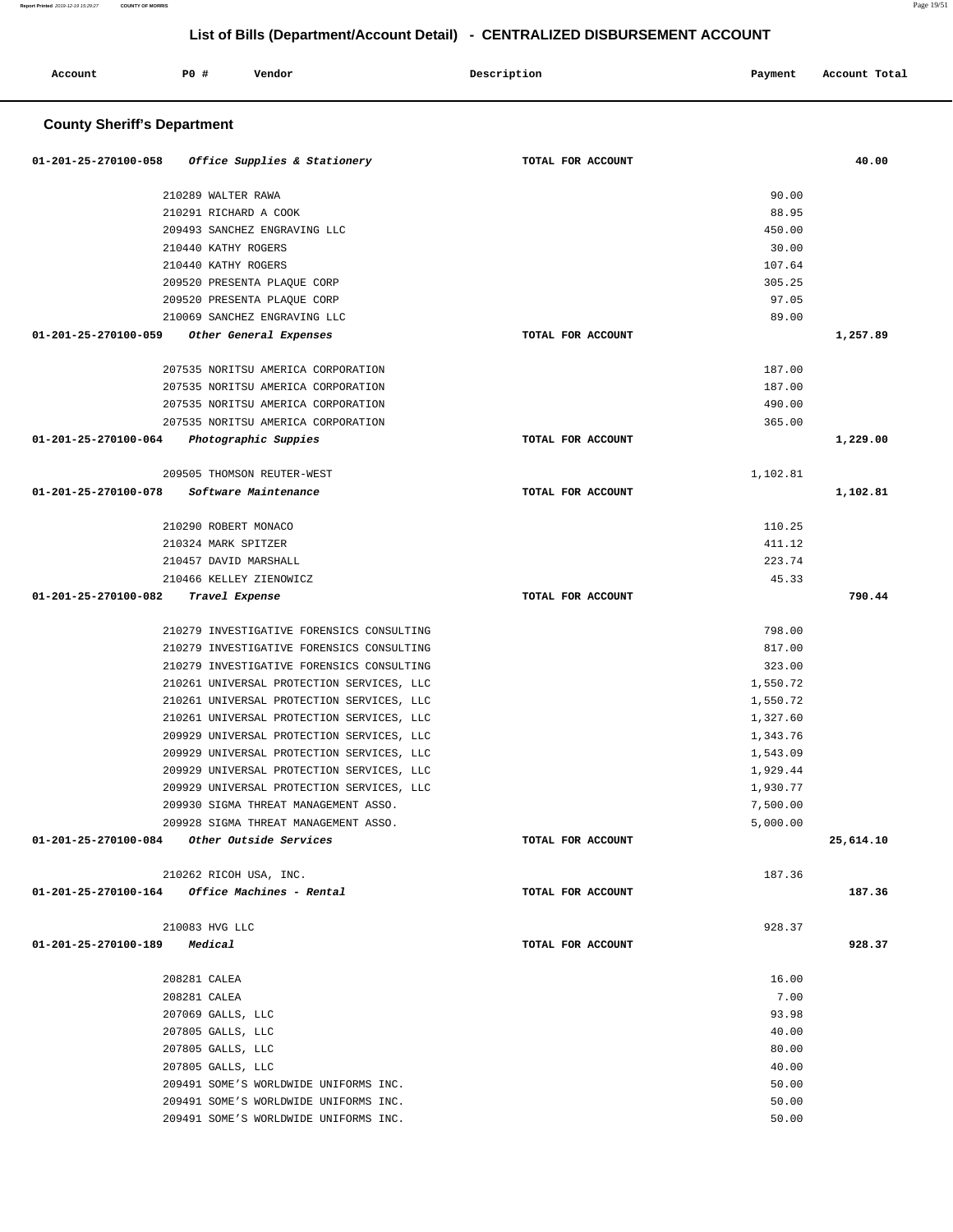#### **Report Printed** 2019-12-19 15:29:27 **COUNTY OF MORRIS** Page 20/51

## **List of Bills (Department/Account Detail) - CENTRALIZED DISBURSEMENT ACCOUNT**

| Account                            | PO# | Vendor                                | Description       | Account Total<br>Payment |
|------------------------------------|-----|---------------------------------------|-------------------|--------------------------|
| <b>County Sheriff's Department</b> |     |                                       |                   |                          |
|                                    |     | 209491 SOME'S WORLDWIDE UNIFORMS INC. |                   | 75.00                    |
|                                    |     | 209491 SOME'S WORLDWIDE UNIFORMS INC. |                   | 75.00                    |
|                                    |     | 209491 SOME'S WORLDWIDE UNIFORMS INC. |                   | 25.00                    |
|                                    |     | 209491 SOME'S WORLDWIDE UNIFORMS INC. |                   | 50.00                    |
|                                    |     | 209491 SOME'S WORLDWIDE UNIFORMS INC. |                   | 25.00                    |
| $01 - 201 - 25 - 270100 - 202$     |     | Uniform And Accessories               | TOTAL FOR ACCOUNT | 701.98                   |
|                                    |     |                                       |                   | ------------             |
|                                    |     | TOTAL for County Sheriff's Department |                   | 38,799.95                |

## **County Prosecutor's Office**

|                      | 210311 CPANJ                                      |                   | 300.00    |              |
|----------------------|---------------------------------------------------|-------------------|-----------|--------------|
|                      | 01-201-25-275100-023 Associations and Memberships | TOTAL FOR ACCOUNT |           | 300.00       |
|                      | 210172 VERIZON WIRELESS                           |                   | 11,326.12 |              |
| 01-201-25-275100-031 | Cellular Phones/Pagers                            | TOTAL FOR ACCOUNT |           | 11,326.12    |
|                      | 210323 M.C. PROSECUTOR'S EMERGENT                 |                   | 3,051.48  |              |
| 01-201-25-275100-037 | Data Processing Supplies                          | TOTAL FOR ACCOUNT |           | 3,051.48     |
|                      | 209469 NJ ST ASSOC CHIEFS OF POLICE               |                   | 410.00    |              |
|                      | 209690 TRIBU PARTNERS LLP                         |                   | 2,500.00  |              |
|                      | 209181 PENN STATE UNIVERSITY                      |                   | 450.00    |              |
|                      | 210177 TRIBU PARTNERS LLP                         |                   | 6,000.00  |              |
| 01-201-25-275100-039 | Education Schools & Training                      | TOTAL FOR ACCOUNT |           | 9,360.00     |
|                      | 209191 THOMSON REUTER-WEST                        |                   | 5,112.50  |              |
|                      | 206803 ALM MEDIA LLC                              |                   | 2,155.35  |              |
| 01-201-25-275100-050 | Law Books                                         | TOTAL FOR ACCOUNT |           | 7,267.85     |
|                      | 210158 ELITE TRANSCRIPTS INC.                     |                   | 175.89    |              |
| 01-201-25-275100-081 | Transcripts                                       | TOTAL FOR ACCOUNT |           | 175.89       |
|                      | 210175 CHRISTIAN ROJAS                            |                   | 76.85     |              |
| 01-201-25-275100-082 | Travel Expense                                    | TOTAL FOR ACCOUNT |           | 76.85        |
|                      | 210178 JILL BINKOSKI                              |                   | 155.85    |              |
|                      | 210178 JILL BINKOSKI                              |                   | 5.00      |              |
|                      | 210314 M.C. POLICE CHIEFS ASSOCIATION             |                   | 580.00    |              |
| 01-201-25-275100-088 | Meeting Exp Advisory Board Etc                    | TOTAL FOR ACCOUNT |           | 740.85       |
|                      | 209193 THOMSON REUTER-WEST                        |                   | 1,173.23  |              |
| 01-201-25-275100-118 | Investigation Expense                             | TOTAL FOR ACCOUNT |           | 1,173.23     |
|                      | 210160 PAUL J. BRANDLEY                           |                   | 171.60    |              |
| 01-201-25-275100-126 | Court Expenses-Extradition                        | TOTAL FOR ACCOUNT |           | 171.60       |
|                      | 209167 INSTITUTE FOR FORENSIC PSYCHOLOGY          |                   | 475.00    |              |
| 01-201-25-275100-189 | Medical                                           | TOTAL FOR ACCOUNT |           | 475.00       |
|                      |                                                   |                   |           | ============ |
|                      | TOTAL for County Prosecutor's Office              |                   |           | 34,118.87    |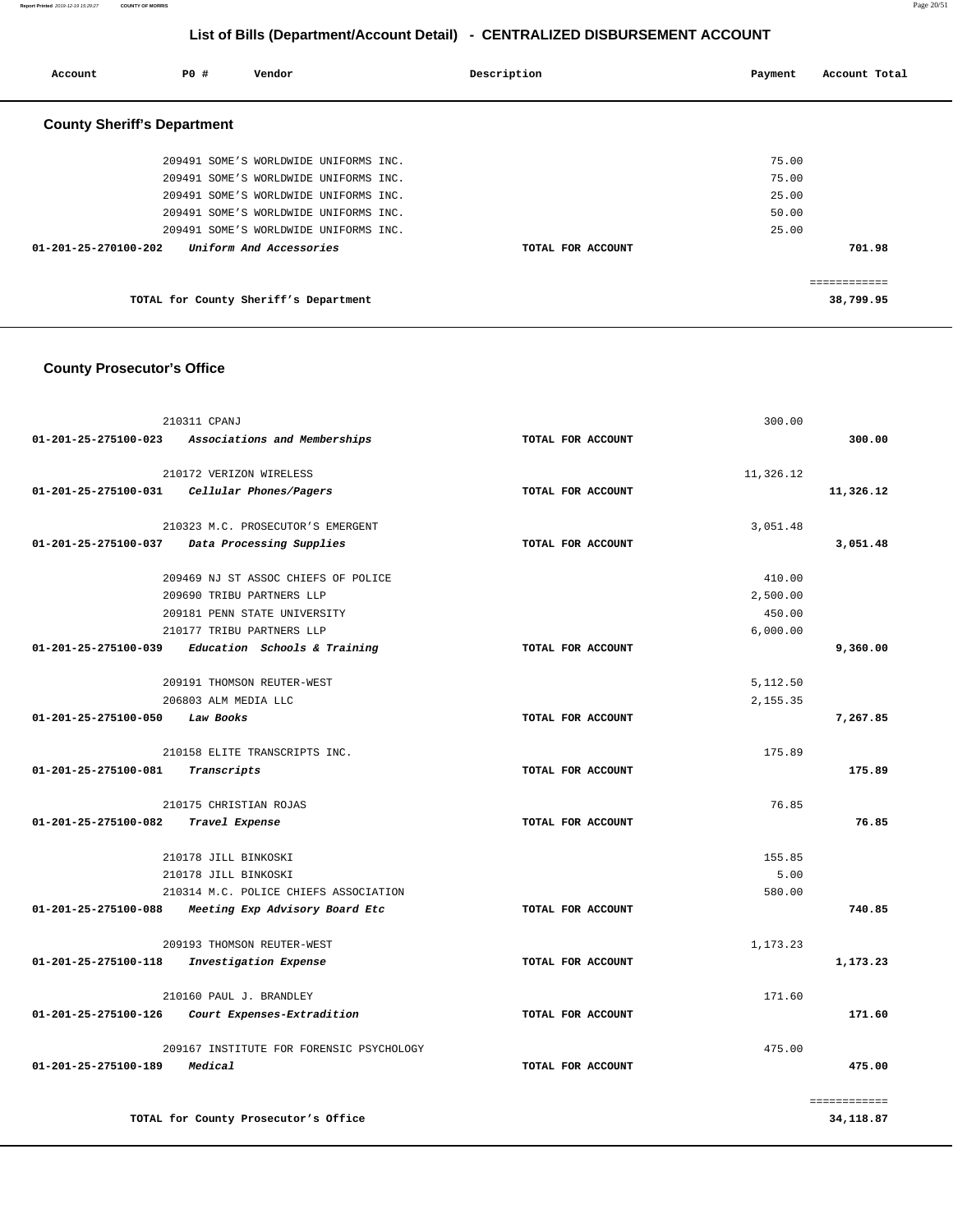| Account            | <b>PO #</b><br>Vendor | Description | Account Total<br>Payment |
|--------------------|-----------------------|-------------|--------------------------|
| <b>County Jail</b> |                       |             |                          |
|                    |                       |             |                          |
|                    | 210121 CHRIS KLEIN    |             | 29.39                    |
|                    | 210122 PETE LOHMUS    |             | 20.09                    |
|                    | 210122 PETE LOHMUS    |             | 24.08                    |
|                    | 210122 PETE LOHMUS    |             | 11.36                    |
|                    | 210122 PETE LOHMUS    |             | 19.30                    |
|                    | 210122 PETE LOHMUS    |             | 22.70                    |
|                    | 210122 PETE LOHMUS    |             | 21.58                    |
|                    | 210122 PETE LOHMUS    |             | 20.19                    |
|                    | 210122 PETE LOHMUS    |             | 18.88                    |

| .      |                   |                        |                      |
|--------|-------------------|------------------------|----------------------|
| 9.35   |                   | 210122 PETE LOHMUS     |                      |
| 196.92 | TOTAL FOR ACCOUNT | Other General Expenses | 01-201-25-280100-059 |
|        |                   |                        |                      |
|        |                   |                        |                      |
| 196.92 |                   | TOTAL for County Jail  |                      |

# **County Youth Detention Facilit**

| 210025 W.B. MASON COMPANY INC                        |                   | 13.12    |              |
|------------------------------------------------------|-------------------|----------|--------------|
| 210025 W.B. MASON COMPANY INC                        |                   | 185.26   |              |
| 210025 W.B. MASON COMPANY INC                        |                   | 115.38   |              |
| 210025 W.B. MASON COMPANY INC                        |                   | 111.90   |              |
| 210025 W.B. MASON COMPANY INC                        |                   | 19.60    |              |
| 210025 W.B. MASON COMPANY INC                        |                   | 23.24    |              |
| 210025 W.B. MASON COMPANY INC                        |                   | 105.32   |              |
| 210025 W.B. MASON COMPANY INC                        |                   | 32.37    |              |
| 01-201-25-281100-058<br>Office Supplies & Stationery | TOTAL FOR ACCOUNT |          | 606.19       |
|                                                      |                   |          |              |
| 210287 W.B. MASON COMPANY INC                        |                   | 49.17    |              |
| 210023 NU-WAY CONCESSIONAIRES INC                    |                   | 2,374.05 |              |
| 210023 NU-WAY CONCESSIONAIRES INC                    |                   | 539.53   |              |
| 210023 NU-WAY CONCESSIONAIRES INC                    |                   | 390.39   |              |
| 210023 NU-WAY CONCESSIONAIRES INC                    |                   | 544.31   |              |
| 210023 NU-WAY CONCESSIONAIRES INC                    |                   | 467.54   |              |
| 01-201-25-281100-185<br>Food                         | TOTAL FOR ACCOUNT |          | 4,364.99     |
|                                                      |                   |          |              |
| 210022 COUNTY WELDING SUPPLY CO                      |                   | 20.90    |              |
| 210022 COUNTY WELDING SUPPLY CO                      |                   | 30.00    |              |
| 210022 COUNTY WELDING SUPPLY CO                      |                   | 3.00     |              |
| 01-201-25-281100-189 Medical                         | TOTAL FOR ACCOUNT |          | 53.90        |
| 210024 ALLEN PAPER & SUPPLY CO                       |                   | 39.90    |              |
| 210024 ALLEN PAPER & SUPPLY CO                       |                   | 399.00   |              |
| $01-201-25-281100-252$ Janitorial Supplies           | TOTAL FOR ACCOUNT |          | 438.90       |
|                                                      |                   |          | ============ |
| TOTAL for County Youth Detention Facilit             |                   |          | 5,463.98     |
|                                                      |                   |          |              |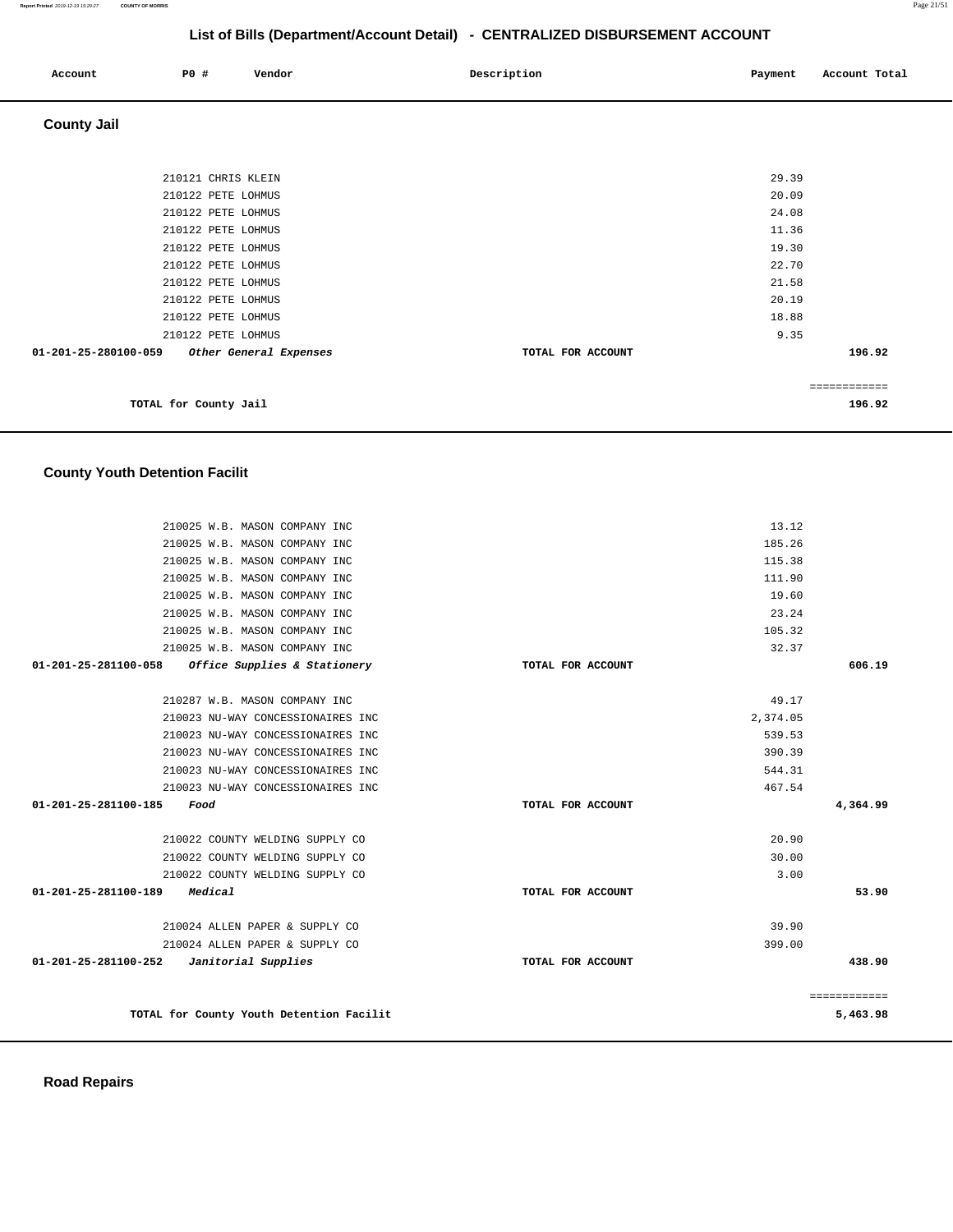| Account | P0 # | Vendor | Description | Payment | Account Total |  |
|---------|------|--------|-------------|---------|---------------|--|
|         |      |        |             |         |               |  |

## **Road Repairs**

| 210452 NATIONAL FUEL OIL INC.                        |                   | 2,866.52 |              |
|------------------------------------------------------|-------------------|----------|--------------|
| 01-201-26-290100-140<br>Gas Purchases                | TOTAL FOR ACCOUNT |          | 3,757.51     |
| 207071 LOVEYS PIZZA & GRILL                          |                   | 110.00   |              |
| 207071 LOVEYS PIZZA & GRILL                          |                   | 16.50    |              |
| $01 - 201 - 26 - 290100 - 188$<br>Meals              | TOTAL FOR ACCOUNT |          | 126.50       |
| 208272 FLEMINGTON DEPT STORE INC                     |                   | 343.50   |              |
| 208272 FLEMINGTON DEPT STORE INC                     |                   | 224.10   |              |
| 208272 FLEMINGTON DEPT STORE INC                     |                   | 178.00   |              |
| 208272 FLEMINGTON DEPT STORE INC                     |                   | 178.50   |              |
| 208272 FLEMINGTON DEPT STORE INC                     |                   | 69.50    |              |
| 208272 FLEMINGTON DEPT STORE INC                     |                   | 375.20   |              |
| 208272 FLEMINGTON DEPT STORE INC                     |                   | 199.60   |              |
| 208272 FLEMINGTON DEPT STORE INC                     |                   | 219.60   |              |
| 01-201-26-290100-207<br>Uniform & Clothing Allowance | TOTAL FOR ACCOUNT |          | 1,788.00     |
| 209480 TILCON NEW YORK INC.                          |                   | 71.36    |              |
| 209480 TILCON NEW YORK INC.                          |                   | 193.62   |              |
| 209472 TILCON NEW YORK INC.                          |                   | 210.55   |              |
| 209472 TILCON NEW YORK INC.                          |                   | 771.52   |              |
| 209472 TILCON NEW YORK INC.                          |                   | 873.48   |              |
| 210194 TILCON NEW YORK INC.                          |                   | 653.62   |              |
| 01-201-26-290100-222<br>Bituminous Concrete          | TOTAL FOR ACCOUNT |          | 2,774.15     |
| 204849 GENERAL FOUNDRIES INC                         |                   | 4,164.00 |              |
| 01-201-26-290100-224 Catch Basin Drainage & Pipes    | TOTAL FOR ACCOUNT |          | 4,164.00     |
| 209468 AAG SERVICES LLC                              |                   | 2,000.00 |              |
| 01-201-26-290100-228<br>Contracted Snow/Ice Removal  | TOTAL FOR ACCOUNT |          | 2,000.00     |
| 209470 MORRISTOWN LUMBER &                           |                   | 9.98     |              |
| 209470 MORRISTOWN LUMBER &                           |                   | 4.79     |              |
| 01-201-26-290100-238<br>Signage                      | TOTAL FOR ACCOUNT |          | 14.77        |
| 209749 GRAINGER                                      |                   | 27.77    |              |
| 210192 NORTHEASTERN HARDWARE CO INC                  |                   | 78.00    |              |
| 210193 COUNTY CONCRETE CORP.                         |                   | 301.25   |              |
| 01-201-26-290100-260<br>Construction Materials       | TOTAL FOR ACCOUNT |          | 407.02       |
| 206325 GEN-EL SAFETY & INDUSTRIAL                    |                   | 102.30   |              |
| 01-201-26-290100-266<br>Safety Items                 | TOTAL FOR ACCOUNT |          | 102.30       |
|                                                      |                   |          | ============ |
| TOTAL for Road Repairs                               |                   |          | 15,134.25    |

# **Bridges and Culverts**

| 01-201-26-292100-234<br>Paint  |  | TOTAL FOR ACCOUNT |       | 160.86 |
|--------------------------------|--|-------------------|-------|--------|
| 208039 RICCIARDI BROTHERS, INC |  |                   | 23.40 |        |
| 208039 RICCIARDI BROTHERS, INC |  |                   | 37.96 |        |
| 208039 RICCIARDI BROTHERS, INC |  |                   | 99.50 |        |
|                                |  |                   |       |        |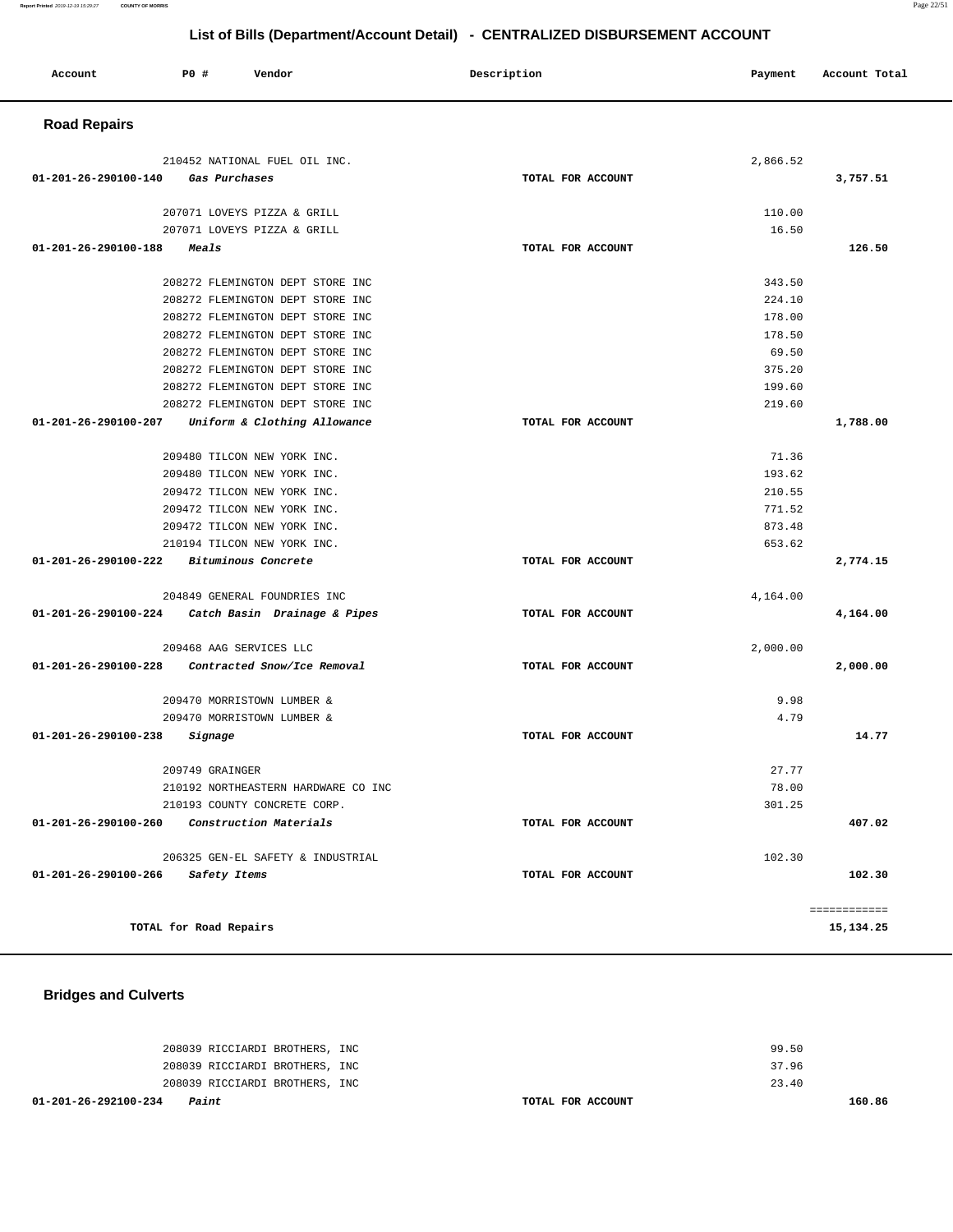**Report Printed** 2019-12-19 15:29:27 **COUNTY OF MORRIS** Page 23/51

## **List of Bills (Department/Account Detail) - CENTRALIZED DISBURSEMENT ACCOUNT**

| Account                        | P0#<br>Vendor                       | Description       | Payment | Account Total |
|--------------------------------|-------------------------------------|-------------------|---------|---------------|
| <b>Bridges and Culverts</b>    |                                     |                   |         |               |
| $01 - 201 - 26 - 292100 - 237$ | Sand/Cement Mix                     | TOTAL FOR ACCOUNT |         | 67.20         |
|                                | 209042 KENVIL POWER EQUIPMENT, INC. |                   | 23.88   |               |
|                                | 209042 KENVIL POWER EQUIPMENT, INC. |                   | 15.98   |               |
| $01 - 201 - 26 - 292100 - 246$ | Tools - Others                      | TOTAL FOR ACCOUNT |         | 39.86         |
|                                | 209041 POWER PLACE INC              |                   | 18.70   |               |
|                                | 209041 POWER PLACE INC              |                   | 16.46   |               |
| $01 - 201 - 26 - 292100 - 260$ | Construction Materials              | TOTAL FOR ACCOUNT |         | 35.16         |
|                                | 209308 CINTAS CORPORATION           |                   | 205.79  |               |
| 01-201-26-292100-266           | Safety Items                        | TOTAL FOR ACCOUNT |         | 205.79        |
|                                |                                     |                   |         | ============  |
|                                | TOTAL for Bridges and Culverts      |                   |         | 508.87        |

### **Shade Tree Commission**

| 207665 NORTHERN SAFETY CO. INC.   |                   | 169.90 |
|-----------------------------------|-------------------|--------|
| 01-201-26-300100-258<br>Equipment | TOTAL FOR ACCOUNT | 169.90 |
|                                   |                   |        |
|                                   |                   |        |
| TOTAL for Shade Tree Commission   |                   | 169.90 |

# **Buildings & Grounds**

| 209559 AC & R INC                                     |                   | 259.19   |          |
|-------------------------------------------------------|-------------------|----------|----------|
| 209792 TBS CONTROLS LLC                               |                   | 715.23   |          |
| 01-201-26-310100-044 Equipment Service Agreements     | TOTAL FOR ACCOUNT |          | 974.42   |
|                                                       |                   |          |          |
| 209880 GRAINGER                                       |                   | 41.51    |          |
| 01-201-26-310100-058 Office Supplies & Stationery     | TOTAL FOR ACCOUNT |          | 41.51    |
| 209627 FOX ARCHITECTURAL DESIGN, PC                   |                   | 1,625.00 |          |
| Other Outside Services<br>01-201-26-310100-084        | TOTAL FOR ACCOUNT |          | 1,625.00 |
|                                                       |                   |          |          |
| 209811 GRAINGER                                       |                   | 1,096.06 |          |
| 209811 GRAINGER                                       |                   | 962.38   |          |
| 209811 GRAINGER                                       |                   | 259.36   |          |
| 209880 GRAINGER                                       |                   | 133.90   |          |
| 01-201-26-310100-095 Other Administrative Supplies    | TOTAL FOR ACCOUNT |          | 2,451.70 |
|                                                       |                   |          |          |
| 209811 GRAINGER                                       |                   | 1,788.60 |          |
| 209849 FASTENAL COMPANY                               |                   | 330.00   |          |
| 209849 FASTENAL COMPANY                               |                   | 11.07    |          |
| 209024 GRAINGER                                       |                   | 425.60   |          |
| 209880 GRAINGER                                       |                   | 208.70   |          |
| 01-201-26-310100-098<br>Other Operating&Repair Supply | TOTAL FOR ACCOUNT |          | 2,763.97 |
| 209811 GRAINGER                                       |                   | 88.50    |          |
|                                                       |                   |          |          |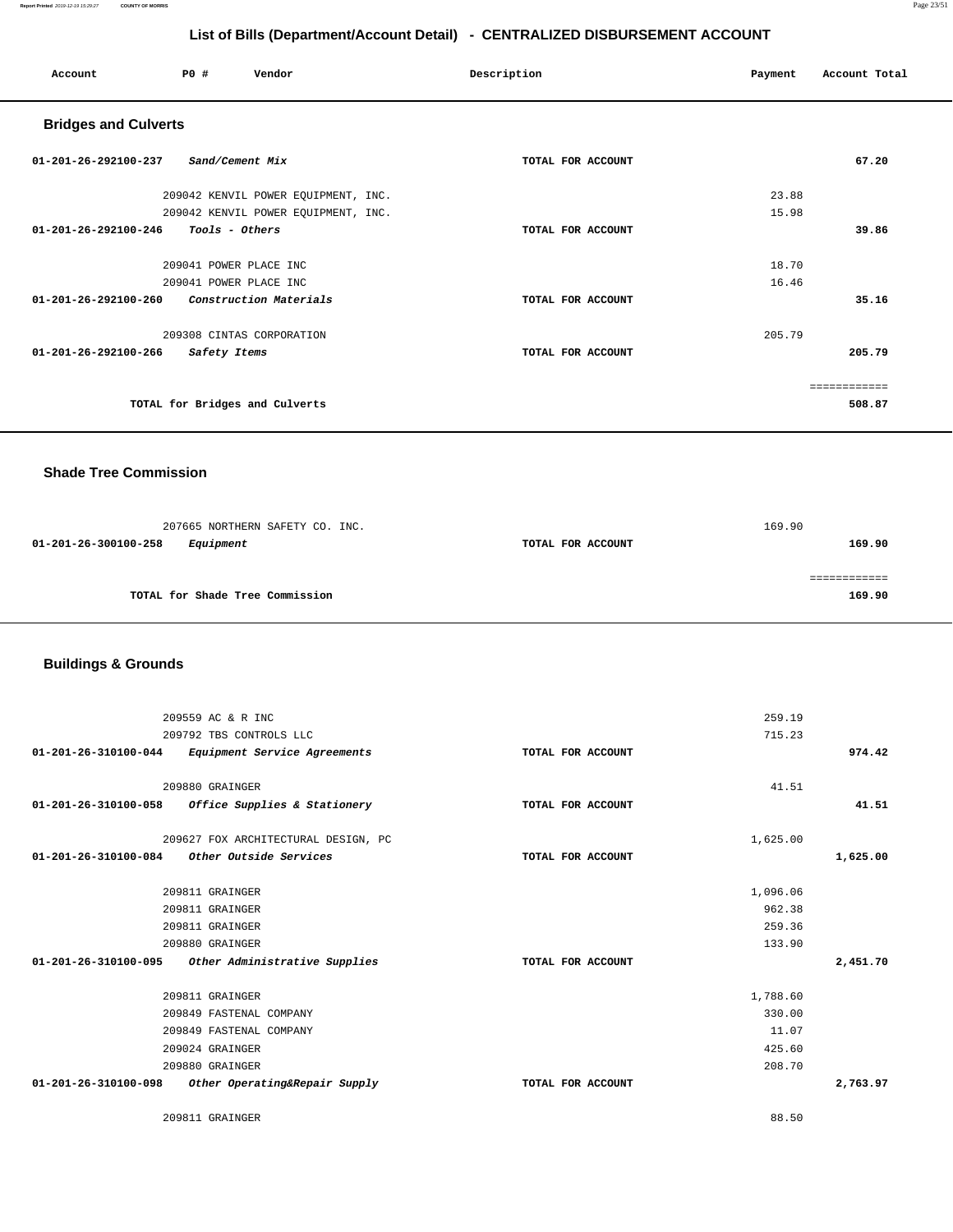| Account<br>. | P0 # | Vendor | Description | Payment | Account Total<br>. |
|--------------|------|--------|-------------|---------|--------------------|
|              |      |        |             |         |                    |

### **Buildings & Grounds**

| 209880 GRAINGER                                   |                   | 95.58     |           |
|---------------------------------------------------|-------------------|-----------|-----------|
| 01-201-26-310100-207 Uniform & Clothing Allowance | TOTAL FOR ACCOUNT |           | 531.36    |
|                                                   |                   |           |           |
| 209849 FASTENAL COMPANY                           |                   | 578.41    |           |
| 209910 CROSSTOWN PLUMBING SUPPLY INC.             |                   | 8,265.60  |           |
| 209910 CROSSTOWN PLUMBING SUPPLY INC.             |                   | 1,288.82  |           |
| 209910 CROSSTOWN PLUMBING SUPPLY INC.             |                   | 221.28    |           |
| 209910 CROSSTOWN PLUMBING SUPPLY INC.             |                   | 1,410.86  |           |
| 209910 CROSSTOWN PLUMBING SUPPLY INC.             |                   | 5,652.72  |           |
| 209910 CROSSTOWN PLUMBING SUPPLY INC.             |                   | 6,426.74  |           |
| 209910 CROSSTOWN PLUMBING SUPPLY INC.             |                   | 134.24    |           |
| 209910 CROSSTOWN PLUMBING SUPPLY INC.             |                   | 7,840.81  |           |
| 209805 FASTENAL COMPANY                           |                   | 954.71    |           |
| 01-201-26-310100-235<br><i>Pipes - Others</i>     | TOTAL FOR ACCOUNT |           | 32,774.19 |
|                                                   |                   |           |           |
| 209811 GRAINGER                                   |                   | 219.50    |           |
| 209880 GRAINGER                                   |                   | 185.52    |           |
| 01-201-26-310100-239<br>Small Tools               | TOTAL FOR ACCOUNT |           | 405.02    |
|                                                   |                   |           |           |
| 209811 GRAINGER                                   |                   | 126.78    |           |
| 209811 GRAINGER                                   |                   | 21.12     |           |
| 209881 R.D. SALES DOOR & HARDWARE LLC             |                   | 83.00     |           |
| 209557 R.D. SALES DOOR & HARDWARE LLC             |                   | 185.75    |           |
| 209911 CONTINENTAL HARDWARE, INC.                 |                   | 1,436.46  |           |
| 209911 CONTINENTAL HARDWARE, INC.                 |                   | 2,205.02  |           |
| 209911 CONTINENTAL HARDWARE, INC.                 |                   | 5,500.00  |           |
| 209911 CONTINENTAL HARDWARE, INC.                 |                   | 6,872.10  |           |
| 209911 CONTINENTAL HARDWARE, INC.                 |                   | 1,201.50  |           |
| 209024 GRAINGER                                   |                   | 55.20     |           |
| 209024 GRAINGER                                   |                   | 621.18    |           |
| 209024 GRAINGER                                   |                   | 178.03    |           |
| 209024 GRAINGER                                   |                   | $-610.52$ |           |
| 209880 GRAINGER                                   |                   | 413.66    |           |
| 209880 GRAINGER                                   |                   | 658.00    |           |
| 209880 GRAINGER                                   |                   | 310.59    |           |
| 209880 GRAINGER                                   |                   | $-310.59$ |           |
| 01-201-26-310100-249 Bldg Maintenance Supplies    | TOTAL FOR ACCOUNT |           | 18,947.28 |
|                                                   |                   |           |           |
| 209561 ALLEN PAPER & SUPPLY CO                    |                   | 178.74    |           |
| 01-201-26-310100-252<br>Janitorial Supplies       | TOTAL FOR ACCOUNT |           | 178.74    |
|                                                   |                   |           |           |
| 210329 JOHNSTONE SUPPLY                           |                   | 72.76     |           |
| 210329 JOHNSTONE SUPPLY                           |                   | 119.00    |           |
| 210329 JOHNSTONE SUPPLY                           |                   | 12.00     |           |
| 210329 JOHNSTONE SUPPLY                           |                   | 403.72    |           |
| 01-201-26-310100-264<br>Heat & $A/C$              | TOTAL FOR ACCOUNT |           | 607.48    |
|                                                   |                   |           |           |
| 209811 GRAINGER                                   |                   | 99.60     |           |
| 209813 COOPER ELECTRIC SUPPLY CO.                 |                   | 72.79     |           |
| 209813 COOPER ELECTRIC SUPPLY CO.                 |                   | 1,544.72  |           |
| 209023 COOPER ELECTRIC SUPPLY CO.                 |                   | 341.38    |           |
| 209023 COOPER ELECTRIC SUPPLY CO.                 |                   | 88.96     |           |
| 209023 COOPER ELECTRIC SUPPLY CO.                 |                   | 227.50    |           |
| 209274 COOPER ELECTRIC SUPPLY CO.                 |                   | 269.32    |           |
| 209274 COOPER ELECTRIC SUPPLY CO.                 |                   | 185.73    |           |
| 209274 COOPER ELECTRIC SUPPLY CO.                 |                   | 25.42     |           |
| 01-201-26-310100-265<br>Electrical                | TOTAL FOR ACCOUNT |           | 2,855.42  |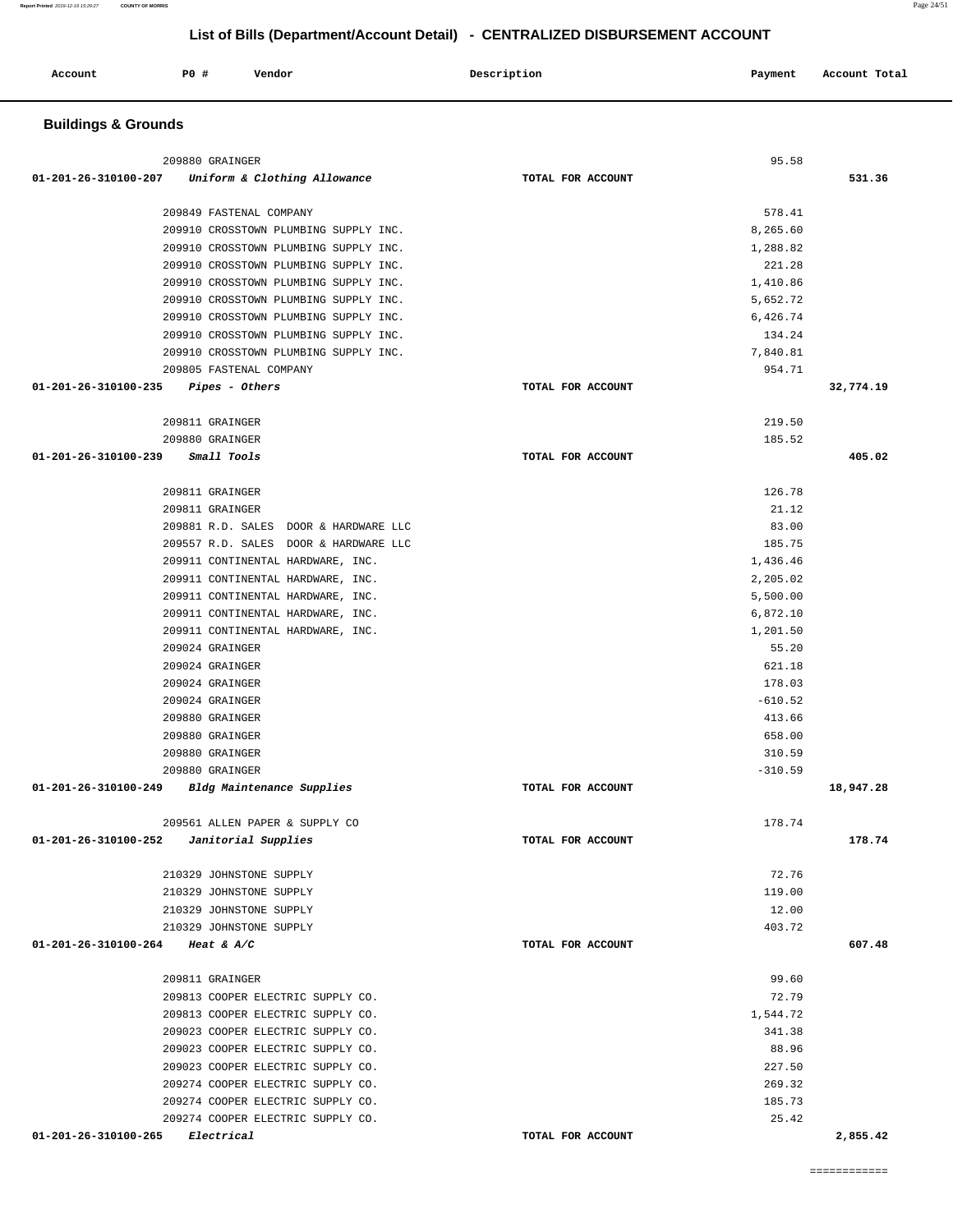**Buildings & Grounds TOTAL for Buildings & Grounds 64,156.09 Motor Services Center**  209940 W.B. MASON COMPANY INC 253.80 209940 W.B. MASON COMPANY INC 179.20 209867 WURTH USA INC. 112.15 209867 WURTH USA INC. 139.70 209867 WURTH USA INC. 56.30 209874 TOMAR INDUSTRIES INC 39.36 209866 SHEAFFER SUPPLY, INC. 55.60 209866 SHEAFFER SUPPLY, INC. 15.60 208731 MITCHELL 1 2,369.69 209640 J & D SALES & SERVICE LLC 650.00 209640 J & D SALES & SERVICE LLC 69.25 209640 J & D SALES & SERVICE LLC 60.25 209640 J & D SALES & SERVICE LLC 82.00 209640 J & D SALES & SERVICE LLC 84.50 209640 J & D SALES & SERVICE LLC 625.00 209640 J & D SALES & SERVICE LLC 125.00 209767 GRAINGER 10.05 209767 GRAINGER 10.37 209767 GRAINGER 9.00 209767 GRAINGER 45.84 209764 GRAINGER 23.84 209764 GRAINGER 20.84 209764 GRAINGER 44.08 209860 CY DRAKE LOCKSMITHS, INC. 26.85 209873 ATS ENVIRONMENTAL SERVICES, LLC. 350.00 210333 SHI INTERNATIONAL CORP 12,684.42 209645 MCMASTER-CARR SUPPLY CO 19.42 209645 MCMASTER-CARR SUPPLY CO 6.59  **01-201-26-315100-098 Other Operating&Repair Supply TOTAL FOR ACCOUNT 18,168.70** 209766 FLEMINGTON DEPT STORE INC 2,281.80 209438 AMERICAN WEAR INC. 187.06 209441 AMERICAN WEAR INC. 209441 AMERICAN WEAR INC. 209440 AMERICAN WEAR INC. 209440 AMERICAN WEAR INC. 209439 AMERICAN WEAR INC. 7.98  **01-201-26-315100-207 Uniform & Clothing Allowance TOTAL FOR ACCOUNT 2,492.80** 209226 DAVID WEBER OIL COMPANY -150.00 209226 DAVID WEBER OIL COMPANY -80.00 209226 DAVID WEBER OIL COMPANY 1,089.60  **01-201-26-315100-232 Lubricants & Anti Freeze TOTAL FOR ACCOUNT 859.60** 209868 WURTH USA INC. 59.16 209868 WURTH USA INC. 159.90  **01-201-26-315100-239 Small Tools TOTAL FOR ACCOUNT 219.06** 209858 BARNWELL HOUSE OF TIRES, INC. 309.76  **01-201-26-315100-245 Tires TOTAL FOR ACCOUNT 309.76** 

**Report Printed** 2019-12-19 15:29:27 **COUNTY OF MORRIS** Page 25/51

#### **List of Bills (Department/Account Detail) - CENTRALIZED DISBURSEMENT ACCOUNT**

 **Account P0 # Vendor Description Payment Account Total**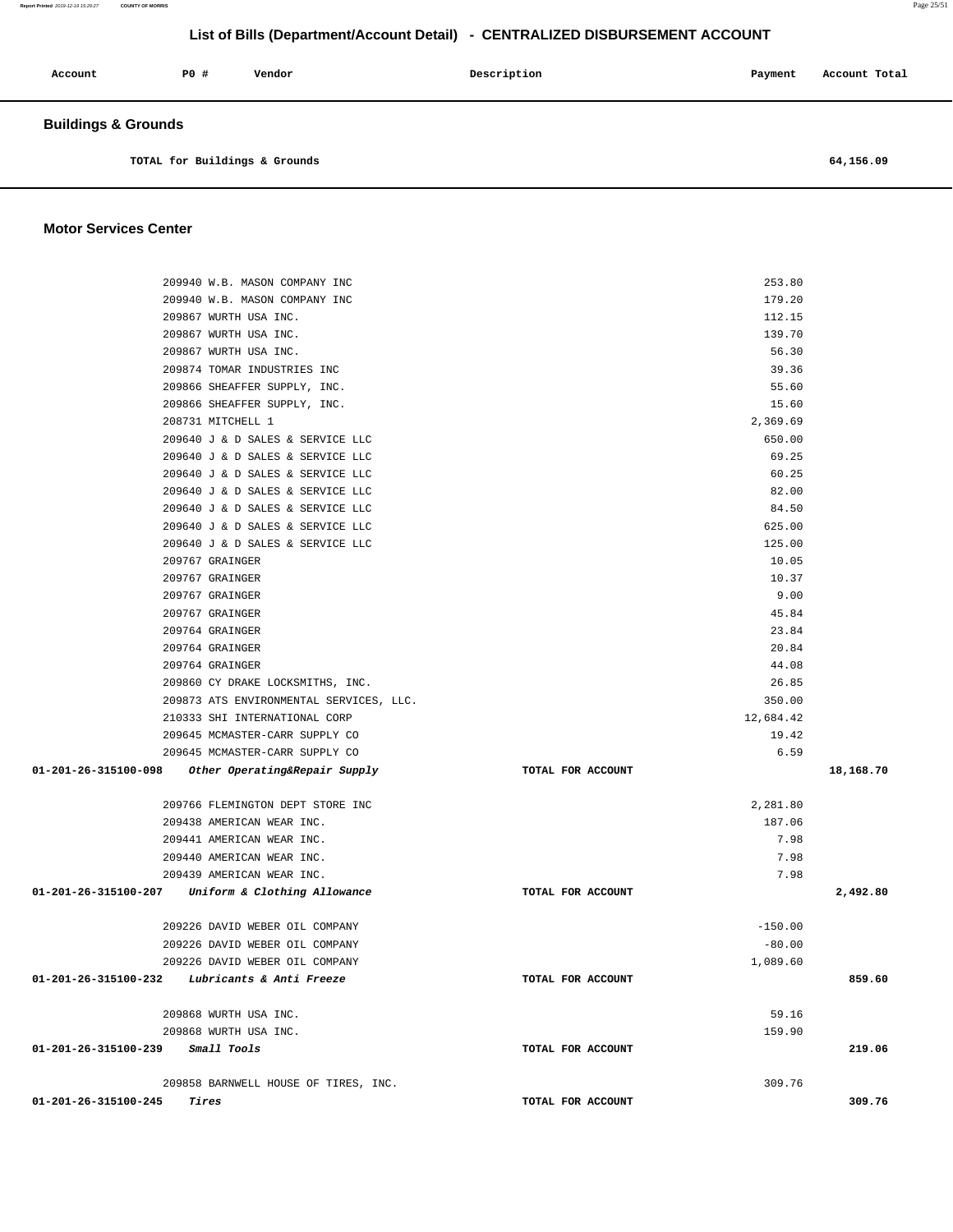| Account<br>. | P0 # | Vendor | Description | Payment | Account Total |
|--------------|------|--------|-------------|---------|---------------|
|              |      |        |             |         |               |

### **Motor Services Center**

|                      | 209865 NAPA OF ROCKAWAY              |                   | 147.38    |              |
|----------------------|--------------------------------------|-------------------|-----------|--------------|
|                      | 209865 NAPA OF ROCKAWAY              |                   | 54.00     |              |
|                      | 209642 F AND M EQUIPMENT LTD         |                   | 147.60    |              |
|                      | 209642 F AND M EQUIPMENT LTD         |                   | 20.00     |              |
|                      | 209869 BROWN HUNTERDON INTERNATIONAL |                   | 58.38     |              |
|                      | 209871 BROWN HUNTERDON INTERNATIONAL |                   | 114.57    |              |
|                      | 209859 BROWN HUNTERDON INTERNATIONAL |                   | 87.30     |              |
|                      | 209426 EMERGENCY EQUIPMENT LLC       |                   | 478.16    |              |
|                      | 209426 EMERGENCY EOUIPMENT LLC       |                   | 25.00     |              |
|                      | 209436 JESCO INC.                    |                   | 551.94    |              |
|                      | 209436 JESCO INC.                    |                   | 186.62    |              |
|                      | 209229 PEIRCE EQUIPMENT CO.          |                   | $-231.10$ |              |
|                      | 209229 PEIRCE EQUIPMENT CO.          |                   | 252.47    |              |
|                      | 209229 PEIRCE EQUIPMENT CO.          |                   | 218.00    |              |
|                      | 209229 PEIRCE EQUIPMENT CO.          |                   | 9.41      |              |
| 01-201-26-315100-261 | Spare Parts for Equipment            | TOTAL FOR ACCOUNT |           | 2,165.93     |
|                      | 209862 NIELSEN DODGE - C-J-R         |                   | 98.62     |              |
|                      | 209864 NIELSEN DODGE - C-J-R         |                   | 52.52     |              |
|                      | 209870 FLEMINGTON BUICK CHEVROLET    |                   | 97.11     |              |
|                      | 209870 FLEMINGTON BUICK CHEVROLET    |                   | 136.10    |              |
|                      | 209870 FLEMINGTON BUICK CHEVROLET    |                   | 22.55     |              |
|                      | 209205 BEYER FORD                    |                   | 32.31     |              |
|                      | 209205 BEYER FORD                    |                   | 389.28    |              |
|                      | 209205 BEYER FORD                    |                   | 24.46     |              |
|                      | 209423 BEYER FORD                    |                   | 229.52    |              |
|                      | 209423 BEYER FORD                    |                   | 30.00     |              |
|                      | 209445 BEYER FORD                    |                   | 288.25    |              |
|                      | 209861 D&B AUTO SUPPLY               |                   | $-85.00$  |              |
|                      | 209861 D&B AUTO SUPPLY               |                   | 101.09    |              |
|                      | 209861 D&B AUTO SUPPLY               |                   | 611.80    |              |
|                      | 209861 D&B AUTO SUPPLY               |                   | 329.48    |              |
|                      | 209872 D&B AUTO SUPPLY               |                   | 167.06    |              |
|                      | 209872 D&B AUTO SUPPLY               |                   | 195.62    |              |
|                      | 209872 D&B AUTO SUPPLY               |                   | 7.38      |              |
|                      | 209872 D&B AUTO SUPPLY               |                   | 70.08     |              |
|                      | 209872 D&B AUTO SUPPLY               |                   | 29.99     |              |
| 01-201-26-315100-291 | <i><b>Vehicle Repairs</b></i>        | TOTAL FOR ACCOUNT |           | 2,828.22     |
|                      |                                      |                   |           | ============ |
|                      | TOTAL for Motor Services Center      |                   |           | 27,044.07    |

# **Mosquito Extermination**

| 208914 TRI STATE DELIVERY SERVICES LLC                  |                   | 95.70 |       |  |
|---------------------------------------------------------|-------------------|-------|-------|--|
| Other Operating & Repair Supply<br>01-201-26-320100-098 | TOTAL FOR ACCOUNT |       | 95.70 |  |
| 209414 MORRISTOWN LUMBER &                              |                   | 56.97 |       |  |
| 209414 MORRISTOWN LUMBER &                              |                   | 74.97 |       |  |
| 209414 MORRISTOWN LUMBER &                              |                   | 69.90 |       |  |
| 209414 MORRISTOWN LUMBER &                              |                   | 7.99  |       |  |
| 209414 MORRISTOWN LUMBER &                              |                   | 8.99  |       |  |
| 209414 MORRISTOWN LUMBER &                              |                   | 14.99 |       |  |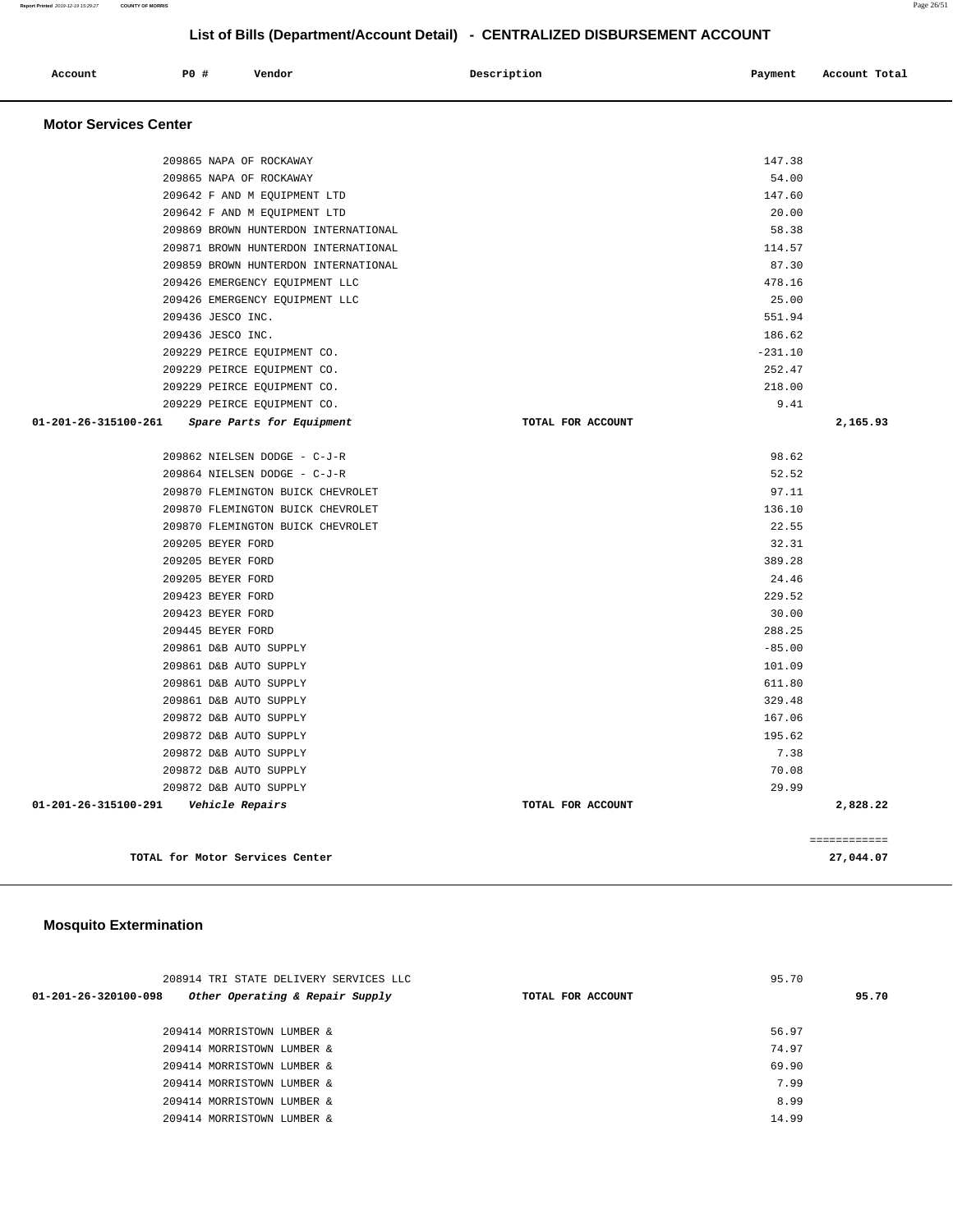| Account                       | P0 #            | Vendor                           | Description       | Payment | Account Total |
|-------------------------------|-----------------|----------------------------------|-------------------|---------|---------------|
| <b>Mosquito Extermination</b> |                 |                                  |                   |         |               |
|                               |                 | 209414 MORRISTOWN LUMBER &       |                   | 15.96   |               |
|                               |                 | 209414 MORRISTOWN LUMBER &       |                   | 11.38   |               |
|                               |                 | 209414 MORRISTOWN LUMBER &       |                   | 5.69    |               |
|                               |                 | 209414 MORRISTOWN LUMBER &       |                   | 7.58    |               |
|                               |                 | 209414 MORRISTOWN LUMBER &       |                   | 42.99   |               |
|                               |                 | 209414 MORRISTOWN LUMBER &       |                   | 12.99   |               |
|                               |                 | 209414 MORRISTOWN LUMBER &       |                   | 42.99   |               |
|                               |                 | 209414 MORRISTOWN LUMBER &       |                   | 111.60  |               |
|                               |                 | 209414 MORRISTOWN LUMBER &       |                   | 7.38    |               |
|                               |                 | 209414 MORRISTOWN LUMBER &       |                   | 21.90   |               |
| 01-201-26-320100-251          |                 | Ground Maintenance Supplies      | TOTAL FOR ACCOUNT |         | 550.21        |
|                               |                 | 209651 NAPA OF ROCKAWAY          |                   | 43.02   |               |
|                               |                 | 209651 NAPA OF ROCKAWAY          |                   | 9.68    |               |
|                               |                 | 209651 NAPA OF ROCKAWAY          |                   | 13.22   |               |
|                               |                 | 209651 NAPA OF ROCKAWAY          |                   | 9.36    |               |
|                               |                 | 209651 NAPA OF ROCKAWAY          |                   | 26.51   |               |
|                               |                 | 209719 NAPA OF ROCKAWAY          |                   | 471.06  |               |
|                               |                 | 209413 CY DRAKE LOCKSMITHS, INC. |                   | 45.00   |               |
|                               |                 | 209413 CY DRAKE LOCKSMITHS, INC. |                   | 14.85   |               |
|                               | 209233 GRAINGER |                                  |                   | 43.04   |               |
|                               | 209233 GRAINGER |                                  |                   | 31.96   |               |
|                               | 209233 GRAINGER |                                  |                   | 34.34   |               |
|                               | 209233 GRAINGER |                                  |                   | 75.12   |               |
|                               |                 | 209411 NAPA OF ROCKAWAY          |                   | 41.36   |               |
|                               |                 | 209411 NAPA OF ROCKAWAY          |                   | 96.52   |               |
|                               |                 | 209411 NAPA OF ROCKAWAY          |                   | 41.36   |               |
|                               |                 | 209411 NAPA OF ROCKAWAY          |                   | 93.22   |               |
|                               |                 | 209411 NAPA OF ROCKAWAY          |                   | 16.13   |               |
|                               |                 | 209411 NAPA OF ROCKAWAY          |                   | 20.03   |               |
|                               |                 | 209411 NAPA OF ROCKAWAY          |                   | 41.36   |               |
|                               |                 | 209411 NAPA OF ROCKAWAY          |                   | 107.62  |               |
|                               |                 | 209411 NAPA OF ROCKAWAY          |                   | 16.13   |               |
|                               |                 | 209411 NAPA OF ROCKAWAY          |                   | 20.03   |               |
|                               |                 | 209411 NAPA OF ROCKAWAY          |                   | 24.76   |               |
|                               |                 | 209411 NAPA OF ROCKAWAY          |                   | 28.17   |               |
| 01-201-26-320100-291          |                 | Vehicle Repairs                  | TOTAL FOR ACCOUNT |         | 1,363.85      |
|                               |                 |                                  |                   |         | ============  |
|                               |                 | TOTAL for Mosquito Extermination |                   |         | 2,009.76      |
|                               |                 |                                  |                   |         |               |

### **Health Management**

|                      | 210228 VERIZON WIRELESS<br>210228 VERIZON WIRELESS    |                   | 1,543.44<br>509.08 |          |
|----------------------|-------------------------------------------------------|-------------------|--------------------|----------|
| 01-201-27-330100-031 | Cellular Phone/Pagers                                 | TOTAL FOR ACCOUNT |                    | 2,052.52 |
| 01-201-27-330100-084 | 208611 CORE PROMOTIONS, LLC<br>Other Outside Services | TOTAL FOR ACCOUNT | 2,047.50           | 2,047.50 |
|                      | 208834 WEST CALDWELL CALIBRATION LABS                 |                   | 712.50             |          |
|                      | 208834 WEST CALDWELL CALIBRATION LABS                 |                   | 30.00              |          |
| 01-201-27-330100-210 | Environmental Compliance                              | TOTAL FOR ACCOUNT |                    | 742.50   |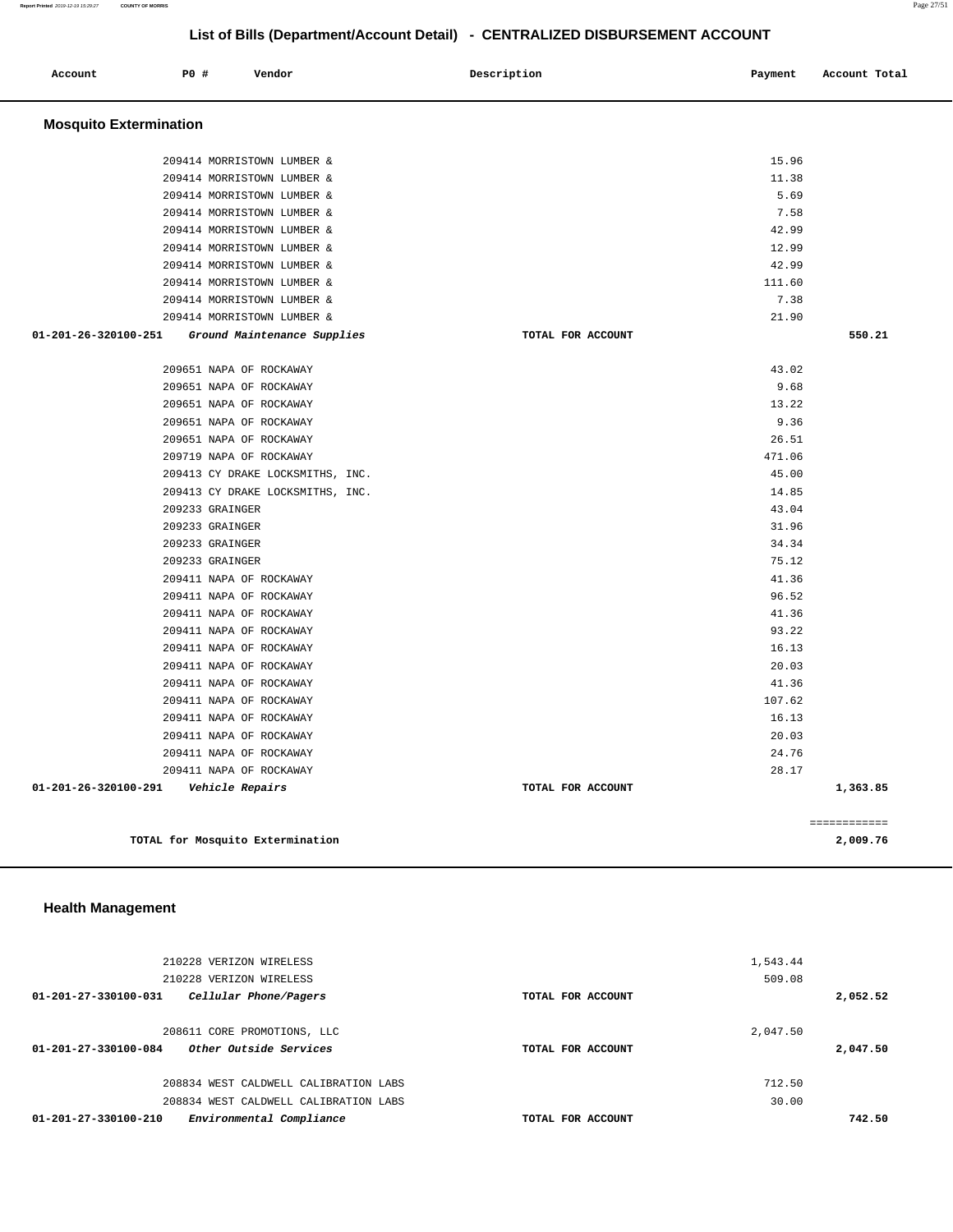**Report Printed** 2019-12-19 15:29:27 **COUNTY OF MORRIS** Page 28/51

## **List of Bills (Department/Account Detail) - CENTRALIZED DISBURSEMENT ACCOUNT**

| Account                  | PO#                         | Vendor                                                        | Description       | Account Total<br>Payment |
|--------------------------|-----------------------------|---------------------------------------------------------------|-------------------|--------------------------|
| <b>Health Management</b> |                             |                                                               |                   |                          |
| 01-201-27-330100-231     |                             | 209774 ALLSTATE POWERVAC, INC.<br>Hazardous Material Disposal | TOTAL FOR ACCOUNT | 40,469.00<br>49,306.00   |
|                          | TOTAL for Health Management |                                                               |                   | 54,148.52                |

#### **Human Services**

| 210420 SHARON YOO                                      |                   | 250.00   |              |
|--------------------------------------------------------|-------------------|----------|--------------|
| 01-201-27-331100-039 Education Schools & Training      | TOTAL FOR ACCOUNT |          | 250.00       |
| 209947 OFFICE CONCEPTS GROUP, INC.                     |                   | 134.40   |              |
| 209948 OFFICE CONCEPTS GROUP, INC.                     |                   | 21.08    |              |
| 209607 OFFICE CONCEPTS GROUP, INC.                     |                   | 83.77    |              |
| 209633 W.B. MASON COMPANY INC                          |                   | 287.70   |              |
| 209644 W.B. MASON COMPANY INC                          |                   | 11.62    |              |
| 209612 OFFICE CONCEPTS GROUP, INC.                     |                   | 189.63   |              |
| 209617 OFFICE CONCEPTS GROUP, INC.                     |                   | 130.31   |              |
| 01-201-27-331100-058 Office Supplies & Stationery      | TOTAL FOR ACCOUNT |          | 858.51       |
| 209672 W.B. MASON COMPANY INC                          |                   | 0.95     |              |
| 209672 W.B. MASON COMPANY INC                          |                   | 0.95     |              |
| 209718 W.B. MASON COMPANY INC                          |                   | 0.95     |              |
| 01-201-27-331100-059 Other General Expenses            | TOTAL FOR ACCOUNT |          | 2.85         |
| 209961 FAMILY PROMISE OF                               |                   | 6,570.00 |              |
| 209961 FAMILY PROMISE OF                               |                   | 2,415.00 |              |
| 209964 FAMILY PROMISE OF                               |                   | 6,570.00 |              |
| 209964 FAMILY PROMISE OF                               |                   | 3,577.00 |              |
| $01-201-27-331100-084$ Other Outside Services          | TOTAL FOR ACCOUNT |          | 19,132.00    |
| 209950 KISATSKY ELIZABETH                              |                   | 50.98    |              |
| 209601 VILLAGE SHOP RITE                               |                   | 253.33   |              |
| 210419 LONGFELLOWS SANDWICH DELI                       |                   | 119.40   |              |
| 01-201-27-331100-088<br>Meeting Exp Advisory Board Etc | TOTAL FOR ACCOUNT |          | 423.71       |
|                                                        |                   |          | ============ |
| TOTAL for Human Services                               |                   |          | 20,667.07    |

#### **Youth Shelter**

|  | 210018 LOVEYS PIZZA & GRILL | 256.00 |
|--|-----------------------------|--------|
|  | 210018 LOVEYS PIZZA & GRILL | 254.32 |
|  | 209527 LOVEYS PIZZA & GRILL | 46.25  |
|  | 209527 LOVEYS PIZZA & GRILL | 30.00  |
|  | 209527 LOVEYS PIZZA & GRILL | 30.00  |
|  | 209527 LOVEYS PIZZA & GRILL | 30.50  |
|  | 209527 LOVEYS PIZZA & GRILL | 45.00  |
|  | 209527 LOVEYS PIZZA & GRILL | 12.53  |
|  | 209527 LOVEYS PIZZA & GRILL | 30.00  |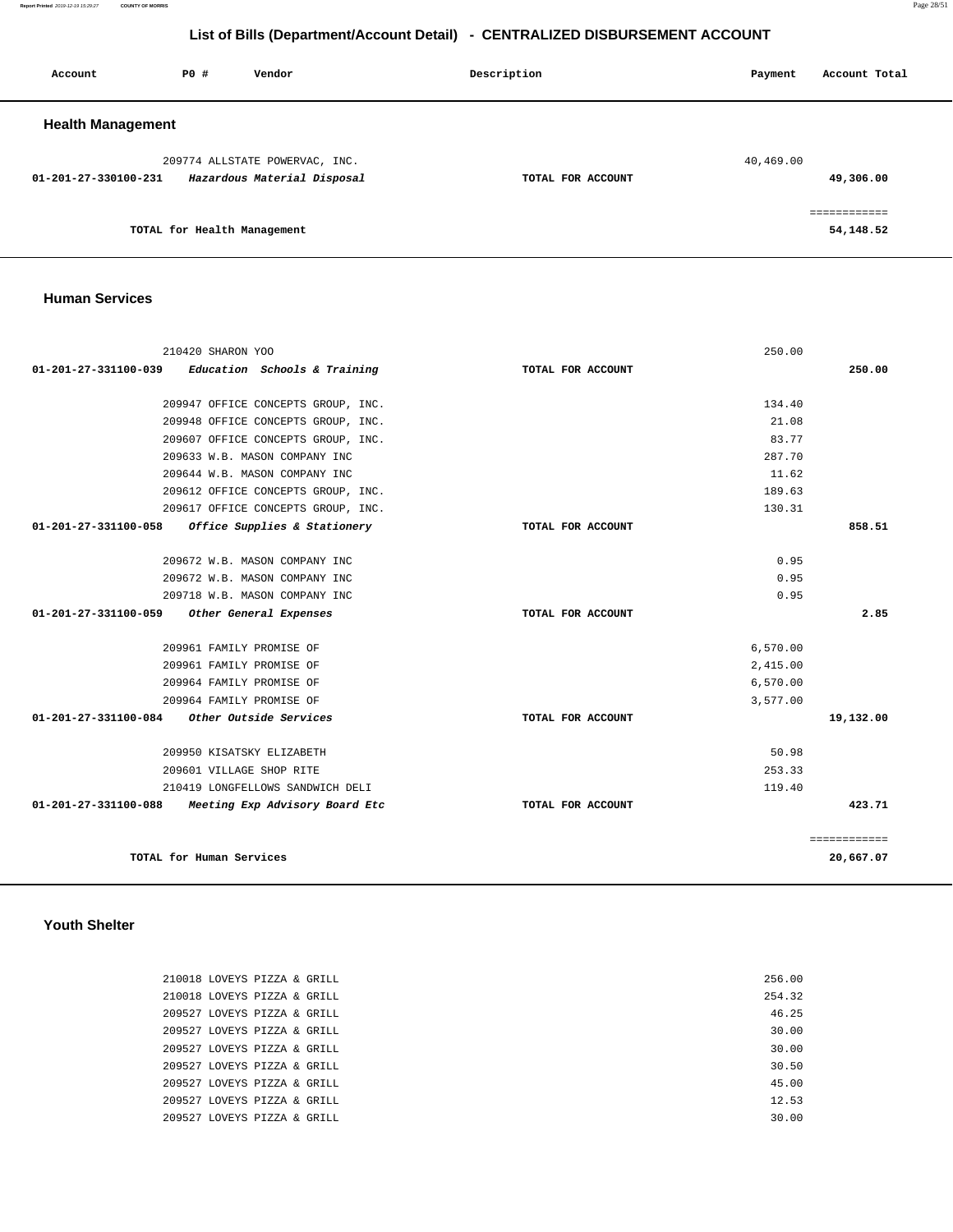| Account<br>. | P0 # | Vendor | Description<br>$\sim$ $\sim$ | Payment | Account Total<br>.<br>. |
|--------------|------|--------|------------------------------|---------|-------------------------|
|              |      |        |                              |         |                         |

## **Youth Shelter**

| 01-201-27-331110-185<br>Food                | TOTAL FOR ACCOUNT | 764.60      |
|---------------------------------------------|-------------------|-------------|
| 210019 W.B. MASON COMPANY INC               | 12.24             |             |
| 210019 W.B. MASON COMPANY INC               | 105.18            |             |
| 210019 W.B. MASON COMPANY INC               | 107.97            |             |
| 210019 W.B. MASON COMPANY INC               | 46.14             |             |
| 210019 W.B. MASON COMPANY INC               | 72.78             |             |
| 210019 W.B. MASON COMPANY INC               | 38.99             |             |
| 210019 W.B. MASON COMPANY INC               | 11.15             |             |
| 210019 W.B. MASON COMPANY INC               | 62.20             |             |
| 210019 W.B. MASON COMPANY INC               | 60.36             |             |
| 210019 W.B. MASON COMPANY INC               | 33.98             |             |
| 210019 W.B. MASON COMPANY INC               | 103.20            |             |
| 210019 W.B. MASON COMPANY INC               | 64.72             |             |
| 210019 W.B. MASON COMPANY INC               | 16.68             |             |
| 210019 W.B. MASON COMPANY INC               | 18.92             |             |
| 210019 W.B. MASON COMPANY INC               | 464.40            |             |
| 01-201-27-331110-252<br>Janitorial Supplies | TOTAL FOR ACCOUNT | 1,218.91    |
|                                             |                   | =========== |
| TOTAL for Youth Shelter                     |                   | 1,983.51    |

# **Office on Aging**

| 209942 W.B. MASON COMPANY INC<br>209942 W.B. MASON COMPANY INC |                   | 570.44<br>$-23.97$ |
|----------------------------------------------------------------|-------------------|--------------------|
| Office Supplies & Stationery<br>01-201-27-333100-058           | TOTAL FOR ACCOUNT | 546.47             |
|                                                                |                   |                    |
| TOTAL for Office on Aging                                      |                   | 546.47             |

### **Grant in Aid**

|  | 209968 ATLANTIC HEALTH SYSTEM/MMH   | 17,400.00 |
|--|-------------------------------------|-----------|
|  | 209966 DAYTOP VILLAGE OF NJ, INC.   | 7,550.00  |
|  | 209723 DEIRDRE'S HOUSE              | 4,607.00  |
|  | 209835 DEIRDRE'S HOUSE              | 5,450.00  |
|  | 209965 COMMUNITY HOPE INC.          | 4,685.00  |
|  | 209965 COMMUNITY HOPE INC.          | 4,800.00  |
|  | 209941 FAMILY INTERVENTION          | 17,493.00 |
|  | 209962 LEGAL SERVICES OF NORTHWEST  | 21,867.00 |
|  | 209963 LEGAL SERVICES OF NORTHWEST  | 12,601.00 |
|  | 209687 MC ORGANIZATION FOR HISPANIC | 10,617.70 |
|  | 209959 MENTAL HEALTH ASSOCIATION OF | 7,978.00  |
|  | 209960 MENTAL HEALTH ASSOCIATION OF | 11,271.00 |
|  | 209958 MENTAL HEALTH ASSOCIATION OF | 18,333.00 |
|  | 209957 MENTAL HEALTH ASSOCIATION OF | 12,168.00 |
|  | 209969 NEW HOPE FOUNDATION INC.     | 3,500.00  |
|  | 209967 NEW HOPE FOUNDATION INC.     | 3,400.00  |
|  | 209949 NEW JERSEY AIDS SERVICES     | 9,150.00  |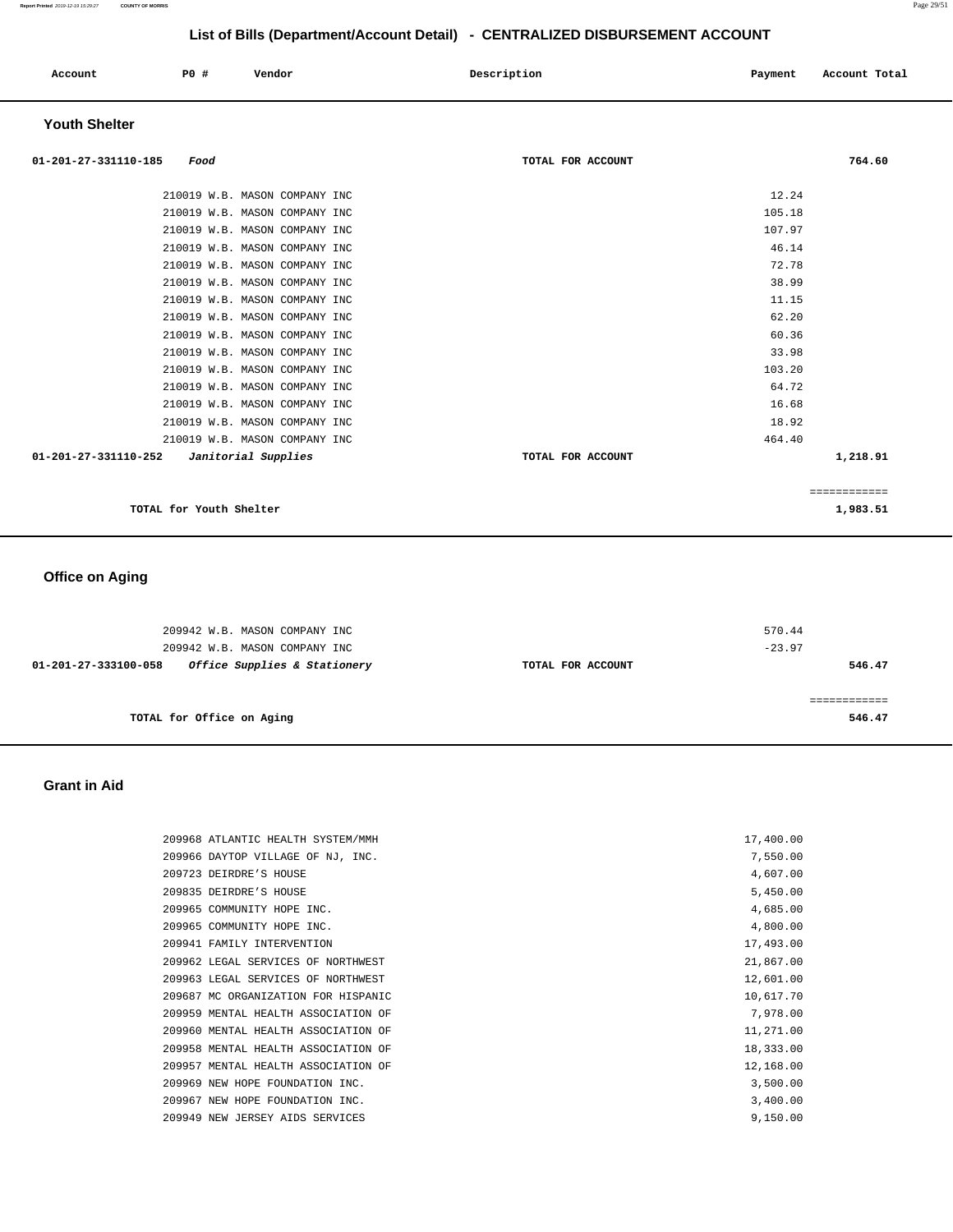| Account                        | P0 #                   | Vendor                             | Description       | Payment   | Account Total |
|--------------------------------|------------------------|------------------------------------|-------------------|-----------|---------------|
| <b>Grant in Aid</b>            |                        |                                    |                   |           |               |
|                                |                        | 209956 NEWBRIDGE SERVICES INC      |                   | 5,550.00  |               |
|                                |                        | 209725 NEWBRIDGE SERVICES INC      |                   | 14,233.00 |               |
|                                |                        | 209951 PRIME HEALTHCARE SERVICES   |                   | 16,018.00 |               |
|                                |                        | 209952 PRIME HEALTHCARE SERVICES   |                   | 66,317.00 |               |
|                                |                        | 209953 PRIME HEALTHCARE SERVICES   |                   | 82,556.00 |               |
|                                |                        | 210408 EL PRIMER PASO, LTD.        |                   | 7,363.00  |               |
| $01 - 201 - 27 - 342000 - 090$ |                        | Grant in Aid: Program Expenditures | TOTAL FOR ACCOUNT |           | 448,535.70    |
|                                |                        |                                    |                   |           | ===========   |
|                                | TOTAL for Grant in Aid |                                    |                   |           | 448,535.70    |

### **County Board of Social Service**

| 208248 W.B. MASON COMPANY INC                           |                   | 432.00    |           |
|---------------------------------------------------------|-------------------|-----------|-----------|
| 208248 W.B. MASON COMPANY INC                           |                   | 53.23     |           |
| 208248 W.B. MASON COMPANY INC                           |                   | 132.96    |           |
| 208251 OFFICE CONCEPTS GROUP, INC.                      |                   | 1,410.98  |           |
| 207119 OFFICE CONCEPTS GROUP, INC.                      |                   | 3,353.39  |           |
| 207119 OFFICE CONCEPTS GROUP, INC.                      |                   | 40.74     |           |
| 207119 OFFICE CONCEPTS GROUP, INC.                      |                   | $-106.53$ |           |
| 209727 W.B. MASON COMPANY INC                           |                   | 0.95      |           |
| 209727 W.B. MASON COMPANY INC                           |                   | 0.95      |           |
| 209727 W.B. MASON COMPANY INC                           |                   | 0.95      |           |
| 209727 W.B. MASON COMPANY INC                           |                   | 0.95      |           |
| 209727 W.B. MASON COMPANY INC                           |                   | 0.95      |           |
| 209727 W.B. MASON COMPANY INC                           |                   | 0.95      |           |
| 209727 W.B. MASON COMPANY INC                           |                   | 22.35     |           |
| 209727 W.B. MASON COMPANY INC                           |                   | 0.95      |           |
| 209727 W.B. MASON COMPANY INC                           |                   | 35.76     |           |
| 209727 W.B. MASON COMPANY INC                           |                   | 0.95      |           |
| 209196 OFFICE CONCEPTS GROUP, INC.                      |                   | 7,873.81  |           |
| 208954 W.B. MASON COMPANY INC                           |                   | 31.29     |           |
| 208954 W.B. MASON COMPANY INC                           |                   | 178.80    |           |
| 208954 W.B. MASON COMPANY INC                           |                   | 178.80    |           |
| 208907 W.B. MASON COMPANY INC                           |                   | 5,178.41  |           |
| 208906 W.B. MASON COMPANY INC                           |                   | 234.00    |           |
| 01-201-27-345100-058 Office Supplies & Stationery       | TOTAL FOR ACCOUNT |           | 19,057.59 |
| 209728 LANGUAGE LINE SERVICES                           |                   | 17.00     |           |
| 01-201-27-345100-059<br>Other General Expenses          | TOTAL FOR ACCOUNT |           | 17.00     |
| 209778 RICOH USA, INC.                                  |                   | 2,819.14  |           |
| 209778 RICOH USA, INC.                                  |                   | 1,494.36  |           |
| $01 - 201 - 27 - 345100 - 164$ Office Machines - Rental | TOTAL FOR ACCOUNT |           | 4,313.50  |
| 210227 CITYSIDE ARCHIVES, LLC                           |                   | 1,078.55  |           |
| 210415 CITYSIDE ARCHIVES, LLC                           |                   | 965.23    |           |
| 209736 PRIME HEALTHCARE SERVICES                        |                   | 348.19    |           |
| $01-201-27-345100-257$ Rental - Other                   | TOTAL FOR ACCOUNT |           | 2,391.97  |
| 210148 UNIVERSAL PROTECTION SERVICES, LLC               |                   | 2,616.73  |           |
| 209739 HINDSIGHT, INC                                   |                   | 11,258.22 |           |
| 209735 UNIVERSAL PROTECTION SERVICES, LLC               |                   | 2,092.46  |           |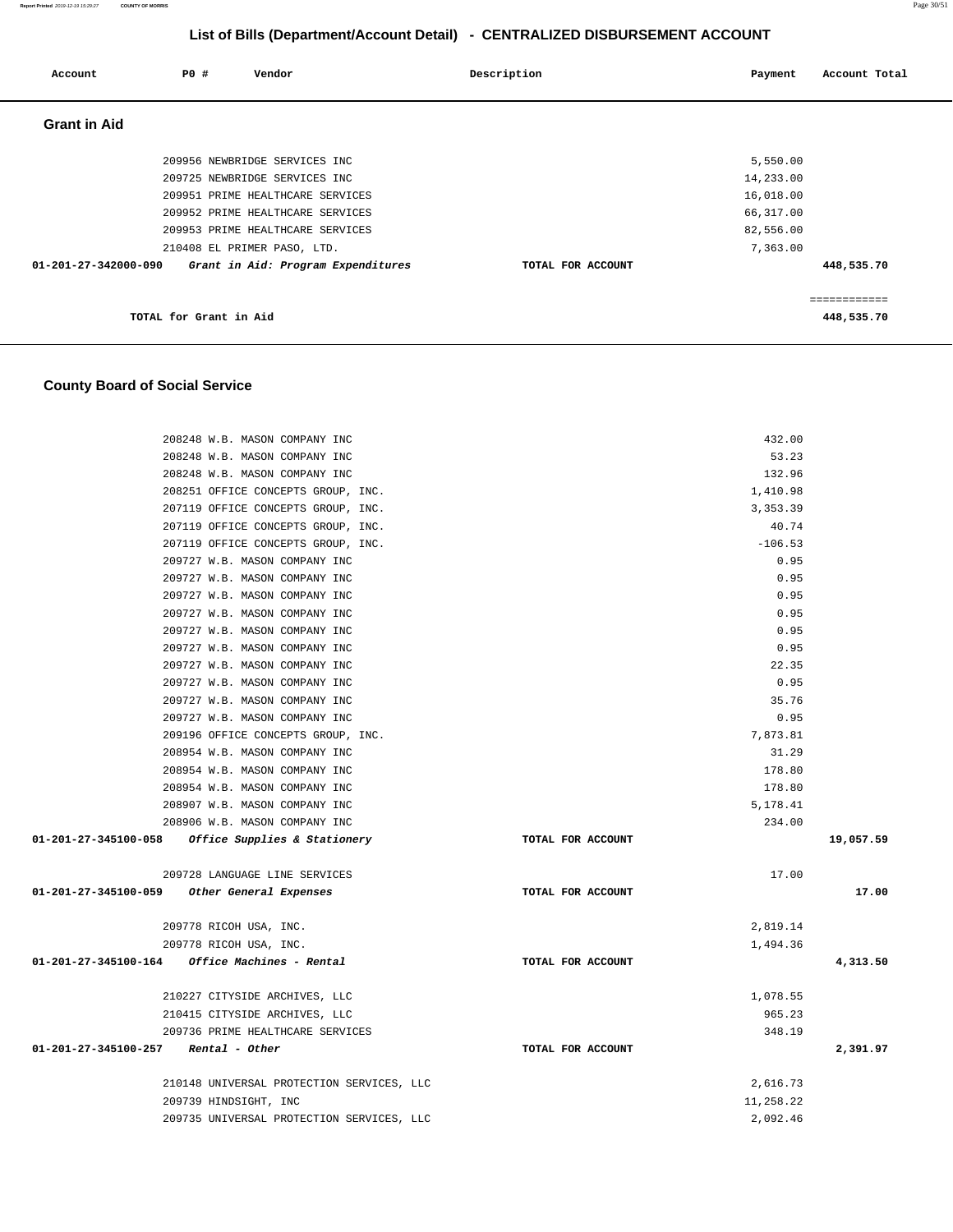**Report Printed** 2019-12-19 15:29:27 **COUNTY OF MORRIS** Page 31/51

# **List of Bills (Department/Account Detail) - CENTRALIZED DISBURSEMENT ACCOUNT**

| Account                               | PO#          | Vendor                                    | Description       | Payment    | Account Total |
|---------------------------------------|--------------|-------------------------------------------|-------------------|------------|---------------|
| <b>County Board of Social Service</b> |              |                                           |                   |            |               |
|                                       |              | 208257 UNIVERSAL PROTECTION SERVICES, LLC |                   | 1,515.33   |               |
|                                       |              | 208257 UNIVERSAL PROTECTION SERVICES, LLC |                   | 2,696.00   |               |
| 01-201-27-345100-325                  |              | Special Services                          | TOTAL FOR ACCOUNT |            | 22,835.28     |
|                                       |              | 210397 FLAGSHIP HEALTH SYSTEMS, INC.      |                   | 502.88     |               |
|                                       |              | 210396 DELTA DENTAL OF NEW JERSEY, INC.   |                   | 96.30      |               |
|                                       |              | 210396 DELTA DENTAL OF NEW JERSEY, INC.   |                   | 597.20     |               |
|                                       |              | 210396 DELTA DENTAL OF NEW JERSEY, INC.   |                   | 834.60     |               |
|                                       |              | 210395 DELTA DENTAL INSURANCE COMPANY     |                   | 42.54      |               |
|                                       |              | 210395 DELTA DENTAL INSURANCE COMPANY     |                   | 2,718.99   |               |
|                                       | 210394 CHLIC |                                           |                   | 42,916.56  |               |
|                                       | 210393 CHLIC |                                           |                   | 43, 362.97 |               |
| 01-201-27-345100-329                  |              | Hospital Insurance Premiums               | TOTAL FOR ACCOUNT |            | 91,072.04     |
|                                       |              | 209737 LABCORP OF AMERICA HOLDINGS        |                   | 96.75      |               |
| 01-201-27-345100-351                  |              | Paternity Expenses                        | TOTAL FOR ACCOUNT |            | 96.75         |
|                                       |              |                                           |                   |            | ============  |
|                                       |              | TOTAL for County Board of Social Service  |                   |            | 139,784.13    |

#### **MV:Administration**

| 210330 SODEXO INC & AFFILIATES              |                   | 53,134.00    |
|---------------------------------------------|-------------------|--------------|
| 210129 INGLESINO, WEBSTER,                  |                   | 24, 233.47   |
| 208835 W.B. MASON COMPANY INC               |                   | 89.40        |
| Contracted Services<br>01-201-27-350100-036 | TOTAL FOR ACCOUNT | 77,456.87    |
|                                             |                   |              |
| 209769 UNIVERSAL PROTECTION SERVICES, LLC   |                   | 15,150.66    |
| 01-201-27-350100-266<br>Safety Items        | TOTAL FOR ACCOUNT | 15,150.66    |
|                                             |                   |              |
|                                             |                   | ------------ |
| TOTAL for MV:Administration                 | 92,607.53         |              |
|                                             |                   |              |

# **County Library**

| 209726 BAKER & TAYLOR BOOKS |  |  | 5.56   |
|-----------------------------|--|--|--------|
| 209726 BAKER & TAYLOR BOOKS |  |  | 46.59  |
| 209726 BAKER & TAYLOR BOOKS |  |  | 24.20  |
| 209726 BAKER & TAYLOR BOOKS |  |  | 38.09  |
| 209726 BAKER & TAYLOR BOOKS |  |  | 64.34  |
| 209726 BAKER & TAYLOR BOOKS |  |  | 19.84  |
| 209726 BAKER & TAYLOR BOOKS |  |  | 30.79  |
| 209726 BAKER & TAYLOR BOOKS |  |  | 433.66 |
| 209726 BAKER & TAYLOR BOOKS |  |  | 12.09  |
| 209726 BAKER & TAYLOR BOOKS |  |  | 168.10 |
| 209726 BAKER & TAYLOR BOOKS |  |  | 90.08  |
| 209726 BAKER & TAYLOR BOOKS |  |  | 12.69  |
| 209726 BAKER & TAYLOR BOOKS |  |  | 90.91  |
| 209721 BAKER & TAYLOR BOOKS |  |  | 74.16  |
| 209721 BAKER & TAYLOR BOOKS |  |  | 24.86  |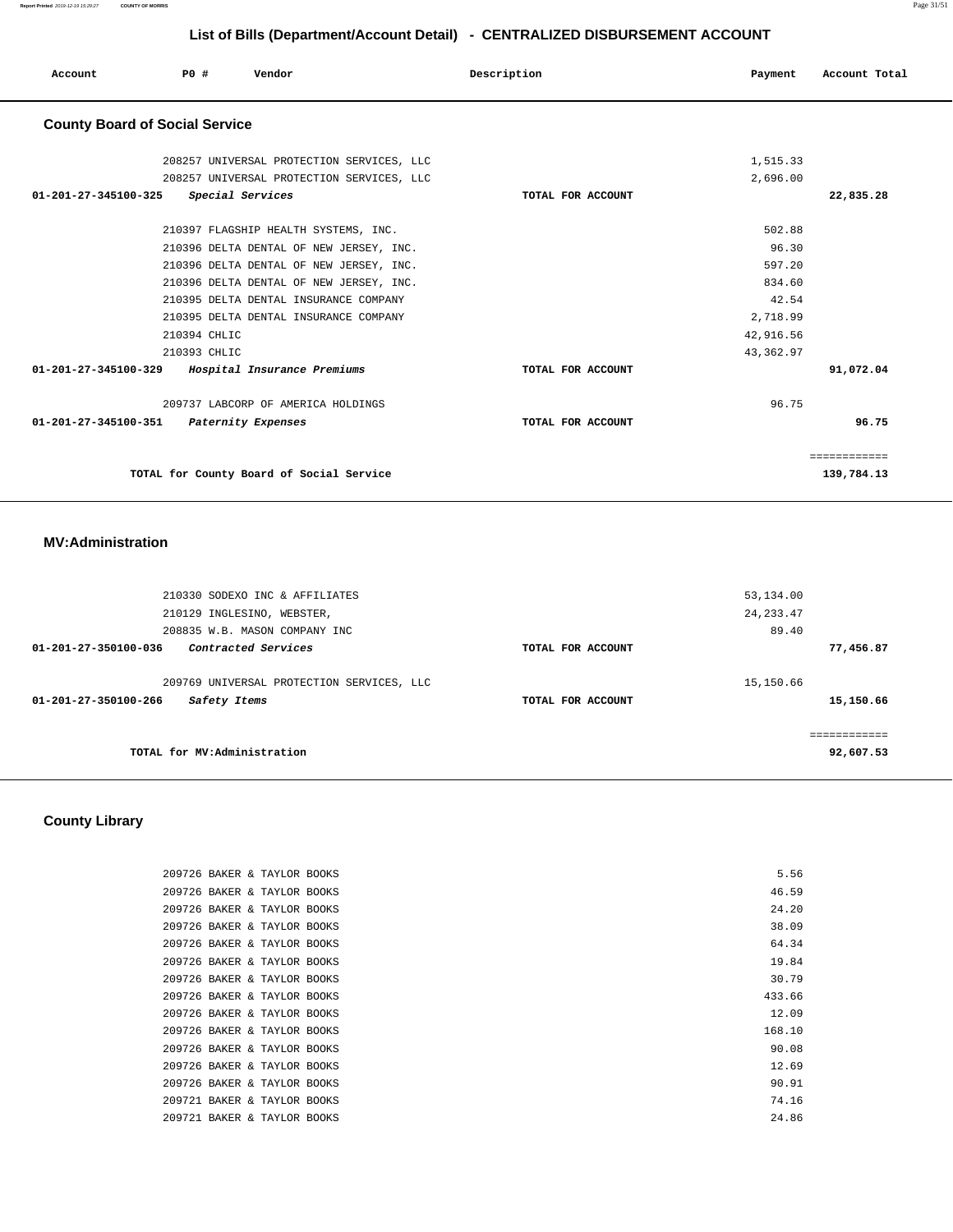| Account | PO# | Vendor | Description | Payment | Account Total |
|---------|-----|--------|-------------|---------|---------------|
|         |     |        |             |         |               |

# **County Library**

| 209721 BAKER & TAYLOR BOOKS |  | 60.06    |  |
|-----------------------------|--|----------|--|
| 209721 BAKER & TAYLOR BOOKS |  | 218.73   |  |
| 209681 BAKER & TAYLOR BOOKS |  | 38.75    |  |
| 209681 BAKER & TAYLOR BOOKS |  | 22.57    |  |
| 209681 BAKER & TAYLOR BOOKS |  | 77.95    |  |
| 209681 BAKER & TAYLOR BOOKS |  | 425.93   |  |
| 209681 BAKER & TAYLOR BOOKS |  | 63.63    |  |
| 209681 BAKER & TAYLOR BOOKS |  | 17.85    |  |
| 209681 BAKER & TAYLOR BOOKS |  | 83.51    |  |
| 209681 BAKER & TAYLOR BOOKS |  | 35.49    |  |
| 209681 BAKER & TAYLOR BOOKS |  | 49.27    |  |
| 209681 BAKER & TAYLOR BOOKS |  | 29.73    |  |
| 209652 BAKER & TAYLOR BOOKS |  | 10.28    |  |
| 209652 BAKER & TAYLOR BOOKS |  | 326.23   |  |
| 209652 BAKER & TAYLOR BOOKS |  | 14.11    |  |
| 209652 BAKER & TAYLOR BOOKS |  | 39.85    |  |
| 209698 BAKER & TAYLOR BOOKS |  | 673.56   |  |
| 209698 BAKER & TAYLOR BOOKS |  | $-7.96$  |  |
| 209698 BAKER & TAYLOR BOOKS |  | $-17.67$ |  |
| 209698 BAKER & TAYLOR BOOKS |  | 16.86    |  |
| 209698 BAKER & TAYLOR BOOKS |  | 31.72    |  |
| 209698 BAKER & TAYLOR BOOKS |  | 34.94    |  |
| 209698 BAKER & TAYLOR BOOKS |  | 47.63    |  |
| 209698 BAKER & TAYLOR BOOKS |  | 24.80    |  |
| 209698 BAKER & TAYLOR BOOKS |  | 27.76    |  |
| 209698 BAKER & TAYLOR BOOKS |  | 28.35    |  |
| 209698 BAKER & TAYLOR BOOKS |  | 10.90    |  |
| 209700 BAKER & TAYLOR BOOKS |  | 7.32     |  |
| 209700 BAKER & TAYLOR BOOKS |  | 216.66   |  |
| 209700 BAKER & TAYLOR BOOKS |  | 169.88   |  |
| 209700 BAKER & TAYLOR BOOKS |  | 42.38    |  |
| 209700 BAKER & TAYLOR BOOKS |  | 21.62    |  |
| 209700 BAKER & TAYLOR BOOKS |  | 40.48    |  |
| 209700 BAKER & TAYLOR BOOKS |  | 429.48   |  |
| 209700 BAKER & TAYLOR BOOKS |  | 10.92    |  |
| 209700 BAKER & TAYLOR BOOKS |  | 16.67    |  |
| 209700 BAKER & TAYLOR BOOKS |  | 33.33    |  |
| 209700 BAKER & TAYLOR BOOKS |  | 115.43   |  |
| 209701 BAKER & TAYLOR BOOKS |  | 25.17    |  |
| 209701 BAKER & TAYLOR BOOKS |  | 177.57   |  |
| 209701 BAKER & TAYLOR BOOKS |  | 21.82    |  |
| 209701 BAKER & TAYLOR BOOKS |  | 1,003.77 |  |
| 209701 BAKER & TAYLOR BOOKS |  | 125.76   |  |
| 209701 BAKER & TAYLOR BOOKS |  | 19.43    |  |
| 209701 BAKER & TAYLOR BOOKS |  | 25.80    |  |
| 209701 BAKER & TAYLOR BOOKS |  | 58.23    |  |
| 209701 BAKER & TAYLOR BOOKS |  | 164.97   |  |
| 209701 BAKER & TAYLOR BOOKS |  | 13.88    |  |
| 209648 BAKER & TAYLOR BOOKS |  | 79.06    |  |
| 209648 BAKER & TAYLOR BOOKS |  | 17.88    |  |
| 209648 BAKER & TAYLOR BOOKS |  | 208.60   |  |
| 209648 BAKER & TAYLOR BOOKS |  | 1,438.92 |  |
| 209648 BAKER & TAYLOR BOOKS |  | 223.91   |  |
| 209648 BAKER & TAYLOR BOOKS |  | 221.50   |  |
| 209648 BAKER & TAYLOR BOOKS |  | 11.21    |  |
| 209648 BAKER & TAYLOR BOOKS |  | 11.39    |  |
|                             |  |          |  |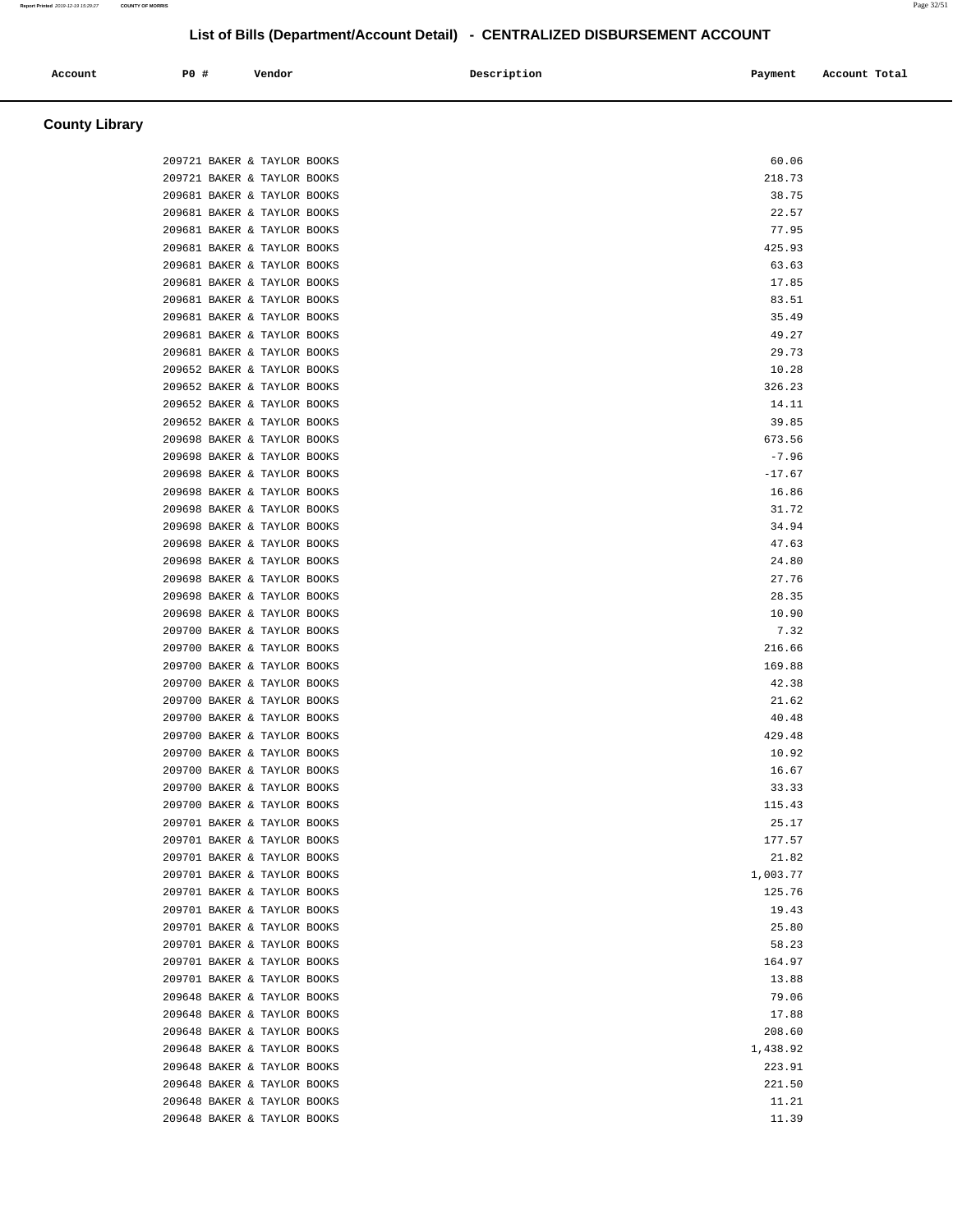| Account | <b>PO #</b> | Vendor | Description | Account Total<br>Payment |
|---------|-------------|--------|-------------|--------------------------|
|         |             |        |             |                          |

| County Library |  |
|----------------|--|
|----------------|--|

|  | 209648 BAKER & TAYLOR BOOKS | 398.95   |
|--|-----------------------------|----------|
|  | 209646 BAKER & TAYLOR BOOKS | 0.49     |
|  | 209646 BAKER & TAYLOR BOOKS | 214.09   |
|  | 209646 BAKER & TAYLOR BOOKS | 46.21    |
|  | 209646 BAKER & TAYLOR BOOKS | 112.53   |
|  | 209646 BAKER & TAYLOR BOOKS | 149.36   |
|  | 209646 BAKER & TAYLOR BOOKS | 24.86    |
|  | 209646 BAKER & TAYLOR BOOKS | 15.22    |
|  | 209646 BAKER & TAYLOR BOOKS | 75.49    |
|  | 209646 BAKER & TAYLOR BOOKS | 7.06     |
|  | 209646 BAKER & TAYLOR BOOKS | 41.40    |
|  | 209646 BAKER & TAYLOR BOOKS | 179.99   |
|  | 209643 BAKER & TAYLOR BOOKS | 593.90   |
|  | 209653 BAKER & TAYLOR BOOKS | 58.51    |
|  | 209653 BAKER & TAYLOR BOOKS | 101.08   |
|  | 209653 BAKER & TAYLOR BOOKS | 75.45    |
|  | 209653 BAKER & TAYLOR BOOKS | 22.31    |
|  | 209653 BAKER & TAYLOR BOOKS | 69.42    |
|  | 209653 BAKER & TAYLOR BOOKS | 16.84    |
|  | 209653 BAKER & TAYLOR BOOKS | 1,432.28 |
|  | 209653 BAKER & TAYLOR BOOKS | 46.18    |
|  | 209653 BAKER & TAYLOR BOOKS | 195.58   |
|  | 209716 BAKER & TAYLOR BOOKS | 12.59    |
|  | 209716 BAKER & TAYLOR BOOKS | 12.00    |
|  | 209716 BAKER & TAYLOR BOOKS | 124.69   |
|  | 209716 BAKER & TAYLOR BOOKS | 232.60   |
|  | 209716 BAKER & TAYLOR BOOKS | 136.21   |
|  | 209715 BAKER & TAYLOR BOOKS | 262.13   |
|  | 209715 BAKER & TAYLOR BOOKS | 28.86    |
|  | 209715 BAKER & TAYLOR BOOKS | 13.31    |
|  | 209715 BAKER & TAYLOR BOOKS | 131.25   |
|  | 209715 BAKER & TAYLOR BOOKS | 198.96   |
|  | 209715 BAKER & TAYLOR BOOKS | 111.10   |
|  | 209715 BAKER & TAYLOR BOOKS | 29.73    |
|  | 209715 BAKER & TAYLOR BOOKS | 11.91    |
|  | 209715 BAKER & TAYLOR BOOKS | 32.77    |
|  | 209715 BAKER & TAYLOR BOOKS | 157.36   |
|  | 209065 BAKER & TAYLOR BOOKS | 251.69   |
|  | 209065 BAKER & TAYLOR BOOKS | $-0.49$  |
|  | 209065 BAKER & TAYLOR BOOKS | 47.17    |
|  | 209065 BAKER & TAYLOR BOOKS | 139.55   |
|  | 209065 BAKER & TAYLOR BOOKS | 21.22    |
|  | 209065 BAKER & TAYLOR BOOKS | 43.22    |
|  | 209065 BAKER & TAYLOR BOOKS | 107.19   |
|  | 209065 BAKER & TAYLOR BOOKS | 19.58    |
|  | 209069 BAKER & TAYLOR BOOKS | 555.54   |
|  | 209069 BAKER & TAYLOR BOOKS | 1,163.06 |
|  | 209069 BAKER & TAYLOR BOOKS | 48.91    |
|  | 209069 BAKER & TAYLOR BOOKS | 35.34    |
|  | 209069 BAKER & TAYLOR BOOKS | 34.79    |
|  | 209069 BAKER & TAYLOR BOOKS | 15.76    |
|  | 209069 BAKER & TAYLOR BOOKS | $-1.99$  |
|  | 209066 BAKER & TAYLOR BOOKS | 13.90    |
|  | 209066 BAKER & TAYLOR BOOKS | 202.83   |
|  | 209066 BAKER & TAYLOR BOOKS | 190.90   |
|  | 209066 BAKER & TAYLOR BOOKS | 22.82    |
|  |                             |          |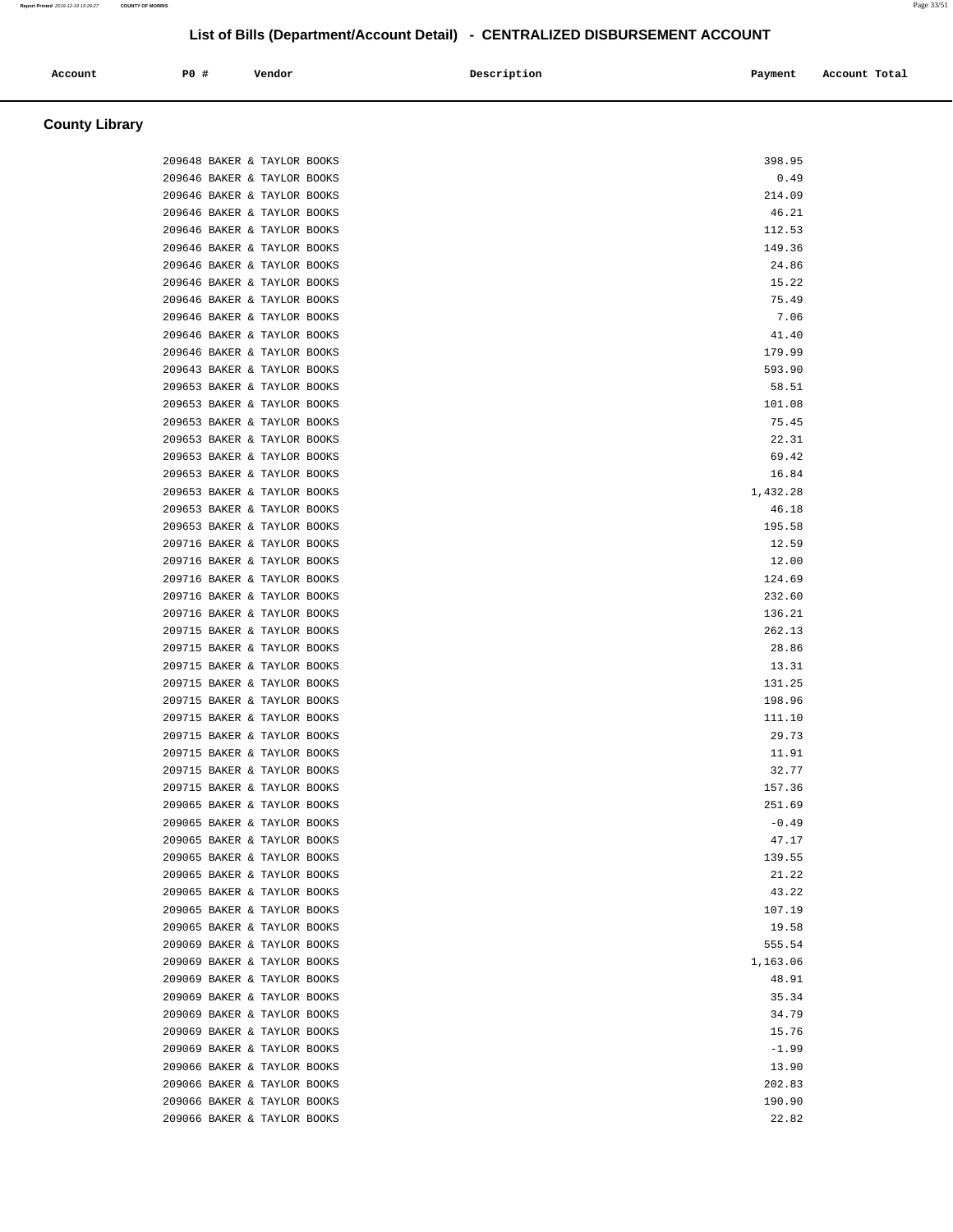**County Library**  209066 BAKER & TAYLOR BOOKS 55.00 209066 BAKER & TAYLOR BOOKS 13.88 209068 BAKER & TAYLOR BOOKS 21.19 209068 BAKER & TAYLOR BOOKS 42.38 209067 BAKER & TAYLOR BOOKS 14.42 209067 BAKER & TAYLOR BOOKS 180.08 209067 BAKER & TAYLOR BOOKS 32.31 209067 BAKER & TAYLOR BOOKS 40.95 209067 BAKER & TAYLOR BOOKS 105.75 209067 BAKER & TAYLOR BOOKS 37.41 209067 BAKER & TAYLOR BOOKS 323.15 207923 EBSCO INFORMATION SERVICES 141.10 207922 EBSCO INFORMATION SERVICES 191.99 207162 GANN LAW BOOKS 198.00  $207921$  GALE  $704.70$ 207920 GALE 165.60 207164 GANN LAW BOOKS 198.00 209017 INFORMATION TODAY INC 455.03 209019 LEXIS NEXIS 174.00 205571 PROQUEST LLC 2,591.45 205570 PROQUEST LLC 7,782.40 205276 THOMSON REUTERS-WEST 1,838.55 205209 U.S. PHARMACOPEIAL CONVENTION 850.00 205209 U.S. PHARMACOPEIAL CONVENTION 69.00 205278 THOMSON REUTERS-WEST 1,838.55 205021 OCLC ONLINE COMPUTER 1,054.58 205021 OCLC ONLINE COMPUTER 1,358.99 209636 INGRAM LIBRARY SERVICES 47.10 209636 INGRAM LIBRARY SERVICES 41.33 209635 INGRAM LIBRARY SERVICES 18.00 209635 INGRAM LIBRARY SERVICES 29.54 209635 INGRAM LIBRARY SERVICES 42.27 209635 INGRAM LIBRARY SERVICES 381.31 209635 INGRAM LIBRARY SERVICES 77.24 209635 INGRAM LIBRARY SERVICES 19.84 209635 INGRAM LIBRARY SERVICES 21.62 207165 GANN LAW BOOKS 170.00  $209615$  GALE  $165.60$  **01-201-29-390100-028 Books & Periodicals TOTAL FOR ACCOUNT 39,364.09** 209071 JOANNE P ROUKENS 775.00  **01-201-29-390100-039 Education Schools & Training TOTAL FOR ACCOUNT 775.00** 207936 DEMCO 245.18 208445 ORIENTAL TRADING COMPANY INC. 447.27 209063 W.B. MASON COMPANY INC 253.44 209636 INGRAM LIBRARY SERVICES 62.70 209636 INGRAM LIBRARY SERVICES 7.60 209636 INGRAM LIBRARY SERVICES 3.80 209635 INGRAM LIBRARY SERVICES 96.90 209635 INGRAM LIBRARY SERVICES 7.60 209635 INGRAM LIBRARY SERVICES 4.75 209616 GALE 27.86  **01-201-29-390100-058 Office Supplies & Stationery TOTAL FOR ACCOUNT 1,157.10** 209620 MIDWEST TAPE LLC 39.73

 **Account P0 # Vendor Description Payment Account Total**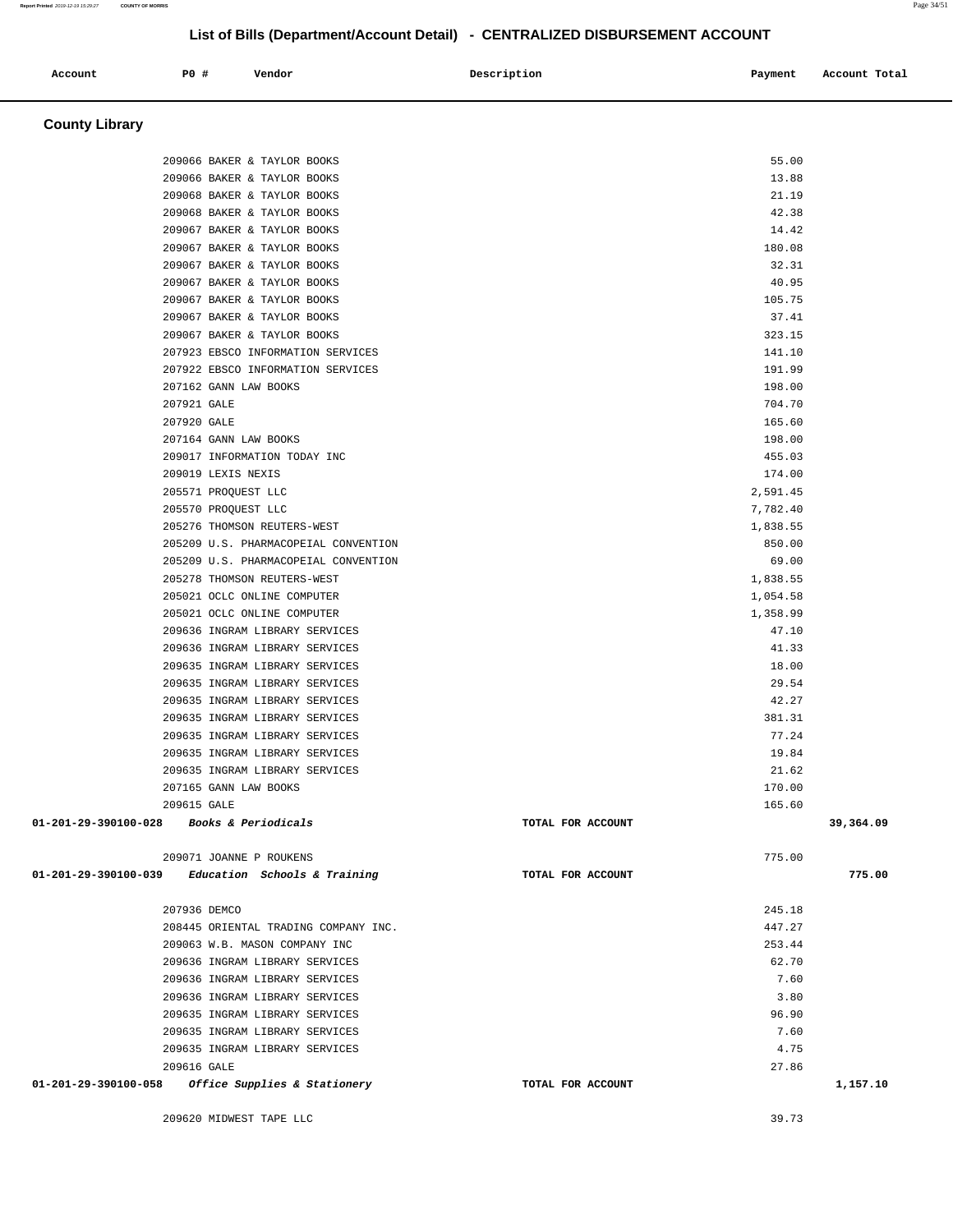| Account               | PO#                      | Vendor                          | Description       | Payment  | Account Total |
|-----------------------|--------------------------|---------------------------------|-------------------|----------|---------------|
| <b>County Library</b> |                          |                                 |                   |          |               |
|                       | 209620 MIDWEST TAPE LLC  |                                 |                   | 633.71   |               |
|                       | 209620 MIDWEST TAPE LLC  |                                 |                   | 1,417.44 |               |
|                       |                          | 209636 INGRAM LIBRARY SERVICES  |                   | 339.80   |               |
|                       |                          | 209636 INGRAM LIBRARY SERVICES  |                   | 38.49    |               |
|                       |                          | 209636 INGRAM LIBRARY SERVICES  |                   | 17.60    |               |
|                       |                          | 209635 INGRAM LIBRARY SERVICES  |                   | 594.37   |               |
|                       |                          | 209635 INGRAM LIBRARY SERVICES  |                   | 32.98    |               |
|                       |                          | 209635 INGRAM LIBRARY SERVICES  |                   | 36.29    |               |
| 01-201-29-390100-083  |                          | Video & Film Materials          | TOTAL FOR ACCOUNT |          | 3,579.95      |
|                       | 209639 NCSPLUS INC       |                                 |                   | 2,500.00 |               |
| 01-201-29-390100-084  |                          | Other Outside Services          | TOTAL FOR ACCOUNT |          | 2,500.00      |
|                       |                          | 200594 THOMSON PIANO WORKS, LLC |                   | 150.00   |               |
|                       | 209623 VILLAGE SHOP RITE |                                 |                   | 119.65   |               |
|                       | 209623 VILLAGE SHOP RITE |                                 |                   | 25.00    |               |
|                       |                          | 207917 PERIOD PRODUCTIONS LLC   |                   | 350.00   |               |
|                       | 209062 JENNIFER BERRY    |                                 |                   | 8.15     |               |
|                       | 209062 JENNIFER BERRY    |                                 |                   | 5.96     |               |
|                       | 209062 JENNIFER BERRY    |                                 |                   | 6.40     |               |
|                       | 209062 JENNIFER BERRY    |                                 |                   | 1.78     |               |
|                       | 209062 JENNIFER BERRY    |                                 |                   | 5.94     |               |
| 01-201-29-390100-090  |                          | Program Expenditures            | TOTAL FOR ACCOUNT |          | 672.88        |
|                       |                          | 209063 W.B. MASON COMPANY INC   |                   | 1,460.52 |               |
|                       |                          | 209063 W.B. MASON COMPANY INC   |                   | 143.66   |               |
|                       |                          | 209641 S & S WORLDWIDE, INC.    |                   | 359.97   |               |
|                       |                          | 209641 S & S WORLDWIDE, INC.    |                   | 62.99    |               |
|                       |                          | 209641 S & S WORLDWIDE, INC.    |                   | 63.44    |               |
| 01-201-29-390100-095  |                          | Other Administrative Supplies   | TOTAL FOR ACCOUNT |          | 2,090.58      |
|                       |                          |                                 |                   |          | ============  |
|                       | TOTAL for County Library |                                 |                   |          | 50,139.60     |

# **County Superintendent of Schoo**

| 205955 GANN LAW BOOKS<br>205955 GANN LAW BOOKS       |                   | 384.00<br>11.00 |
|------------------------------------------------------|-------------------|-----------------|
| Education Schools & Training<br>01-201-29-392100-039 | TOTAL FOR ACCOUNT | 395.00          |
| TOTAL for County Superintendent of Schoo             |                   | 395.00          |

# **Contribution to County College**

| 210379 COUNTY COLLEGE OF MORRIS             |                   | 417,576.59 |
|---------------------------------------------|-------------------|------------|
| <i>Expenditures</i><br>01-201-29-395100-090 | TOTAL FOR ACCOUNT | 417,576.59 |
|                                             |                   |            |
|                                             |                   |            |
| TOTAL for Contribution to County College    |                   | 417,576.59 |

**Report Printed** 2019-12-19 15:29:27 **COUNTY OF MORRIS** Page 35/51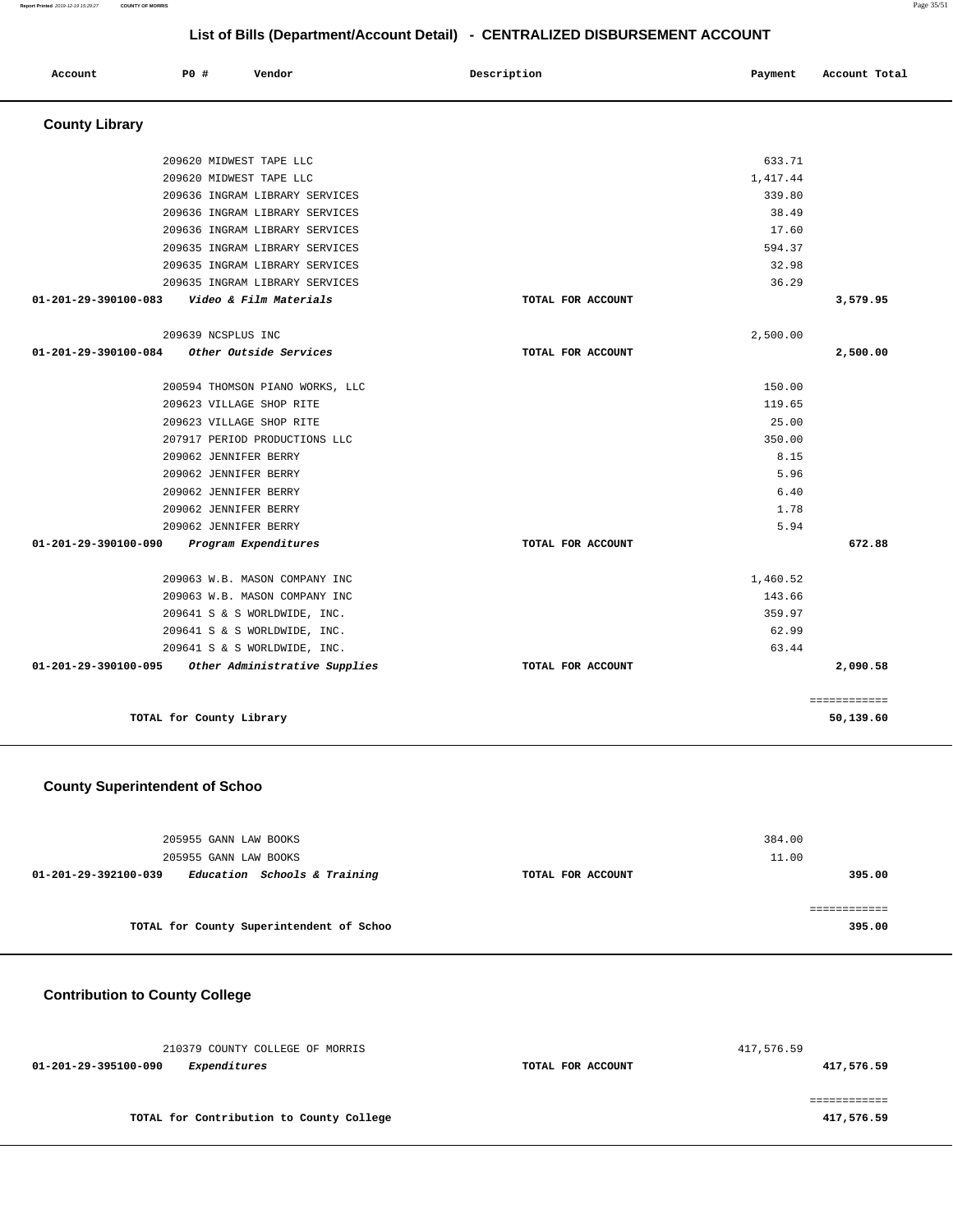| Account | <b>PO #</b> | Vendor | Description<br>$\sim$ $\sim$ | Payment | Account Total<br>. |
|---------|-------------|--------|------------------------------|---------|--------------------|
|         |             |        |                              |         |                    |

### **Rutgers Extension Service**

| 134.68<br>12.57<br>11.25<br>42.41<br>17.41<br>14.31<br>64.68<br>11.94<br>TOTAL FOR ACCOUNT<br>595.85<br>151.84<br>160.00<br>76.41<br>388.25<br>TOTAL FOR ACCOUNT<br>============ |
|----------------------------------------------------------------------------------------------------------------------------------------------------------------------------------|
|                                                                                                                                                                                  |
|                                                                                                                                                                                  |
|                                                                                                                                                                                  |
|                                                                                                                                                                                  |
|                                                                                                                                                                                  |
|                                                                                                                                                                                  |
|                                                                                                                                                                                  |
|                                                                                                                                                                                  |
|                                                                                                                                                                                  |
|                                                                                                                                                                                  |
|                                                                                                                                                                                  |
|                                                                                                                                                                                  |
|                                                                                                                                                                                  |
| 28.11                                                                                                                                                                            |
| 46.95                                                                                                                                                                            |
| 12.31                                                                                                                                                                            |
| 126.78                                                                                                                                                                           |
| 18.53                                                                                                                                                                            |
| 4.36<br>7.56                                                                                                                                                                     |
| 19.46                                                                                                                                                                            |
| 10.34                                                                                                                                                                            |
| 7.16                                                                                                                                                                             |
| 5.04                                                                                                                                                                             |
| 295.04<br>TOTAL FOR ACCOUNT                                                                                                                                                      |
| 101.58                                                                                                                                                                           |
| 30.14                                                                                                                                                                            |
| 6.11                                                                                                                                                                             |
| 1.24                                                                                                                                                                             |
| 1.24                                                                                                                                                                             |
| 5.85                                                                                                                                                                             |
| 1.80                                                                                                                                                                             |
| 1.94                                                                                                                                                                             |
| 5.78                                                                                                                                                                             |
|                                                                                                                                                                                  |

### **Fire and Police Academy**

| 209537 PAPER MART INC<br>209708 W.B. MASON COMPANY INC |                   | 264.00<br>322.08 |              |
|--------------------------------------------------------|-------------------|------------------|--------------|
| 01-201-29-407100-059<br>Other General Expenses         | TOTAL FOR ACCOUNT |                  | 586.08       |
| 209534 AAA EMERGENCY SUPPLY CO                         |                   | 903.00           |              |
| 206967 BOTH WORLDS SOFTWARE INC                        |                   | 1,170.00         |              |
| 209536 TELE-MEASUREMENTS, INC.                         |                   | 472.50           |              |
| Building Repairs<br>$01 - 201 - 29 - 407100 - 223$     | TOTAL FOR ACCOUNT |                  | 2,545.50     |
|                                                        |                   |                  | ============ |
| TOTAL for Fire and Police Academy                      |                   |                  | 3,131.58     |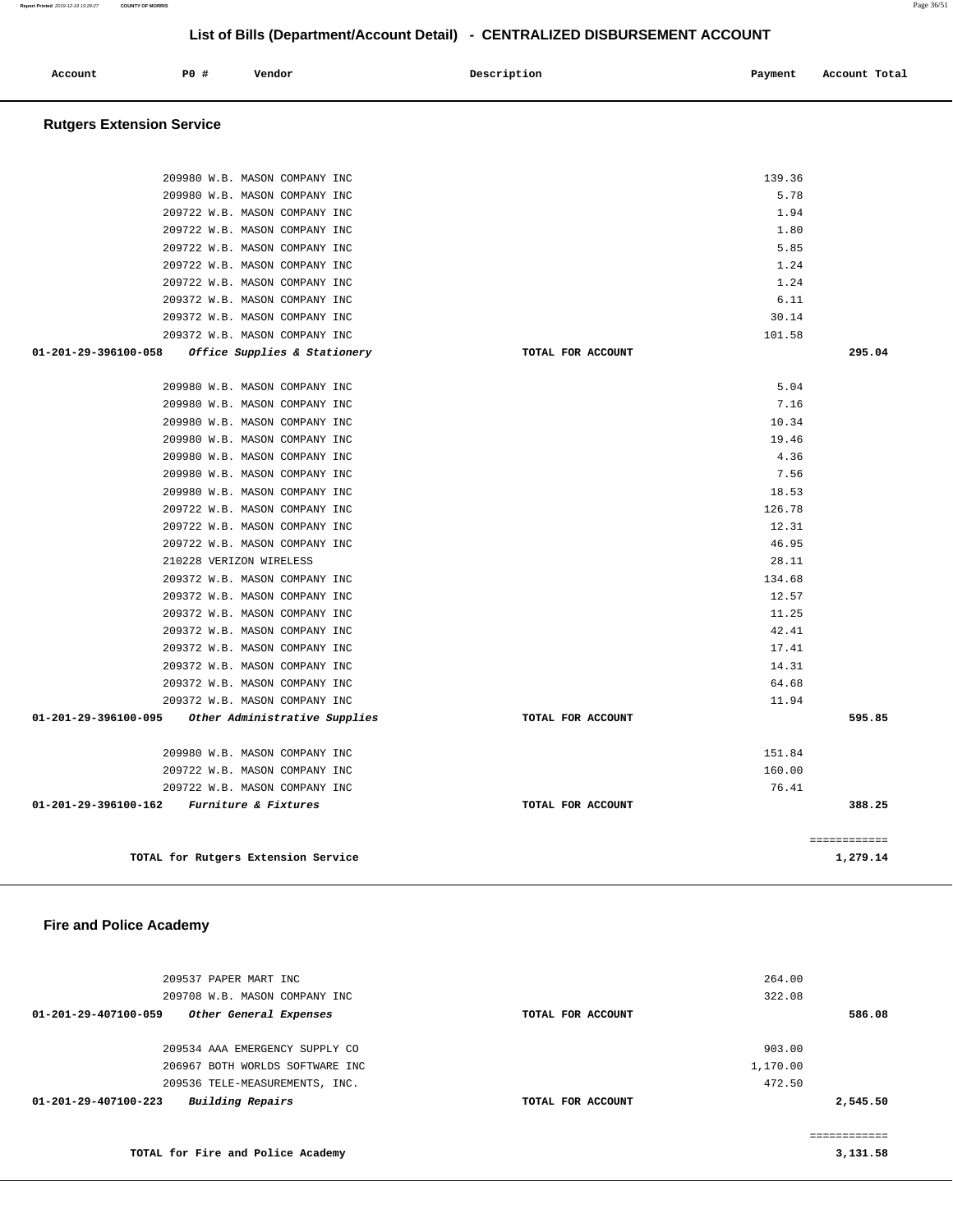| Account<br>. | <b>PO #</b> | Vendor | Description | Payment<br>. | Account Total |
|--------------|-------------|--------|-------------|--------------|---------------|
|              |             |        |             |              |               |

### **Utilities**

| 210197 JERSEY CENTRAL POWER & LIGHT   |                   | 47.66       |              |
|---------------------------------------|-------------------|-------------|--------------|
| 210196 JERSEY CENTRAL POWER & LIGHT   |                   | 14.67       |              |
| Electricity<br>01-201-31-430100-137   | TOTAL FOR ACCOUNT |             | 62.33        |
|                                       |                   |             |              |
| 210452 NATIONAL FUEL OIL INC.         |                   | 38, 182. 31 |              |
| 01-201-31-430100-140<br>Gas Purchases | TOTAL FOR ACCOUNT |             | 38,182.31    |
|                                       |                   |             |              |
| 209535 SUBURBAN PROPANE -2347         |                   | 891.93      |              |
| 209535 SUBURBAN PROPANE -2347         |                   | 4.43        |              |
| 209535 SUBURBAN PROPANE -2347         |                   | 9.92        |              |
| 01-201-31-430100-141<br>Natural Gas   | TOTAL FOR ACCOUNT |             | 906.28       |
|                                       |                   |             |              |
| 209908 MILLENNIUM COMMUNICATIONS      |                   | 1,720.00    |              |
| 209984 MILLENNIUM COMMUNICATIONS      |                   | 1,040.00    |              |
| 209995 PREMIER GLOBAL SERVICES        |                   | 178.24      |              |
| 209992 AT&T MOBILITY                  |                   | 2,250.95    |              |
| 209993 CABLEVISION LIGHTPATH NJ LLC   |                   | 5,128.42    |              |
| 209991 AT&T MOBILITY                  |                   | 136.24      |              |
| 209994 VERIZON                        |                   | 1,488.40    |              |
| 209990 AT&T                           |                   | 18.83       |              |
| 209990 AT&T                           |                   | 20.89       |              |
| 209989 A T & T CORP.                  |                   | 3,712.05    |              |
| 209988 CABLEVISION LIGHTPATH NJ LLC   |                   | 553.75      |              |
| 209987 CABLEVISION LIGHTPATH INC.     |                   | 9,224.95    |              |
| 210228 VERIZON WIRELESS               |                   | 14,594.89   |              |
| 01-201-31-430100-146<br>Telephone     | TOTAL FOR ACCOUNT |             | 40,067.61    |
|                                       |                   |             |              |
|                                       |                   |             | ============ |
| TOTAL for Utilities                   |                   |             | 79,218.53    |
|                                       |                   |             |              |

# **Social Security**

| 210368 MORRIS COUNTY PARK COMMISSION                 |                   | 45.90 |
|------------------------------------------------------|-------------------|-------|
| Social Security Expenditures<br>01-201-36-472100-090 | TOTAL FOR ACCOUNT | 45.90 |
|                                                      |                   |       |
|                                                      |                   |       |
| TOTAL for Social Security                            |                   | 45.90 |
|                                                      |                   |       |

## **Nutrition**

| 01-201-41-716100-059<br>Other General Expenses       | TOTAL FOR ACCOUNT | 1,349.17 |
|------------------------------------------------------|-------------------|----------|
| 210353 MORRISTOWN CAR WASH                           | 1,200.00          |          |
| 209943 W.B. MASON COMPANY INC                        | 78.17             |          |
| 209943 W.B. MASON COMPANY INC                        | 71.00             |          |
| Office Supplies & Stationery<br>01-201-41-716100-058 | TOTAL FOR ACCOUNT | 624.48   |
| 209943 W.B. MASON COMPANY INC                        | 575.40            |          |
| 209943 W.B. MASON COMPANY INC                        | 49.08             |          |
|                                                      |                   |          |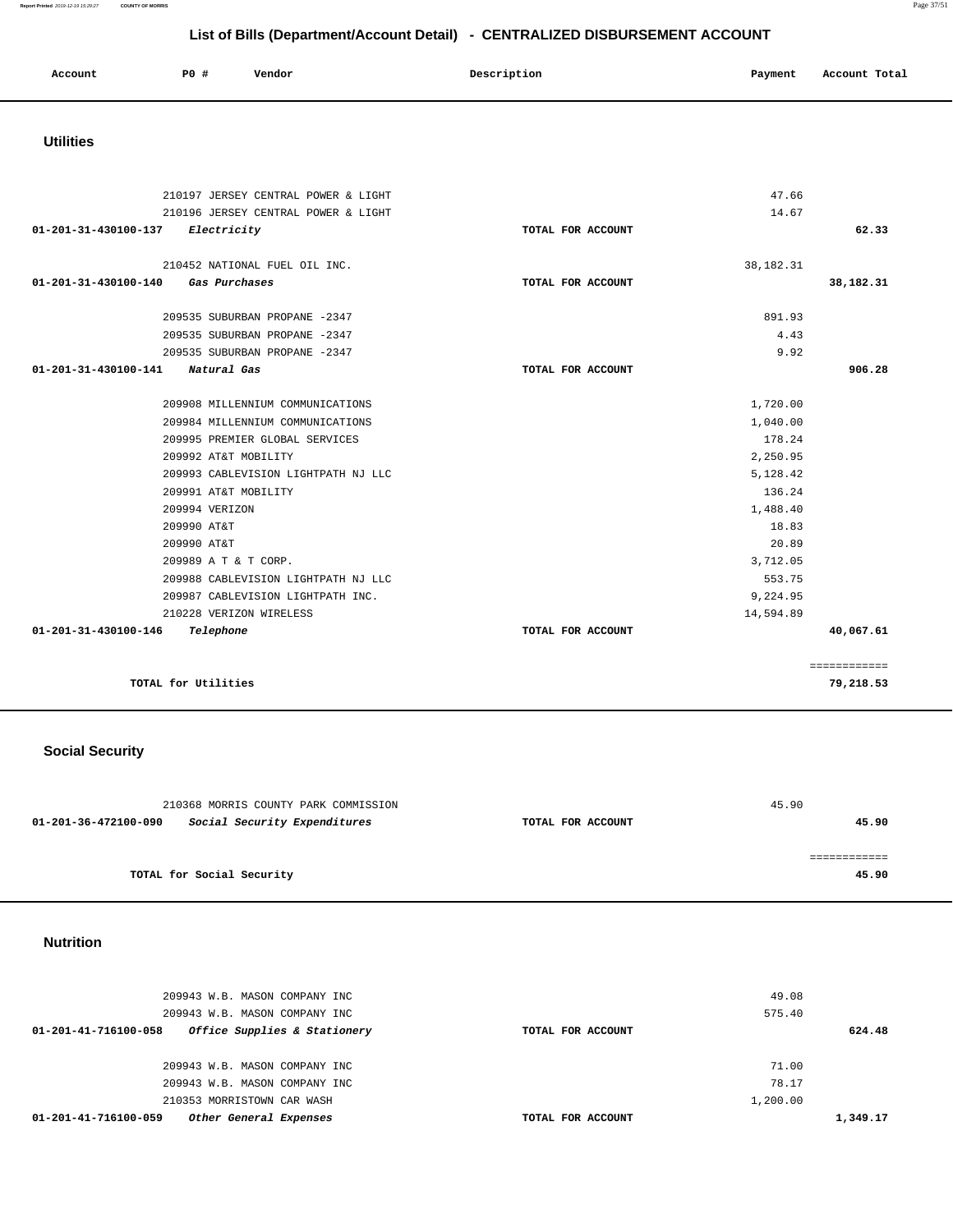**Report Printed** 2019-12-19 15:29:27 **COUNTY OF MORRIS** Page 38/51

## **List of Bills (Department/Account Detail) - CENTRALIZED DISBURSEMENT ACCOUNT**

| Account              | PO#                 | Vendor                            | Description       | Payment   | Account Total |
|----------------------|---------------------|-----------------------------------|-------------------|-----------|---------------|
| <b>Nutrition</b>     |                     |                                   |                   |           |               |
| 01-201-41-716100-082 | Travel Expense      |                                   | TOTAL FOR ACCOUNT |           | 44.52         |
|                      |                     | 209943 W.B. MASON COMPANY INC     |                   | 97.96     |               |
| 01-201-41-716100-098 |                     | Other Operating&Repair Supply     | TOTAL FOR ACCOUNT |           | 97.96         |
|                      |                     | 210452 NATIONAL FUEL OIL INC.     |                   | 2,148.66  |               |
| 01-201-41-716100-140 | Gas Purchases       |                                   | TOTAL FOR ACCOUNT |           | 2,148.66      |
|                      |                     | 210359 MCI -VERIZON COMPANY       |                   | 11.75     |               |
|                      |                     | 210359 MCI -VERIZON COMPANY       |                   | 10.63     |               |
|                      | 210357 CENTURYLINK  |                                   |                   | 47.80     |               |
| 01-201-41-716100-146 | Telephone           |                                   | TOTAL FOR ACCOUNT |           | 70.18         |
|                      |                     | 210355 NU-WAY CONCESSIONAIRES INC |                   | 99,756.30 |               |
|                      |                     | 210355 NU-WAY CONCESSIONAIRES INC |                   | 17,917.20 |               |
|                      |                     | 210355 NU-WAY CONCESSIONAIRES INC |                   | 131.32    |               |
|                      |                     | 210349 NU-WAY CONCESSIONAIRES INC |                   | 366.00    |               |
|                      |                     | 210349 NU-WAY CONCESSIONAIRES INC |                   | 300.00    |               |
|                      |                     | 210349 NU-WAY CONCESSIONAIRES INC |                   | 303.00    |               |
|                      |                     | 210349 NU-WAY CONCESSIONAIRES INC |                   | 405.00    |               |
|                      |                     | 210350 NU-WAY CONCESSIONAIRES INC |                   | 8,981.35  |               |
|                      |                     | 210354 NU-WAY CONCESSIONAIRES INC |                   | 4,661.86  |               |
|                      |                     | 209944 NU-WAY CONCESSIONAIRES INC |                   | 7,185.08  |               |
| 01-201-41-716100-185 | Food                |                                   | TOTAL FOR ACCOUNT |           | 140,007.11    |
|                      |                     |                                   |                   |           | ============  |
|                      | TOTAL for Nutrition |                                   |                   |           | 144,342.08    |

**Cash Held In Trust** 

|                   | 10,000.00 |
|-------------------|-----------|
| TOTAL FOR ACCOUNT | 10,000.00 |
|                   |           |
|                   | 10,000.00 |
|                   |           |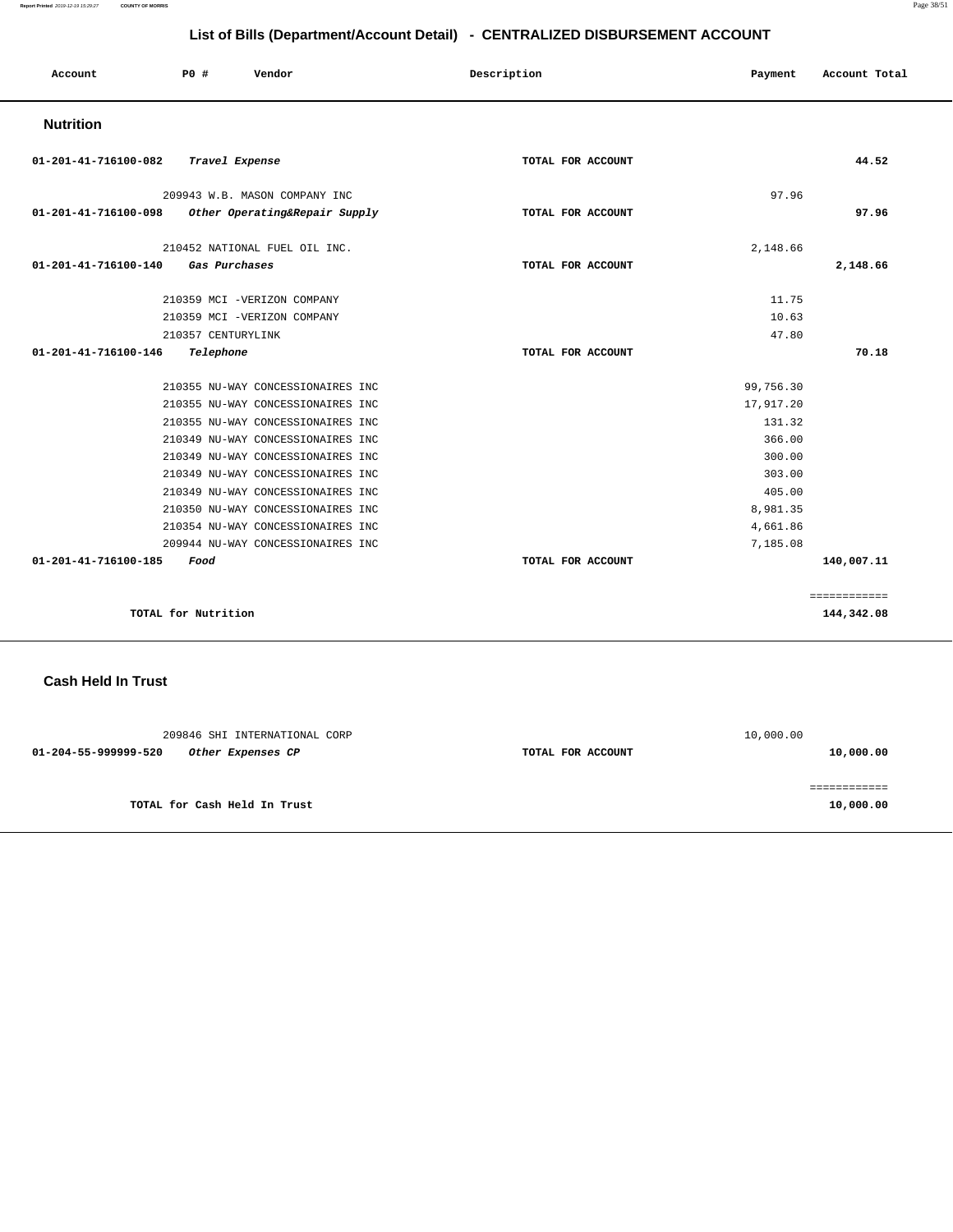| Account                    | <b>PO #</b>           | Vendor                                      |                   | Description       | Payment | Account Total |
|----------------------------|-----------------------|---------------------------------------------|-------------------|-------------------|---------|---------------|
| <b>Bio Terrorism Grant</b> |                       |                                             | <b>Grant Fund</b> |                   |         |               |
|                            | 209369 4 IMPRINT INC. |                                             |                   |                   | 294.00  |               |
|                            | 209369 4 IMPRINT INC. |                                             |                   |                   | 40.00   |               |
|                            |                       | 209369 4 IMPRINT INC.                       |                   |                   | 9.36    |               |
|                            |                       | 209548 JOURNEYWORKS PUBLISHING INC.         |                   |                   | 100.00  |               |
|                            |                       | 209394 POSITIVE PROMOTIONS, INC.            |                   |                   | 566.00  |               |
|                            |                       | 209394 POSITIVE PROMOTIONS, INC.            |                   |                   | 54.18   |               |
| 02-213-41-718005-391       |                       | Public Health Emer Grant $(7/1/19-6/30/20)$ |                   | TOTAL FOR ACCOUNT |         | 1,063.54      |
|                            |                       |                                             |                   |                   |         | ------------  |
|                            |                       | TOTAL for Bio Terrorism Grant               |                   |                   |         | 1,063.54      |

#### **DEPARTMENT 718020**

| 209264 POSITIVE PROMOTIONS, INC.<br>209264 POSITIVE PROMOTIONS, INC. |                   | 383.25<br>40.24 |
|----------------------------------------------------------------------|-------------------|-----------------|
| Childhood Lead Exp Grant $(7/1/19-6/30/20)$<br>02-213-41-718020-392  | TOTAL FOR ACCOUNT | 423.49          |
| TOTAL for DEPARTMENT 718020                                          |                   | 423.49          |

#### **TANF**

| TOTAL for TANF       |                               |                   |        | eeeeeeeeeee<br>315.95 |
|----------------------|-------------------------------|-------------------|--------|-----------------------|
| 02-213-41-741015-392 | WFNJ-TANF (7/1/19-12/31/20)   | TOTAL FOR ACCOUNT |        | 315.95                |
|                      | 210452 NATIONAL FUEL OIL INC. |                   | 29.99  |                       |
|                      | 208577 AT&T                   |                   | 2.16   |                       |
|                      | 209624 TELESEARCH INC         |                   | 135.13 |                       |
|                      | 208453 RICOH USA, INC.        |                   | 67.79  |                       |
|                      | 209625 PLIC SBD GRAND ISLAND  |                   | 12.56  |                       |
|                      | 207871 MINEBROOK GOLF CLUB    |                   | 30.58  |                       |
|                      | 209359 W.B. MASON COMPANY INC |                   | 37.74  |                       |
|                      |                               |                   |        |                       |

#### **General Assistance**

| WFNJ-General Assistance(7/1/19-12/31/20)<br>$02 - 213 - 41 - 741020 - 392$ | TOTAL FOR ACCOUNT |        | 519.40 |
|----------------------------------------------------------------------------|-------------------|--------|--------|
| 208577 AT&T                                                                |                   | 2.16   |        |
| 209624 TELESEARCH INC                                                      |                   | 110.57 |        |
| 208453 RICOH USA, INC.                                                     |                   | 67.79  |        |
| 209625 PLIC SBD GRAND ISLAND                                               |                   | 12.56  |        |
| 207871 MINEBROOK GOLF CLUB                                                 |                   | 30.58  |        |
| 209352 GARDEN STATE EMPLOYMMENT                                            |                   | 129.00 |        |
| 209352 GARDEN STATE EMPLOYMMENT                                            |                   | 129.00 |        |
| 209359 W.B. MASON COMPANY INC                                              |                   | 37.74  |        |
|                                                                            |                   |        |        |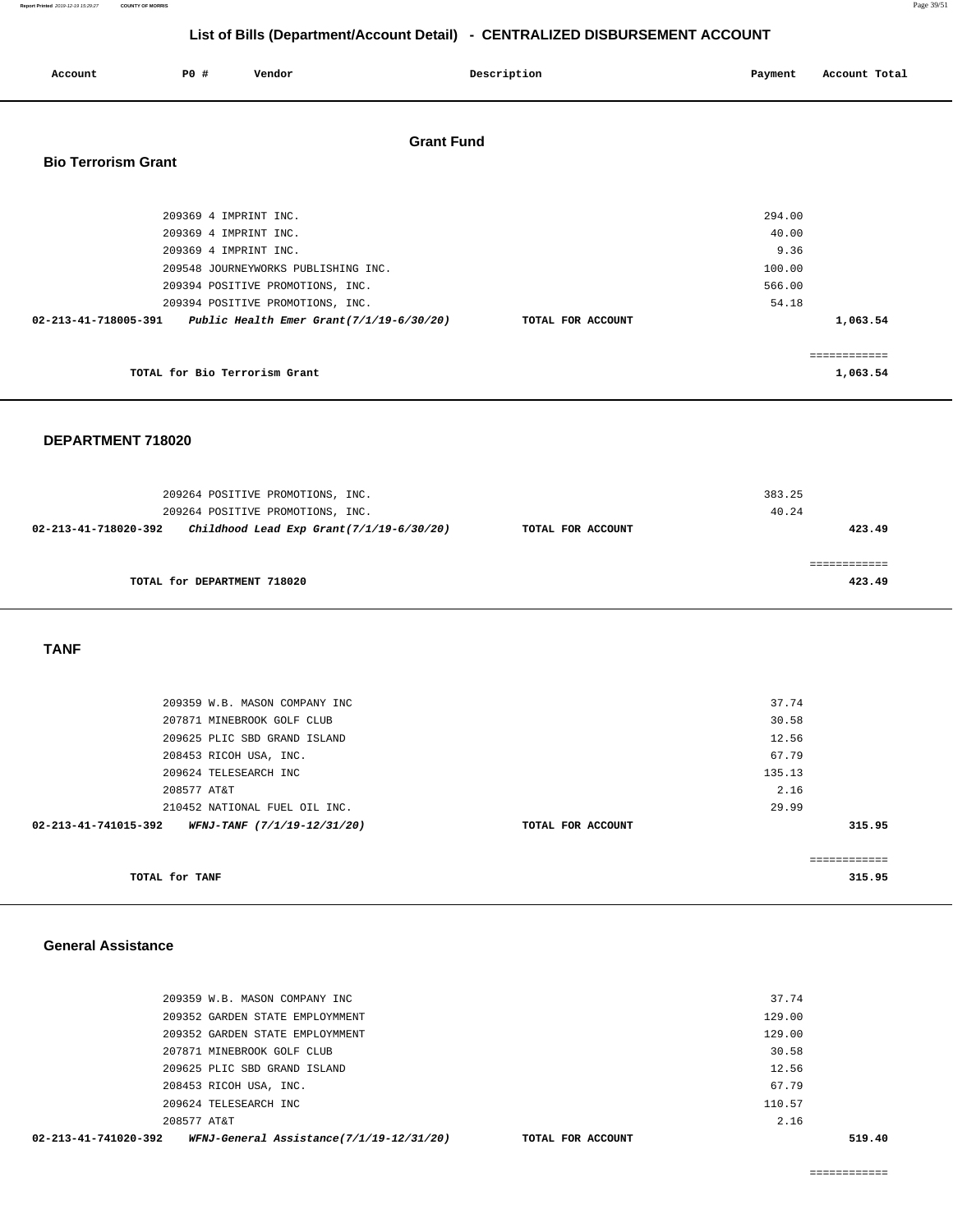| Account                   | PO#                          | Vendor | Description | Payment | Account Total |
|---------------------------|------------------------------|--------|-------------|---------|---------------|
| <b>General Assistance</b> |                              |        |             |         |               |
|                           | TOTAL for General Assistance |        |             |         | 519.40        |

#### **WIA: Incentive Grant**

| TOTAL for WIA: Incentive Grant  |                                         |                   |        | 1,372.43 |
|---------------------------------|-----------------------------------------|-------------------|--------|----------|
| 02-213-41-742030-391            | WIOA Dislocated Worker (7/1/18-6/30/20) | TOTAL FOR ACCOUNT |        | 1,372.43 |
| 208577 AT&T                     |                                         |                   | 16.94  |          |
| 208453 RICOH USA, INC.          |                                         |                   | 531.00 |          |
| 209625 PLIC SBD GRAND ISLAND    |                                         |                   | 98.42  |          |
| 207871 MINEBROOK GOLF CLUB      |                                         |                   | 239.51 |          |
| 209352 GARDEN STATE EMPLOYMMENT |                                         |                   | 95.46  |          |
| 209352 GARDEN STATE EMPLOYMMENT |                                         |                   | 95.46  |          |
| 209359 W.B. MASON COMPANY INC   |                                         |                   | 295.64 |          |
|                                 |                                         |                   |        |          |

#### **DEPARTMENT 742105**

|                      | 209352 GARDEN STATE EMPLOYMMENT<br>209352 GARDEN STATE EMPLOYMMENT |                   | 33.54<br>33.54 |        |
|----------------------|--------------------------------------------------------------------|-------------------|----------------|--------|
|                      |                                                                    |                   |                |        |
|                      | 207871 MINEBROOK GOLF CLUB                                         |                   | 86.63          |        |
|                      | 209625 PLIC SBD GRAND ISLAND                                       |                   | 35.60          |        |
|                      | 208453 RICOH USA, INC.                                             |                   | 192.06         |        |
|                      | 208577 AT&T                                                        |                   | 6.13           |        |
| 02-213-41-742105-391 | WIOA Adult (7/1/19-6/30/21)                                        | TOTAL FOR ACCOUNT |                | 494.43 |
|                      |                                                                    |                   |                |        |
|                      |                                                                    |                   |                |        |
|                      |                                                                    |                   |                |        |
|                      | TOTAL for DEPARTMENT 742105                                        |                   |                | 494.43 |

|                   | 129.00    |                  |
|-------------------|-----------|------------------|
|                   | 122.30    |                  |
|                   | 50.26     |                  |
|                   | 271.15    |                  |
|                   | 8.65      |                  |
|                   | 11,305.73 |                  |
| TOTAL FOR ACCOUNT |           | 12,989.14        |
|                   |           |                  |
|                   |           |                  |
|                   |           | 12,989.14        |
|                   |           | 150.97<br>951.08 |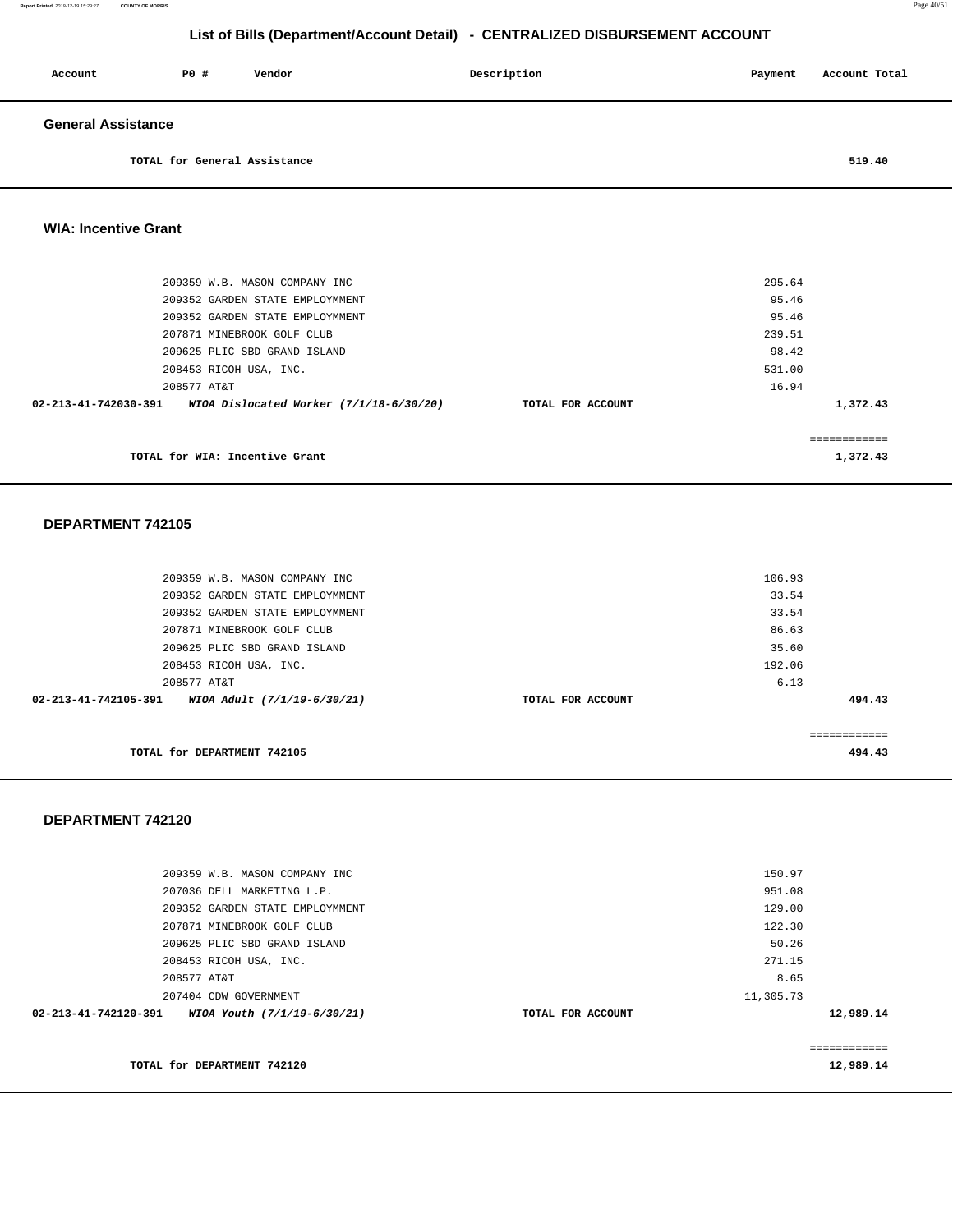**Report Printed** 2019-12-19 15:29:27 **COUNTY OF MORRIS** Page 41/51

## **List of Bills (Department/Account Detail) - CENTRALIZED DISBURSEMENT ACCOUNT**

| Account              | <b>PO #</b> | Vendor                                 | Description       | Payment   | Account Total |
|----------------------|-------------|----------------------------------------|-------------------|-----------|---------------|
|                      |             |                                        |                   |           |               |
|                      |             | 209945 JERSEY BATTERED WOMEN'S         |                   | 1,431.00  |               |
|                      |             | 209732 MORRISTOWN NEIGHBORHOOD HOUSE   |                   | 1,686.00  |               |
|                      |             | 209731 NEWBRIDGE SERVICES INC          |                   | 22,315.00 |               |
| 02-213-41-752920-392 |             | SCP-Program Services (1/1/19-12/31/19) | TOTAL FOR ACCOUNT |           | 25,432.00     |
|                      |             |                                        |                   |           |               |
|                      |             | TOTAL for DEPARTMENT 752920            |                   |           | 25,432.00     |
|                      |             |                                        |                   |           |               |

#### **DEPARTMENT 752935**

| 209946 FAMILY INTERVENTION<br>209946 FAMILY INTERVENTION   |                   | 14,611.00<br>14,454.00 |
|------------------------------------------------------------|-------------------|------------------------|
| SCP-Family Court (1/1/19-12/31/19)<br>02-213-41-752935-392 | TOTAL FOR ACCOUNT | 29,065.00              |
| TOTAL for DEPARTMENT 752935                                |                   | 29,065.00              |

## **Chapter 51 97-593 ADA**

| TOTAL for Chapter 51 97-593 ADA                      |                   | 15,202.40 |
|------------------------------------------------------|-------------------|-----------|
|                                                      |                   |           |
| Chapter 51 (1/1/19-12/31/19)<br>02-213-41-757905-392 | TOTAL FOR ACCOUNT | 15,202.40 |
| 209972 INTEGRITY, INC.                               |                   | 5,145.00  |
| 209970 NEW HOPE FOUNDATION INC.                      |                   | 1,400.00  |
| 209973 NEW HOPE FOUNDATION INC.                      |                   | 2,796.60  |
| 209971 DAYTOP VILLAGE OF NJ, INC.                    |                   | 5,860.80  |
|                                                      |                   |           |

#### **DEPARTMENT 758910**

| 209765 M.O.M.A.C<br>209765 M.O.M.A.C                        |                   | 3,333.00<br>3,002.06 |
|-------------------------------------------------------------|-------------------|----------------------|
| 206581 KINNELON MUNICIPAL ALLIANCE                          |                   | 4,060.43             |
| 209771 TOWNSHIP OF MENDHAM                                  |                   | 10,410.01            |
| Municipal Alliance (7/1/18-6/30/19)<br>02-213-41-758910-392 | TOTAL FOR ACCOUNT | 20,805.50            |
|                                                             |                   |                      |
|                                                             |                   | ------------         |
| TOTAL for DEPARTMENT 758910                                 |                   | 20,805.50            |

| 207191 V.E. RALPH & SON INC.               | 610.60     |
|--------------------------------------------|------------|
| 207191 V.E. RALPH & SON INC.               | 735.60     |
| 207191 V.E. RALPH & SON INC.               | $-367.80$  |
| 210234 RUTGERS, THE STATE UNIVERSITY OF NJ | 113,020.81 |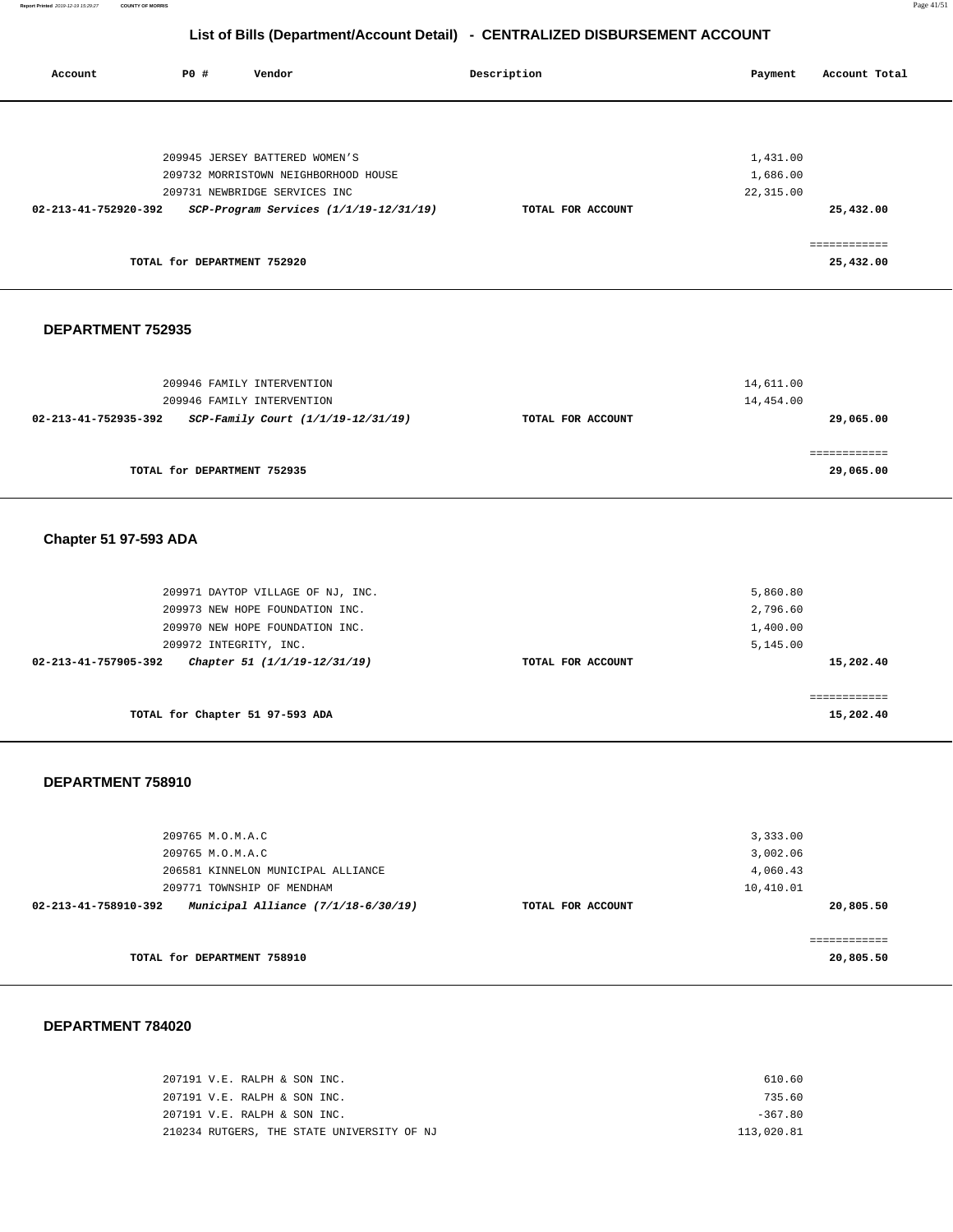**Report Printed** 2019-12-19 15:29:27 **COUNTY OF MORRIS** Page 42/51

## **List of Bills (Department/Account Detail) - CENTRALIZED DISBURSEMENT ACCOUNT**

| P0 # | Vendor                                              | Description                                                                                                                                               | Payment | Account Total                                      |
|------|-----------------------------------------------------|-----------------------------------------------------------------------------------------------------------------------------------------------------------|---------|----------------------------------------------------|
|      |                                                     |                                                                                                                                                           |         |                                                    |
|      |                                                     |                                                                                                                                                           |         |                                                    |
|      |                                                     |                                                                                                                                                           |         |                                                    |
|      |                                                     |                                                                                                                                                           |         |                                                    |
|      |                                                     |                                                                                                                                                           |         | 133,305.25                                         |
|      |                                                     |                                                                                                                                                           |         | ------------<br>___________                        |
|      |                                                     |                                                                                                                                                           |         | 133,305.25                                         |
|      | DEPARTMENT 784020<br>$02 - 213 - 41 - 784020 - 391$ | 208354 TACTICAL & SURVIVAL<br>208354 TACTICAL & SURVIVAL<br>209843 ANCHOR INNOVATION, INC.<br>FY17 UASI (10/10/17-8/31/20)<br>TOTAL for DEPARTMENT 784020 |         | 1,658.60<br>50.16<br>9,027.00<br>TOTAL FOR ACCOUNT |

### **FFY08 Homeland Security**

|                                                                     | 209083 ANCHOR INNOVATION, INC.    | 13,500.00         |           |
|---------------------------------------------------------------------|-----------------------------------|-------------------|-----------|
| $FY18$ Homeland Security $(9/1/18-8/31/21)$<br>02-213-41-784115-391 |                                   | TOTAL FOR ACCOUNT | 13,500.00 |
|                                                                     |                                   |                   |           |
|                                                                     |                                   |                   |           |
|                                                                     | TOTAL for FFY08 Homeland Security |                   | 13,500.00 |

#### **FFY08 UASI 2/20/09-4/30/11**

|                                      | 209844 ANCHOR INNOVATION, INC. |                   | 25,250.00 |
|--------------------------------------|--------------------------------|-------------------|-----------|
| 02-213-41-784130-391                 | FY18 UASI (9/1/18-8/31/21)     | TOTAL FOR ACCOUNT | 25,250.00 |
|                                      |                                |                   |           |
|                                      |                                |                   |           |
| TOTAL for FFY08 UASI 2/20/09-4/30/11 |                                |                   | 25,250.00 |

#### **DEPARTMENT 786925**

| 210452 NATIONAL FUEL OIL INC.                  |                   | 4,316.77 |              |
|------------------------------------------------|-------------------|----------|--------------|
| 02-213-41-786925-392<br>MAPS (1/1/19-12/31/19) | TOTAL FOR ACCOUNT |          | 4,316.77     |
|                                                |                   |          |              |
| 210353 MORRISTOWN CAR WASH                     |                   | 2,400.00 |              |
| 210351 NJ TRANSACTION CONFERENCE               |                   | 300.00   |              |
| 210352 SENIOR SERVICES CENTER OF               |                   | 1,350.00 |              |
| 210185 W.B. MASON COMPANY INC                  |                   | 172.96   |              |
| 209831 W.B. MASON COMPANY INC                  |                   | 23.90    |              |
| 210452 NATIONAL FUEL OIL INC.                  |                   | 669.50   |              |
| 210452 NATIONAL FUEL OIL INC.                  |                   | 334.75   |              |
| 210452 NATIONAL FUEL OIL INC.                  |                   | 334.76   |              |
| 02-213-41-786925-394<br>MAPS (1/1/19-12/31/19) | TOTAL FOR ACCOUNT |          | 5,585.87     |
|                                                |                   |          | ------------ |
| TOTAL for DEPARTMENT 786925                    |                   |          | 9,902.64     |
|                                                |                   |          |              |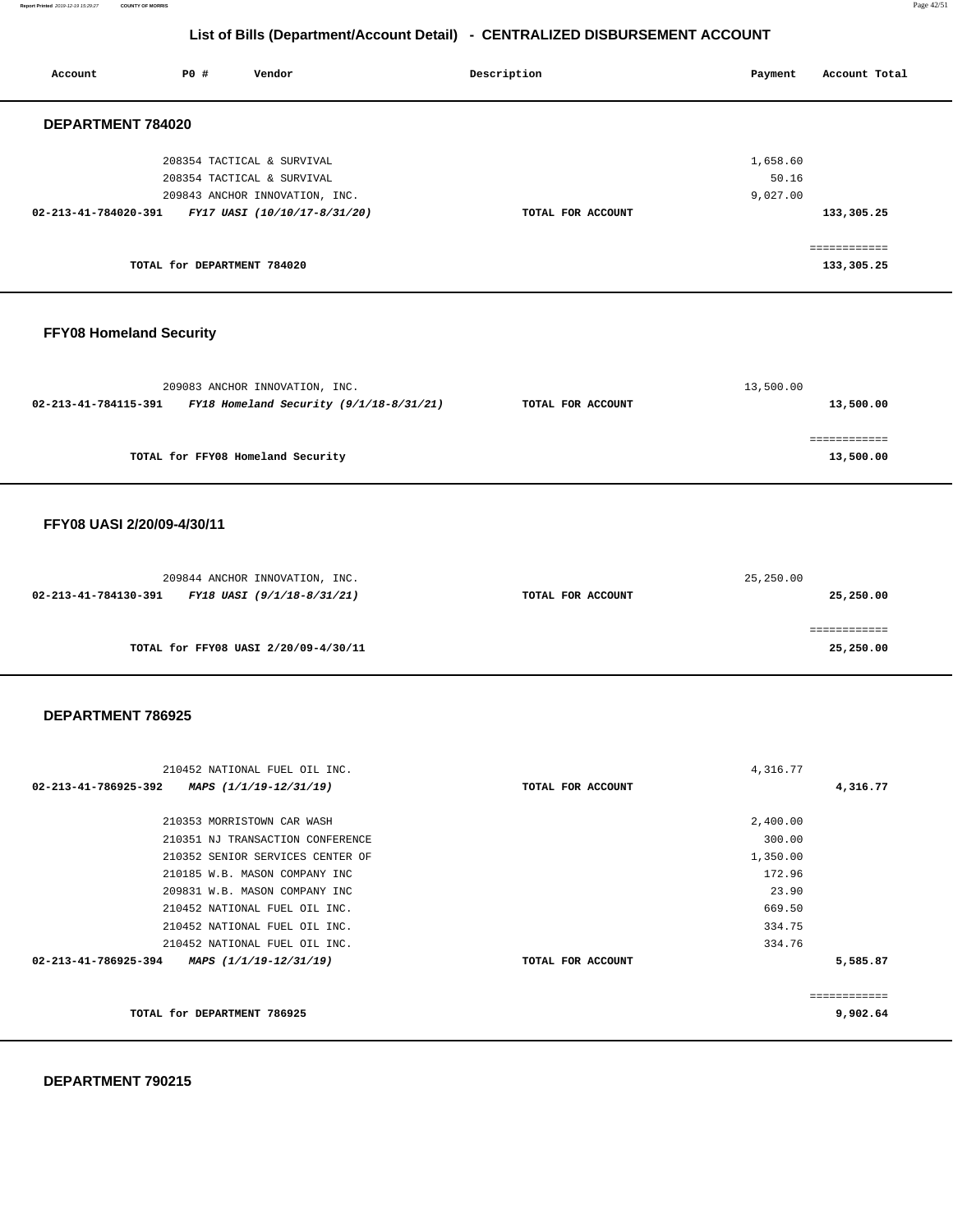**Report Printed** 2019-12-19 15:29:27 **COUNTY OF MORRIS** Page 43/51

## **List of Bills (Department/Account Detail) - CENTRALIZED DISBURSEMENT ACCOUNT**

| Account              | PO#                         | Vendor |                                          | Description       | Payment  | Account Total |
|----------------------|-----------------------------|--------|------------------------------------------|-------------------|----------|---------------|
| DEPARTMENT 790215    |                             |        |                                          |                   |          |               |
|                      |                             |        | 210215 WATERS, MCPHERSON, MCNEILL, P.C.  |                   | 1,590.00 |               |
|                      |                             |        | 210214 WATERS, MCPHERSON, MCNEILL, P.C.  |                   | 870.00   |               |
|                      |                             |        | 210216 WATERS, MCPHERSON, MCNEILL, P.C.  |                   | 1,110.00 |               |
|                      |                             |        | 210220 WATERS, MCPHERSON, MCNEILL, P.C.  |                   | 1,065.00 |               |
|                      |                             |        | 210220 WATERS, MCPHERSON, MCNEILL, P.C.  |                   | 1,005.00 |               |
|                      |                             |        | 210219 WATERS, MCPHERSON, MCNEILL, P.C.  |                   | 270.00   |               |
|                      |                             |        | 210219 WATERS, MCPHERSON, MCNEILL, P.C.  |                   | 405.00   |               |
|                      |                             |        | 210219 WATERS, MCPHERSON, MCNEILL, P.C.  |                   | 420.00   |               |
|                      |                             |        | 210219 WATERS, MCPHERSON, MCNEILL, P.C.  |                   | 780.00   |               |
|                      |                             |        | 210218 WATERS, MCPHERSON, MCNEILL, P.C.  |                   | 540.00   |               |
|                      |                             |        | 210217 WATERS, MCPHERSON, MCNEILL, P.C.  |                   | 885.00   |               |
| 02-213-41-790215-391 |                             |        | NYS&W Bicycle/Ped Path (6/29/18-6/29/22) | TOTAL FOR ACCOUNT |          | 15,330.00     |
|                      |                             |        |                                          |                   |          |               |
|                      |                             |        |                                          |                   |          | ------------  |
|                      | TOTAL for DEPARTMENT 790215 |        |                                          |                   |          | 15,330.00     |

#### **DEPARTMENT 801615**

| 206711 ATLANTIC TACTICAL OF NJ, INC. |                                                               |  | 909.55 |  |
|--------------------------------------|---------------------------------------------------------------|--|--------|--|
| 02-213-41-801615-392                 | Body Armor-Prosecutor(10/27/16-10/26/21)<br>TOTAL FOR ACCOUNT |  | 909.55 |  |
|                                      |                                                               |  |        |  |
|                                      |                                                               |  |        |  |
|                                      | TOTAL for DEPARTMENT 801615                                   |  | 909.55 |  |

#### **DEPARTMENT 801715**

| 206711 ATLANTIC TACTICAL OF NJ, INC.                            | 6,365.19          |          |  |
|-----------------------------------------------------------------|-------------------|----------|--|
| 02-213-41-801715-392<br>Body Armor-Prosecutor (10/3/17-10/2/22) | TOTAL FOR ACCOUNT | 6,365.19 |  |
|                                                                 |                   |          |  |
| TOTAL for DEPARTMENT 801715                                     |                   | 6,365.19 |  |

#### **DEPARTMENT 801815**

|                                                               | 206711 ATLANTIC TACTICAL OF NJ, INC. |                   | 4,110.06 |  |
|---------------------------------------------------------------|--------------------------------------|-------------------|----------|--|
| 02-213-41-801815-392<br>Body Armor-Prosecutor (1/8/19-1/8/24) |                                      | TOTAL FOR ACCOUNT | 4,110.06 |  |
|                                                               |                                      |                   |          |  |
|                                                               |                                      |                   |          |  |
|                                                               | TOTAL for DEPARTMENT 801815          |                   | 4,110.06 |  |
|                                                               |                                      |                   |          |  |

| 209724 CORE PROMOTIONS, LLC | 245.00 |
|-----------------------------|--------|
| 209724 CORE PROMOTIONS, LLC | 227.50 |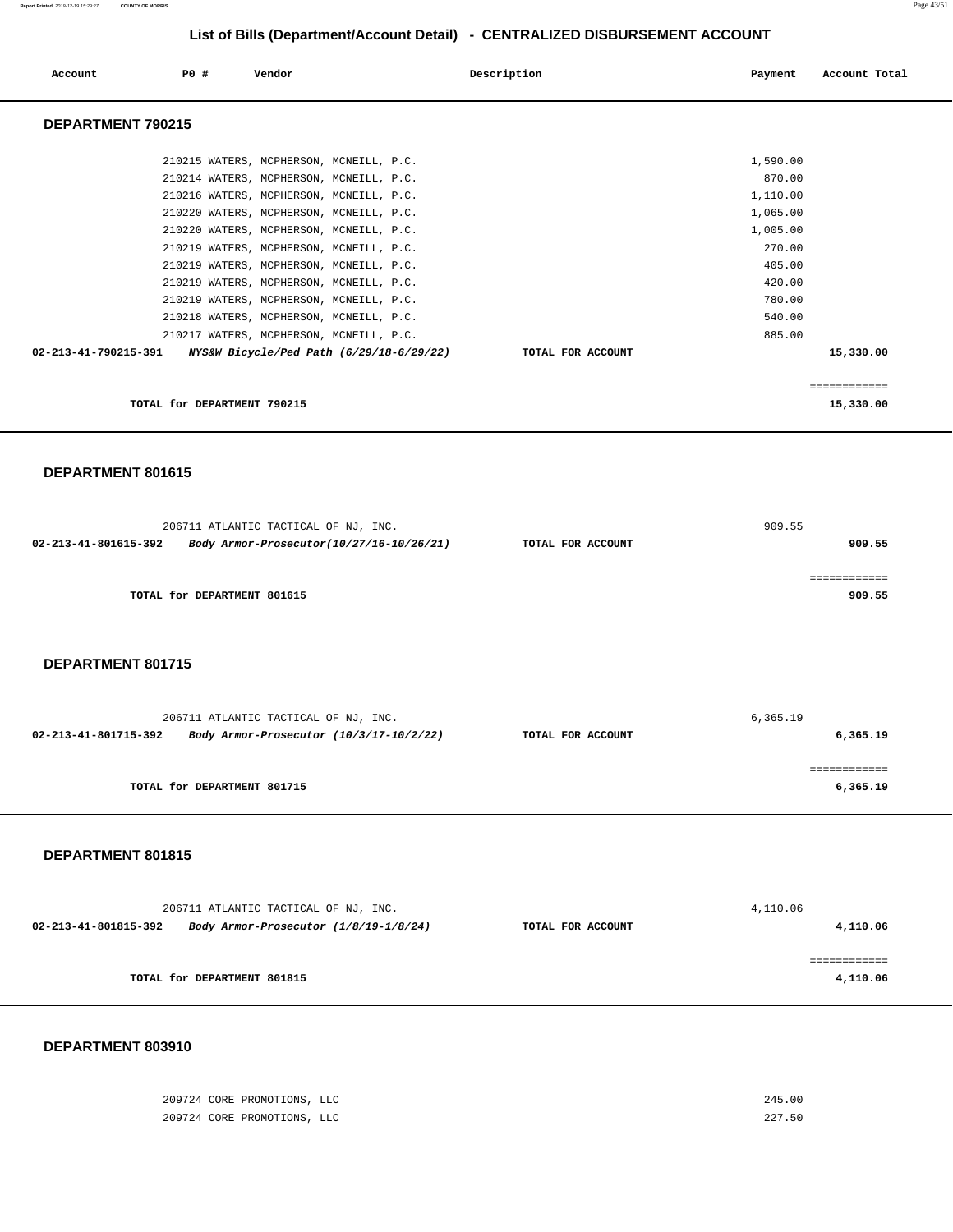**Report Printed** 2019-12-19 15:29:27 **COUNTY OF MORRIS** Page 44/51

# **List of Bills (Department/Account Detail) - CENTRALIZED DISBURSEMENT ACCOUNT**

| Account              | PO#                         | Vendor                                                                 | Description       | Payment | Account Total          |
|----------------------|-----------------------------|------------------------------------------------------------------------|-------------------|---------|------------------------|
| DEPARTMENT 803910    |                             |                                                                        |                   |         |                        |
| 02-213-41-803910-392 |                             | 209724 CORE PROMOTIONS, LLC<br>Morris Cnty Juvenile Firesetter Program | TOTAL FOR ACCOUNT | 49.28   | 724.28                 |
|                      | TOTAL for DEPARTMENT 803910 |                                                                        |                   |         | ============<br>724.28 |

#### **DEPARTMENT 806005**

| 210286 DAYTOP VILLAGE OF NJ, INC.                          |                   | 12,500.00             |
|------------------------------------------------------------|-------------------|-----------------------|
| 210292 MORRIS COUNTY PREVENTION                            | TOTAL FOR ACCOUNT | 8,400.00<br>45,831.00 |
|                                                            |                   |                       |
| HOPE ONE Project (10/1/18-9/30/20)<br>02-213-41-806005-391 |                   |                       |
|                                                            |                   |                       |

# **General Operating Support**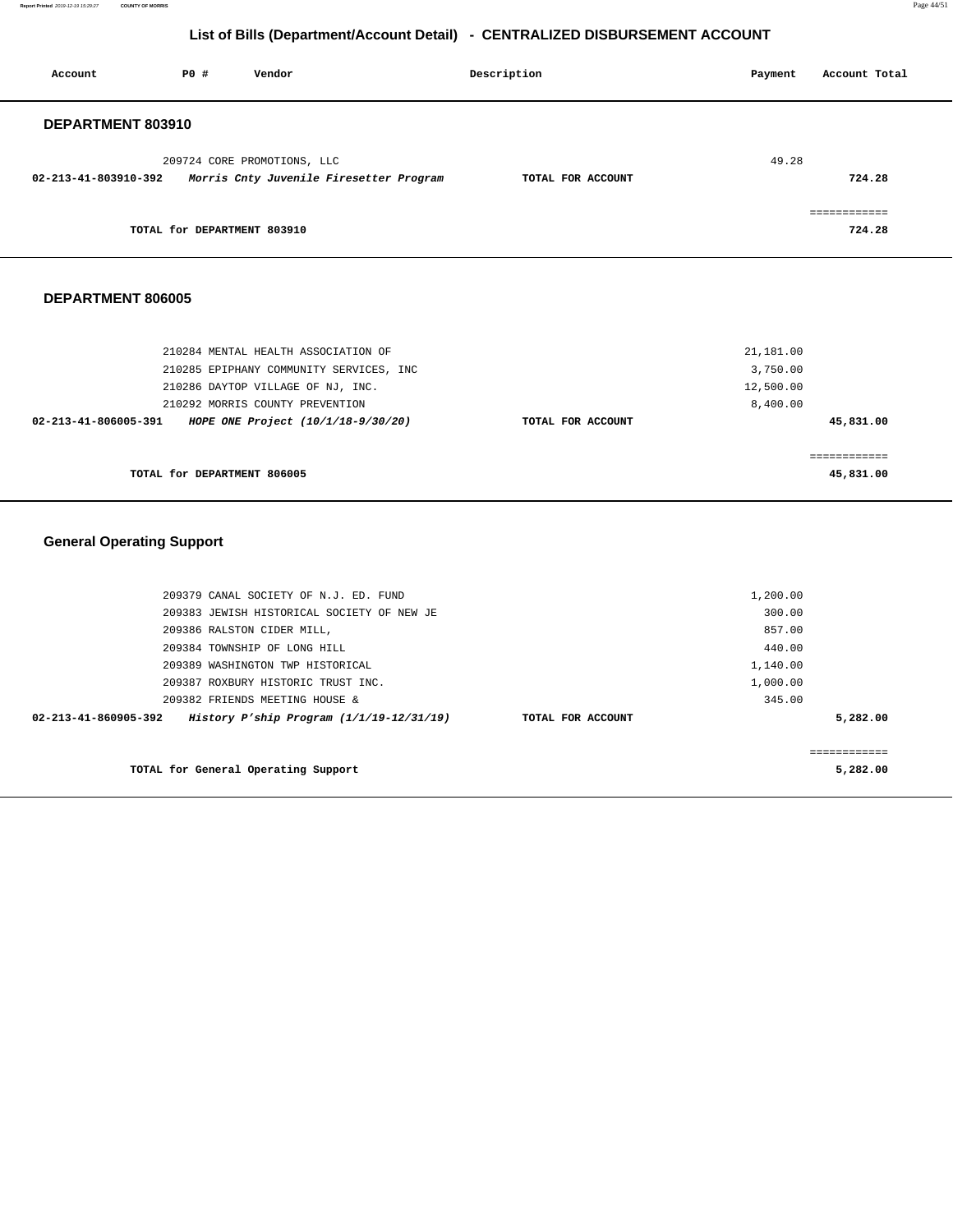| Account                                                       | P0 #       | Vendor                                                                                                    |  | Description       | Payment            | Account Total            |  |
|---------------------------------------------------------------|------------|-----------------------------------------------------------------------------------------------------------|--|-------------------|--------------------|--------------------------|--|
| <b>County Capital</b><br><b>Analysis/Rehab Dam Conditions</b> |            |                                                                                                           |  |                   |                    |                          |  |
| 04-216-55-953158-909                                          |            | 204959 GZA GEOENVIRONMENTAL, INC.<br>Miscellaneous - Other                                                |  | TOTAL FOR ACCOUNT | 9,600.00           | 9,600.00                 |  |
|                                                               |            | TOTAL for Analysis/Rehab Dam Conditions                                                                   |  |                   |                    | ============<br>9,600.00 |  |
| DEPARTMENT 953225                                             |            |                                                                                                           |  |                   |                    |                          |  |
| 04-216-55-953225-909                                          |            | 209114 THE ENTECH GROUP INC<br>Bridge Design, Renov, Construc - Var Loc                                   |  | TOTAL FOR ACCOUNT | 26.59              | 26.59                    |  |
|                                                               |            | TOTAL for DEPARTMENT 953225                                                                               |  |                   |                    | ============<br>26.59    |  |
| DEPARTMENT 953382                                             |            |                                                                                                           |  |                   |                    |                          |  |
| 04-216-55-953382-940                                          |            | 209899 EMERGENCY PEST CONTROL<br>209899 EMERGENCY PEST CONTROL<br>Road Resurfacing, MV arking lot, Railrd |  | TOTAL FOR ACCOUNT | 1,725.00<br>175.00 | 1,900.00                 |  |
|                                                               |            | TOTAL for DEPARTMENT 953382                                                                               |  |                   |                    | ============<br>1,900.00 |  |
| DEPARTMENT 953383                                             |            |                                                                                                           |  |                   |                    |                          |  |
| 04-216-55-953383-940                                          | 205624 BFI | B&G Interior Building Improvements                                                                        |  | TOTAL FOR ACCOUNT | 3, 155. 76         | 3,155.76                 |  |
|                                                               |            | TOTAL for DEPARTMENT 953383                                                                               |  |                   |                    | ============<br>3,155.76 |  |
| DEPARTMENT 953387                                             |            |                                                                                                           |  |                   |                    |                          |  |
| 04-216-55-953387-909                                          |            | 186575 RICHARD GRUBB & ASSOC., INC.<br>Various Bridge Replacement                                         |  | TOTAL FOR ACCOUNT | 2,000.00           | 2,000.00                 |  |
|                                                               |            | TOTAL for DEPARTMENT 953387                                                                               |  |                   |                    | ============<br>2,000.00 |  |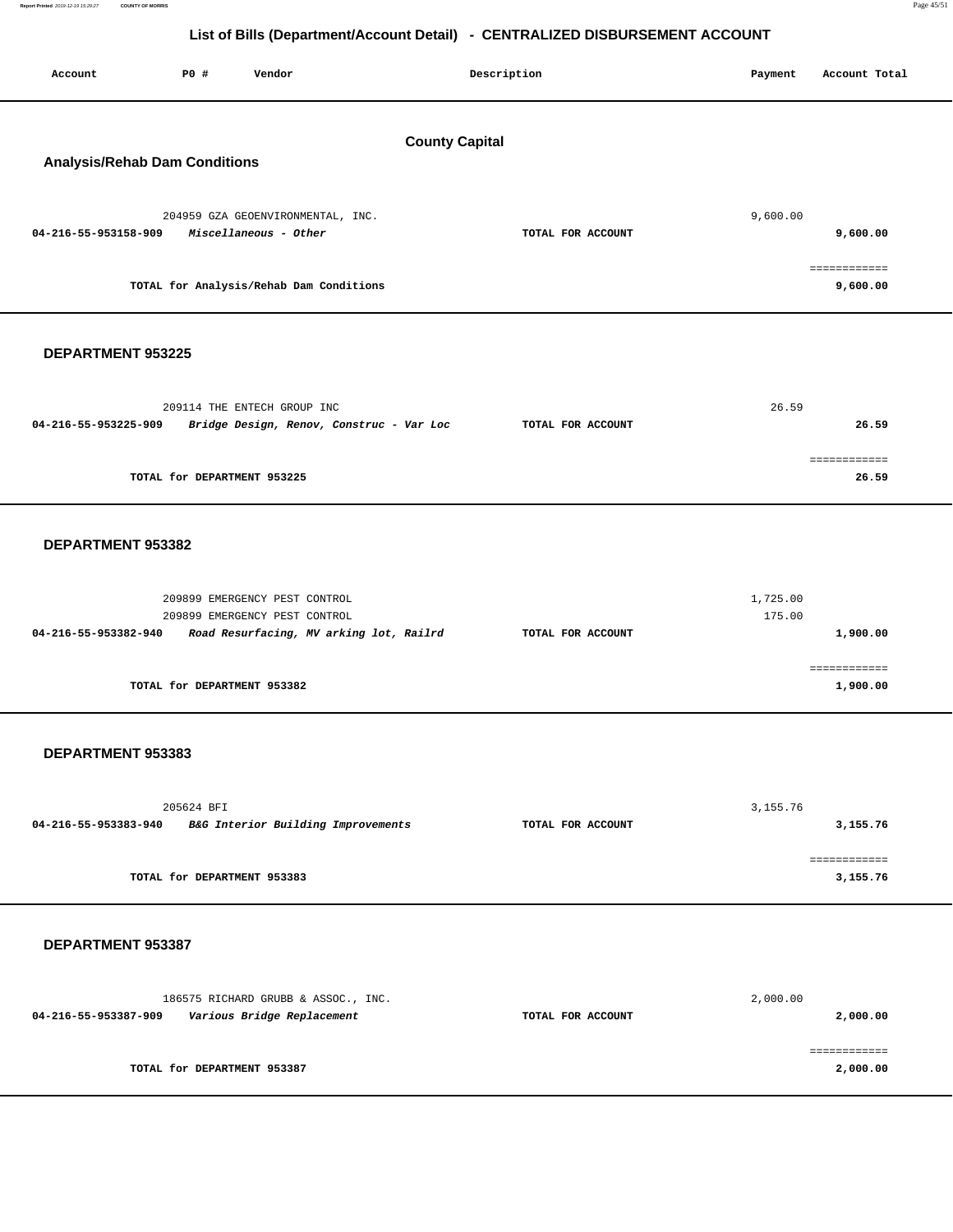| Account              | <b>PO #</b> | Vendor                                                                                                                                                                                                                                                         |                                          | Description       | Payment                                                 | Account Total                    |
|----------------------|-------------|----------------------------------------------------------------------------------------------------------------------------------------------------------------------------------------------------------------------------------------------------------------|------------------------------------------|-------------------|---------------------------------------------------------|----------------------------------|
| 04-216-55-953416-951 |             | 209801 ALLMARK DOOR COMPANY, LLC<br>B&G - Exterior Building Projects<br>TOTAL for DEPARTMENT 953416                                                                                                                                                            |                                          | TOTAL FOR ACCOUNT | 655.00                                                  | 655.00<br>============<br>655.00 |
|                      |             |                                                                                                                                                                                                                                                                |                                          |                   |                                                         |                                  |
| DEPARTMENT 953419    |             |                                                                                                                                                                                                                                                                |                                          |                   |                                                         |                                  |
| 04-216-55-953419-951 |             | 209495 SCHIFANO CONSTRUCTION CORP.                                                                                                                                                                                                                             | PublicWorks-Railroad&Road Constr/Resurf  | TOTAL FOR ACCOUNT | 3,200.00                                                | 3,200.00<br>============         |
|                      |             | TOTAL for DEPARTMENT 953419                                                                                                                                                                                                                                    |                                          |                   |                                                         | 3,200.00                         |
| DEPARTMENT 953420    |             |                                                                                                                                                                                                                                                                |                                          |                   |                                                         |                                  |
| 04-216-55-953420-909 |             | 210455 MCMANIMON, SCOTLAND & BAUMANN LLC<br>B&G - Interior Building Improvements                                                                                                                                                                               |                                          | TOTAL FOR ACCOUNT | 300.00                                                  | 300.00                           |
|                      |             | TOTAL for DEPARTMENT 953420                                                                                                                                                                                                                                    |                                          |                   |                                                         | ============<br>300.00           |
| DEPARTMENT 953455    |             |                                                                                                                                                                                                                                                                |                                          |                   |                                                         |                                  |
| 04-216-55-953455-909 |             | 210223 WATERS, MCPHERSON, MCNEILL, P.C.<br>210223 WATERS, MCPHERSON, MCNEILL, P.C.<br>210223 WATERS, MCPHERSON, MCNEILL, P.C.<br>210223 WATERS, MCPHERSON, MCNEILL, P.C.<br>210223 WATERS, MCPHERSON, MCNEILL, P.C.<br>210222 WATERS, MCPHERSON, MCNEILL, P.C. | Bridge Design & Replacement-Public Works | TOTAL FOR ACCOUNT | 660.00<br>930.00<br>120.00<br>25.94<br>765.00<br>270.00 | 2,770.94                         |
|                      |             | TOTAL for DEPARTMENT 953455                                                                                                                                                                                                                                    |                                          |                   |                                                         | ============<br>2,770.94         |
| DEPARTMENT 953458    |             |                                                                                                                                                                                                                                                                |                                          |                   |                                                         |                                  |
| 04-216-55-953458-909 |             | 209560 CRANE ASSOCIATES, P.C.                                                                                                                                                                                                                                  | Replacement/Repair/Upgrade-Bldgs&Grnds   | TOTAL FOR ACCOUNT | 1,551.47                                                | 1,551.47                         |
|                      |             | TOTAL for DEPARTMENT 953458                                                                                                                                                                                                                                    |                                          |                   |                                                         | ============<br>1,551.47         |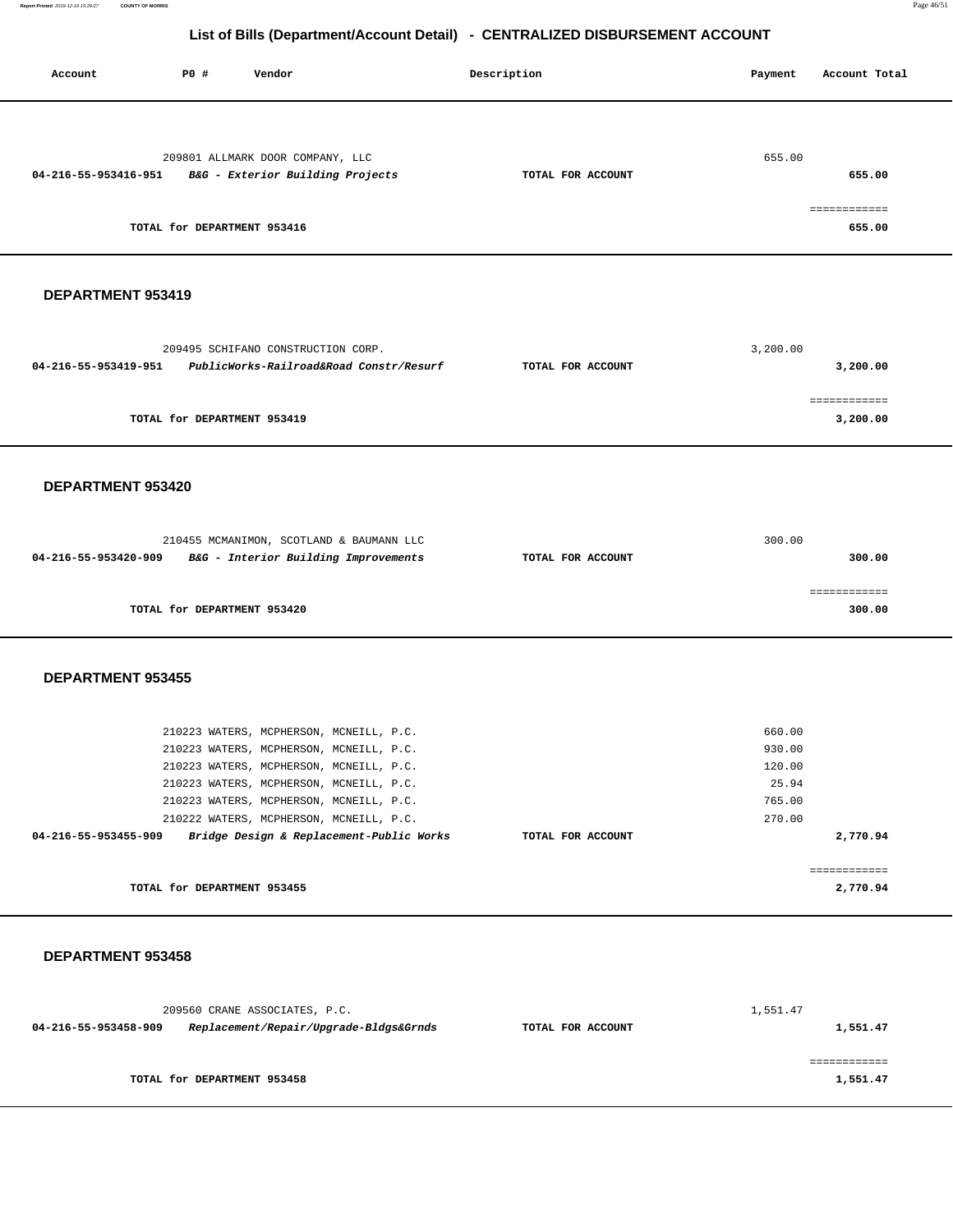| Account                  | <b>PO #</b> | Vendor                                                                                                                                | Description       | Payment                    | Account Total                          |
|--------------------------|-------------|---------------------------------------------------------------------------------------------------------------------------------------|-------------------|----------------------------|----------------------------------------|
| 04-216-55-953463-957     |             | 205760 BOBCAT OF NORTH JERSEY-EAST<br>Equip&VehicleRplc/Upgrade-ShadeTree/MSC<br>TOTAL for DEPARTMENT 953463                          | TOTAL FOR ACCOUNT | 25,512.65                  | 25,512.65<br>============<br>25,512.65 |
| DEPARTMENT 953488        |             |                                                                                                                                       |                   |                            |                                        |
| 04-216-55-953488-951     | 204870 BFI  | Sheriff Div Upgrades - Bldgs & Grnds                                                                                                  | TOTAL FOR ACCOUNT | 118,499.14                 | 118,499.14                             |
|                          |             | TOTAL for DEPARTMENT 953488                                                                                                           |                   |                            | 118,499.14                             |
| DEPARTMENT 953494        |             |                                                                                                                                       |                   |                            |                                        |
| 04-216-55-953494-951     |             | 207854 BINSKY SERVICE LLC<br>Repair/Replc/Upgr Bldg Equip-Bldgs&Grnds                                                                 | TOTAL FOR ACCOUNT | 14,950.00                  | 14,950.00                              |
|                          |             | TOTAL for DEPARTMENT 953494                                                                                                           |                   |                            | ============<br>14,950.00              |
| <b>DEPARTMENT 953524</b> |             |                                                                                                                                       |                   |                            |                                        |
| 04-216-55-953524-909     |             | 209510 MALICK AND SCHERER PC<br>209517 MALICK AND SCHERER PC<br>209511 MALICK AND SCHERER PC<br>Road Resurfacing/Paving - Engineering | TOTAL FOR ACCOUNT | 475.00<br>475.00<br>475.00 | 1,425.00                               |
|                          |             | TOTAL for DEPARTMENT 953524                                                                                                           |                   |                            | 1,425.00                               |
| DEPARTMENT 953526        |             |                                                                                                                                       |                   |                            |                                        |
| 04-216-55-953526-956     |             | 206039 BINSKY SERVICE LLC<br>Replace HVAC Units/Chillers- Bldgs&Grnds                                                                 | TOTAL FOR ACCOUNT | 68,195.00                  | 68,195.00                              |
|                          |             | TOTAL for DEPARTMENT 953526                                                                                                           |                   |                            | 68,195.00                              |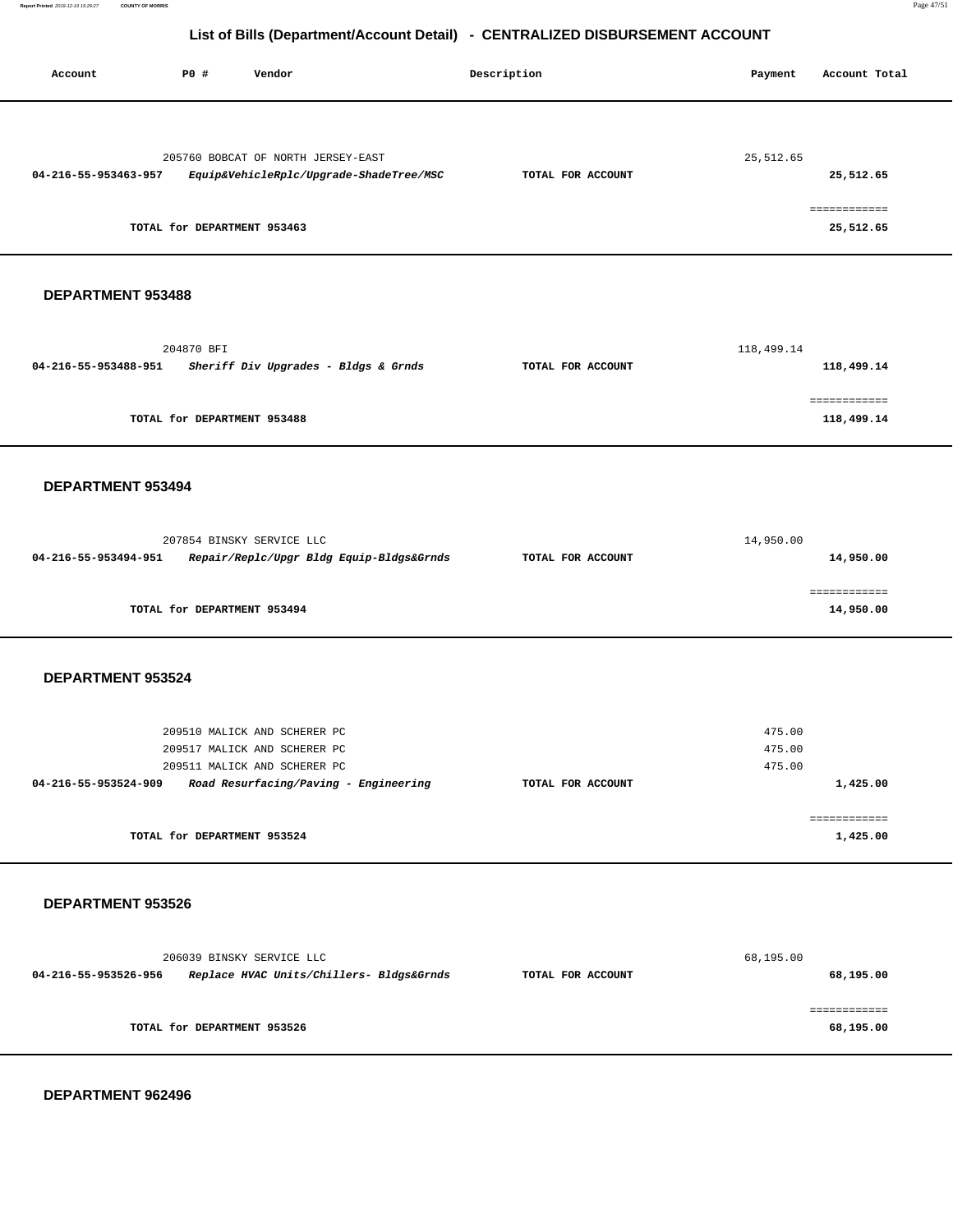**Report Printed** 2019-12-19 15:29:27 **COUNTY OF MORRIS** Page 48/51

## **List of Bills (Department/Account Detail) - CENTRALIZED DISBURSEMENT ACCOUNT**

| Account                  | PO#                         | Vendor |                                          | Description       | Payment | Account Total |
|--------------------------|-----------------------------|--------|------------------------------------------|-------------------|---------|---------------|
| <b>DEPARTMENT 962496</b> |                             |        |                                          |                   |         |               |
| 04-216-55-962496-955     |                             |        | Various Computers, Electronic Systems-IT | TOTAL FOR ACCOUNT |         | 3,599.76      |
|                          |                             |        |                                          |                   |         | ============  |
|                          | TOTAL for DEPARTMENT 962496 |        |                                          |                   |         | 3,599.76      |

#### **DEPARTMENT 962533**

| 19,886.60<br>919.36 |                   | 208542 CDW GOVERNMENT<br>208542 CDW GOVERNMENT |                      |
|---------------------|-------------------|------------------------------------------------|----------------------|
| 20,805.96           | TOTAL FOR ACCOUNT | Replace & Upgrade Computers/Equip - OIT        | 04-216-55-962533-955 |
| 20,805.96           |                   | TOTAL for DEPARTMENT 962533                    |                      |

#### **DEPARTMENT 963298**

|                      | 210332 MOTOROLA SOLUTIONS INC         |                   | 682,500.00 |
|----------------------|---------------------------------------|-------------------|------------|
| 04-216-55-963298-952 | County-Wide Radio Sys - Public Safety | TOTAL FOR ACCOUNT | 682,500.00 |
|                      |                                       |                   |            |
|                      |                                       |                   |            |
|                      | TOTAL for DEPARTMENT 963298           |                   | 682,500.00 |

#### **DEPARTMENT 963535**

|                      | 209079 MOTOROLA SOLUTIONS INC           |                   | 877.00 |
|----------------------|-----------------------------------------|-------------------|--------|
| 04-216-55-963535-952 | Replace System Equip & Radios - CommCtr | TOTAL FOR ACCOUNT | 877.00 |
|                      | TOTAL for DEPARTMENT 963535             |                   | 877.00 |
|                      |                                         |                   |        |

### **DEPARTMENT 964504**

| 04-216-55-964504-909 |                                  | Instl/Replacemnt Fire Alarm Sys-RiskMgmt | TOTAL FOR ACCOUNT |           | 42,865.10 |
|----------------------|----------------------------------|------------------------------------------|-------------------|-----------|-----------|
|                      | 209580 CHA CONSULTING            |                                          |                   | 15,200.00 |           |
|                      | 209588 USA ARCHITECTS PLANNERS & |                                          |                   | 5,280.00  |           |
|                      | 209588 USA ARCHITECTS PLANNERS & |                                          |                   | 1,692.60  |           |
|                      | 209588 USA ARCHITECTS PLANNERS & |                                          |                   | 3,633.00  |           |
|                      | 209589 USA ARCHITECTS PLANNERS & |                                          |                   | 775.00    |           |
|                      | 209589 USA ARCHITECTS PLANNERS & |                                          |                   | 325.50    |           |
|                      | 209589 USA ARCHITECTS PLANNERS & |                                          |                   | 1,816.50  |           |
|                      | 209589 USA ARCHITECTS PLANNERS & |                                          |                   | 4,140.00  |           |
|                      | 209589 USA ARCHITECTS PLANNERS & |                                          |                   | 3,027.50  |           |
|                      | 209589 USA ARCHITECTS PLANNERS & |                                          |                   | 6.975.00  |           |
|                      |                                  |                                          |                   |           |           |

**TOTAL for DEPARTMENT 964504** 

 ============ **42,865.10**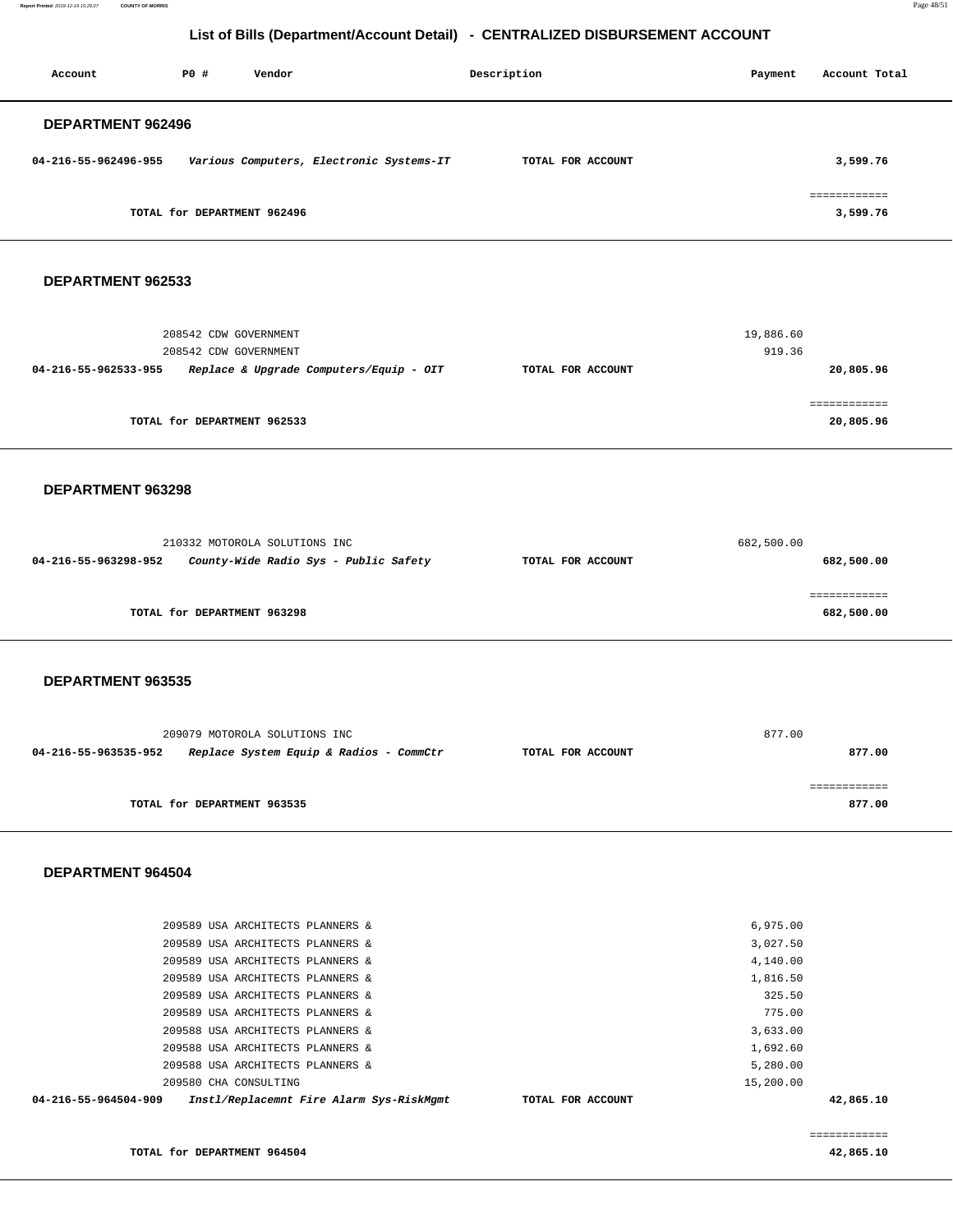**Report Printed** 2019-12-19 15:29:27 **COUNTY OF MORRIS** Page 49/51

# **List of Bills (Department/Account Detail) - CENTRALIZED DISBURSEMENT ACCOUNT**

| Account | PO # | Vendor | Description | Payment | Account Total |
|---------|------|--------|-------------|---------|---------------|
|         |      |        |             |         |               |

| 210366 COUNTY COLLEGE OF MORRIS                                  |                   | 400.00     |             |
|------------------------------------------------------------------|-------------------|------------|-------------|
| 210366 COUNTY COLLEGE OF MORRIS                                  |                   | 1,200.00   |             |
| 210366 COUNTY COLLEGE OF MORRIS                                  |                   | 1,525.00   |             |
| 210366 COUNTY COLLEGE OF MORRIS                                  |                   | 1,025.00   |             |
| 210366 COUNTY COLLEGE OF MORRIS                                  |                   | 900.00     |             |
| 210366 COUNTY COLLEGE OF MORRIS                                  |                   | 550.00     |             |
| 210369 COUNTY COLLEGE OF MORRIS                                  |                   | 2,040.00   |             |
| 04-216-55-969501-909<br>Bldg Modifications/HVAC Improvements-CCM | TOTAL FOR ACCOUNT |            | 7,640.00    |
| 210369 COUNTY COLLEGE OF MORRIS                                  |                   | 301,500.00 |             |
| 04-216-55-969501-951<br>Bldg Modifications/HVAC Improvements-CCM | TOTAL FOR ACCOUNT |            | 301,500.00  |
|                                                                  |                   |            | =========== |
| TOTAL for DEPARTMENT 969501                                      |                   |            | 309,140.00  |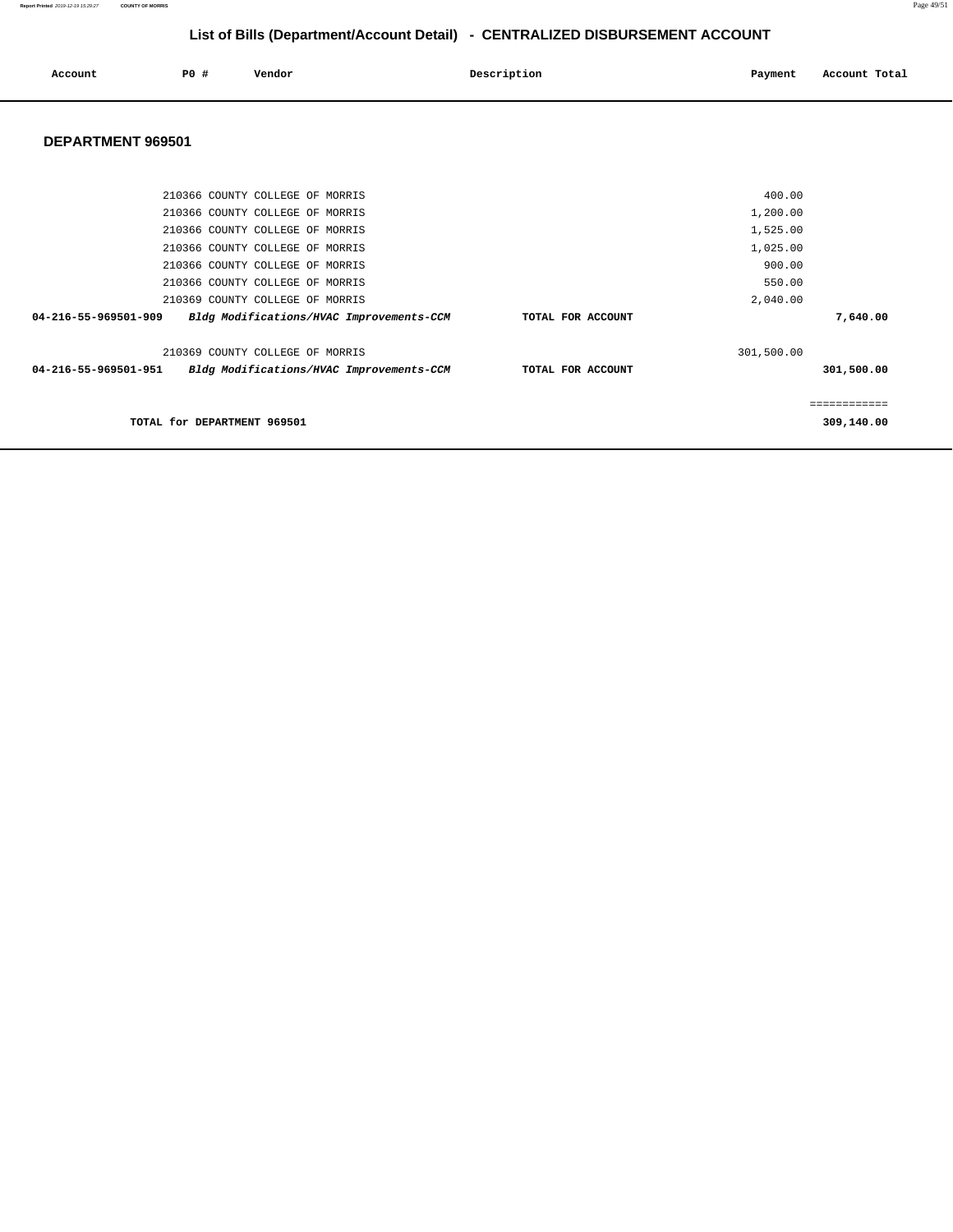**Report Printed** 2019-12-19 15:29:27 **COUNTY OF MORRIS** Page 50/51

## **List of Bills (Department/Account Detail) - CENTRALIZED DISBURSEMENT ACCOUNT**

| P0 #<br>Vendor<br>Account                  | Description            | Payment<br>Account Total |
|--------------------------------------------|------------------------|--------------------------|
| <b>Weights &amp; Measures</b>              | <b>Dedicated Trust</b> |                          |
| 208882 DELL MARKETING L.P.                 |                        | 1,730.00                 |
| 208882 DELL MARKETING L.P.                 |                        | 489.76                   |
| Weights & Measures<br>13-290-56-575801-888 | TOTAL FOR ACCOUNT      | 2,219.76                 |
|                                            |                        | :=========               |
| TOTAL for Weights & Measures               |                        | 2,219.76                 |
|                                            |                        |                          |

### **Construction Board of Appeals**

| 209307 INTERNATIONAL CODE COUNCIL, INC.               |                   | 370.00 |
|-------------------------------------------------------|-------------------|--------|
| Construction Board of Appeals<br>13-290-56-576801-888 | TOTAL FOR ACCOUNT | 370.00 |
|                                                       |                   |        |
|                                                       |                   |        |
| TOTAL for Construction Board of Appeals               |                   | 370.00 |
|                                                       |                   |        |

#### **Tax Board**

| 13-290-56-577101-888<br>Tax Board | TOTAL FOR ACCOUNT | 2,582.90 |
|-----------------------------------|-------------------|----------|
| 208792 DAILY RECORD               | 41.02             |          |
| 208793 NJ ADVANCE MEDIA           | 103.95            |          |
| 210199 PATRICIA MARSH             | 29.57             |          |
| 210199 PATRICIA MARSH             | 40.00             |          |
| 210199 PATRICIA MARSH             | 40.00             |          |
| 210199 PATRICIA MARSH             | 31.72             |          |
| 210199 PATRICIA MARSH             | 36.59             |          |
| 210199 PATRICIA MARSH             | 39.00             |          |
| 210199 PATRICIA MARSH             | 20.00             |          |
| 210199 PATRICIA MARSH             | 698.28            |          |
| 210199 PATRICIA MARSH             | 35.00             |          |
| 210199 PATRICIA MARSH             | 10.50             |          |
| 210199 PATRICIA MARSH             | 108.50            |          |
| 210200 WILLIAM KERSEY             | 160.00            |          |
| 210200 WILLIAM KERSEY             | 39.51             |          |
| 210200 WILLIAM KERSEY             | 40.00             |          |
| 210200 WILLIAM KERSEY             | 32.80             |          |
| 210200 WILLIAM KERSEY             | 40.00             |          |
| 210200 WILLIAM KERSEY             | 40.00             |          |
| 210200 WILLIAM KERSEY             | 65.00             |          |
| 210200 WILLIAM KERSEY             | 20.00             |          |
| 210200 WILLIAM KERSEY             | 728.96            |          |
| 210200 WILLIAM KERSEY             | 45.00             |          |
| 210200 WILLIAM KERSEY             | 15.00             |          |
| 210200 WILLIAM KERSEY             | 122.50            |          |
|                                   |                   |          |

============